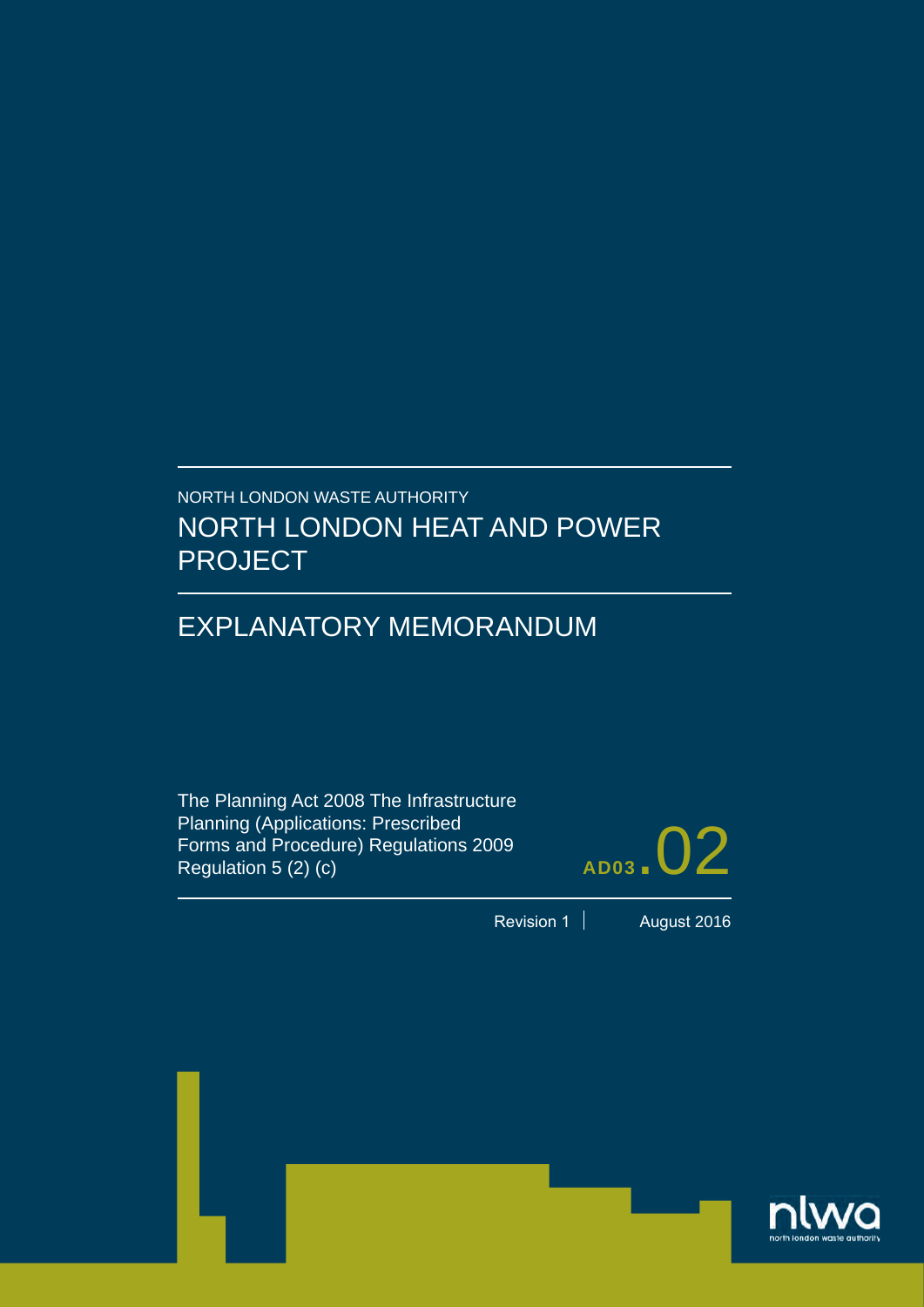### **Contents**

| 1 <sup>1</sup> |  |
|----------------|--|
| $\mathbf{2}$   |  |
| $\overline{3}$ |  |
| 4              |  |
| 5              |  |
| 6              |  |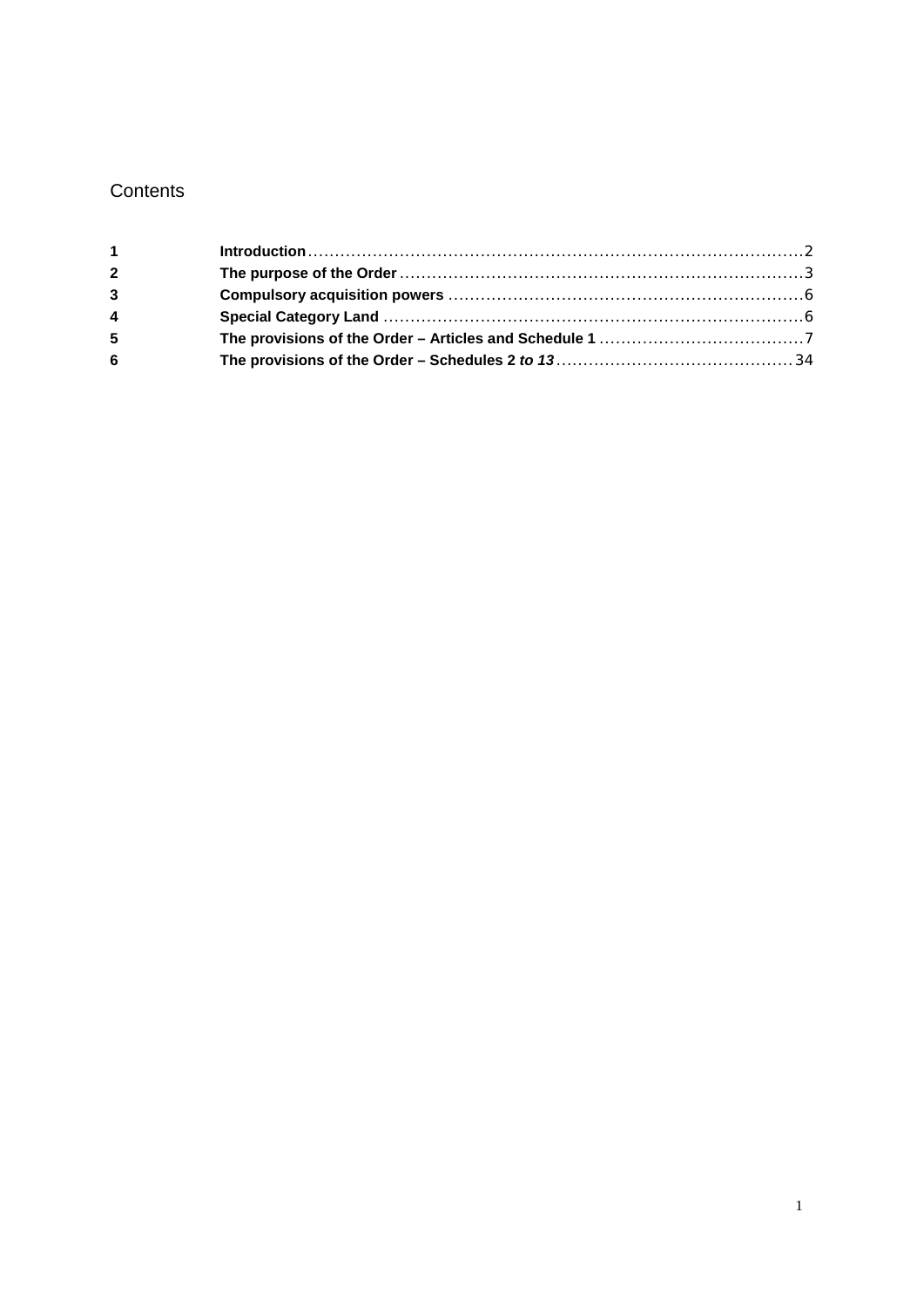#### <span id="page-2-0"></span>**1 Introduction**

- 1.1 This memorandum accompanies an application for development consent (the "**Application**") by North London Waste Authority.
- 1.2 This memorandum explains:
- 1.2.1 the purpose and effect of each article of, and schedule to, the North London Heat and Power Generating Station Order 201[ ] (the "**Order**") (as required by Regulation 5(2)(c) of the Infrastructure Planning (Applications: Prescribed Forms and Procedure) Regulations 2009 and in accordance with guidance issued by the Department of Communities and Local Government ("**DCLG"**) on the pre-application process<sup>[1](#page-2-1)</sup> and PINS Advice Note 15 (Drafting Development Consent Orders, October 2014); and
- 1.2.2 the purpose and effect of any departures from the Infrastructure Planning (Model Provisions) (England and Wales) Order 2009 (the "**Model Provisions**"). Reference to the Model Provisions is recommended by The Planning Inspectorate ("PINS") in Advice Note 13<sup>[2](#page-2-2)</sup> ("Advice Note 13").
- 1.3 Advice Note 13 states on page 4 that:
- 1.3.1 "Model Provisions"
	- (a) *Model provisions were set out in the Infrastructure Planning (Model Provisions) (England and Wales) Order 2009 (SI 2009/2265). They included provisions which could be common to all NSIPs, others which relate to particular infrastructure development types, in particular railways and harbours, and model provisions in respect of requirements. The Localism Act 2011 removed the requirement for the decision-maker to have regard to the prescribed model provisions in deciding an application for development consent.*
	- (b) *Model provisions were intended as a guide for developers in drafting orders, rather than a rigid structure, but aided consistency, and*

<span id="page-2-2"></span><span id="page-2-1"></span><sup>&</sup>lt;sup>1</sup> 'The Planning Act 2008 – Guidance on the pre-application process', Department of Communities and Local Government, August 2014.<br><sup>2</sup> The Planning Inspectorate, Preparation of a draft order granting development consent (version 2).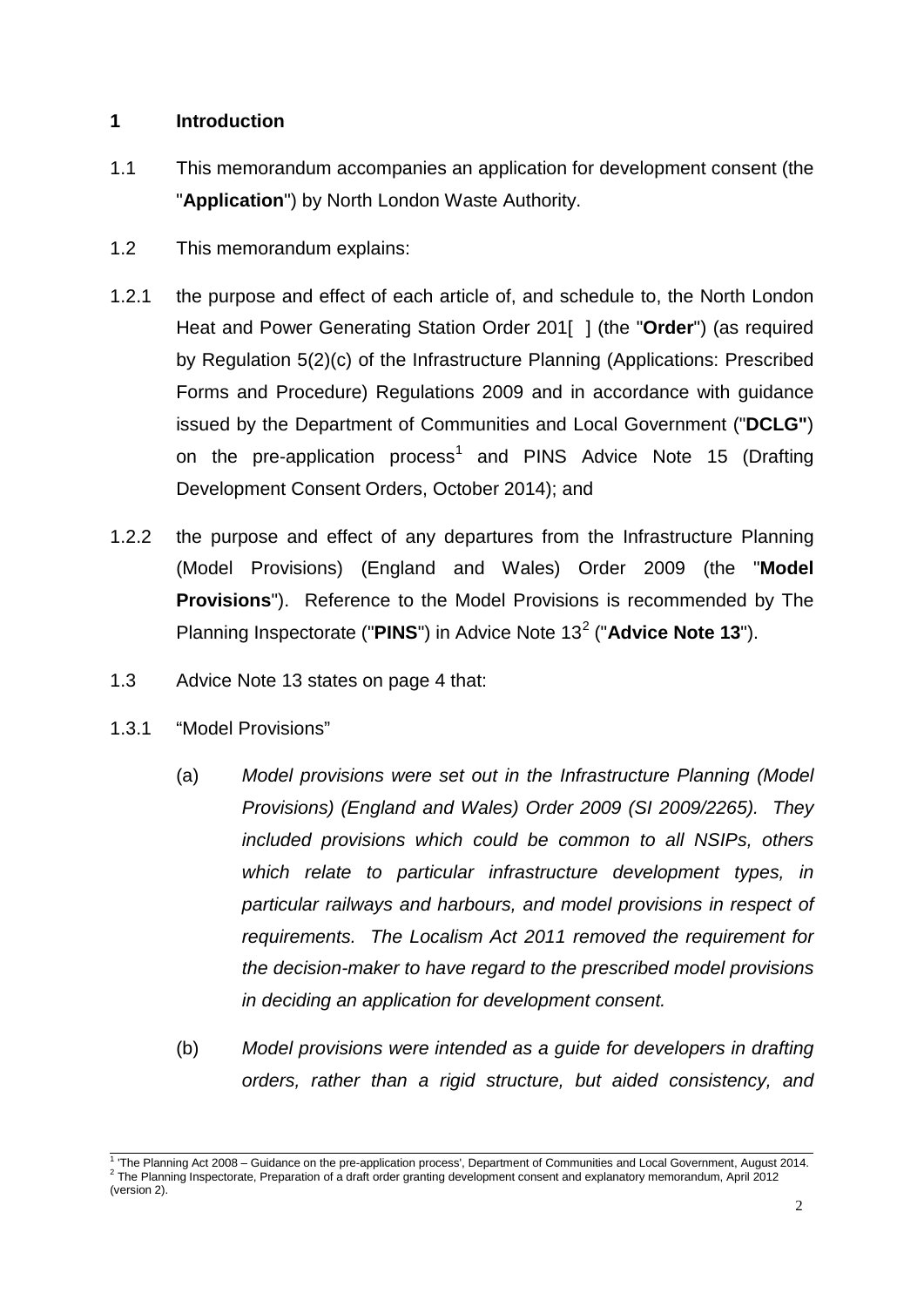*assisted developers to draft a comprehensive set of lawful provisions.* 

- 1.3.2 Other provisions
	- (a) *Provisions used in 'predecessor' regimes such as for Transport and Works Act Orders or Harbour Empowerment Orders may be helpful in the drafting of a DCO. Developers should though satisfy themselves that the inclusion of particular wording is appropriate and*  relevant in all the circumstances of a given project. The relevant *precedent and the rationale for including the particular wording of a provision will need to be set out and justified in the explanatory memorandum."*
- 1.4 Although Advice Note 13 is not formal guidance to which regard must be had under section 50 Planning Act 2008 ("**PA 2008**"), and the requirement for the decision-maker to have regard to the Model Provisions in deciding an application for development consent was removed by the Localism Act 2011, the Model Provisions are intended as a guide for applicants in drafting an order for development consent and should be treated as such.
- 1.5 The Order is therefore based on the Model Provisions but where necessary in order to meet the specific circumstances of the Project (as defined below), the Order departs from those provisions and draws from and reflects the drafting used in other Development Consent Orders made by the Secretary of State.

#### <span id="page-3-0"></span>**2 The purpose of the Order**

2.1 North London Waste Authority (referred to in the Order and this memorandum as "the **undertaker**") has made the Application to the Secretary of State (under section 37 PA 2008) for the North London Heat and Power Project (the "**Project**") relating to the construction, operation and maintenance of an electricity and heat generating station fuelled by up to 700,000 tonnes of waste and with a capacity of more than 50 megawatts of electricity (MWe) (gross) (the "**electricity and heat generating station**") at the Edmonton EcoPark in Edmonton, North London (the "**Application**").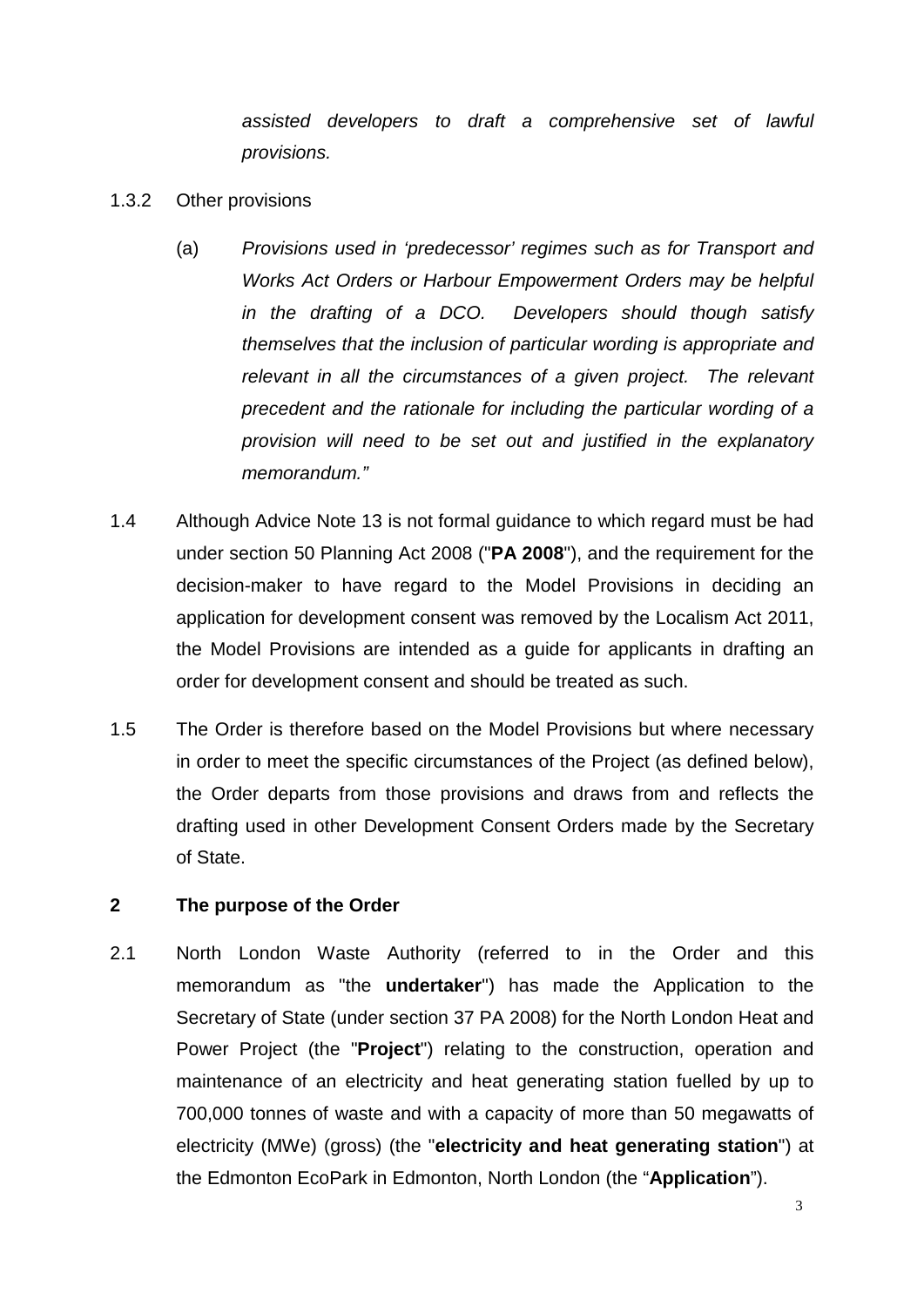- 2.2 The proposed electricity and heat generating station will replace the existing energy from waste facility at the Edmonton EcoPark. Fuller details of the Application and the works authorised by it are set out below and in the Statement of Reasons which accompanies the Application.
- 2.3 The Project is a nationally significant infrastructure project for the purposes of section 14(1)(a) and section 15 of Part 3 PA 2008. This is because the Project involves the construction of a generating station located wholly in England that will have a capacity of more than 50 megawatts. As the Project is a nationally significant infrastructure project, the Application must seek development consent to construct the Project in accordance with the requirements of PA 2008.
- 2.4 The Order seeks authority for the construction and operation of an electricity and heat generating station using residual waste as a fuel and capable of electrical output of around 70MWe (gross) of electricity. The principal development consists of the following development located in Works Zone 1 on Drawing C\_0002 and within the building envelopes shown on Drawing C\_0003 (in the Book of Plans (AD02.01)):
- 2.4.1 a main building housing:
	- (a) a tipping hall;
	- (b) waste bunker and waste handling equipment;
	- (c) two process lines (with each line having a capacity of up to 350,000 tonnes of waste per annum), consisting of a moving grate, furnace, boiler and a flue gas treatment plant;
	- (d) facilities for the recovery of incinerator bottom ash and air pollution control residue;
	- (e) steam turbine(s) for electricity generation including equipment for heat off-take;
	- (f) a control room containing the operational and environmental control and monitoring systems, and offices.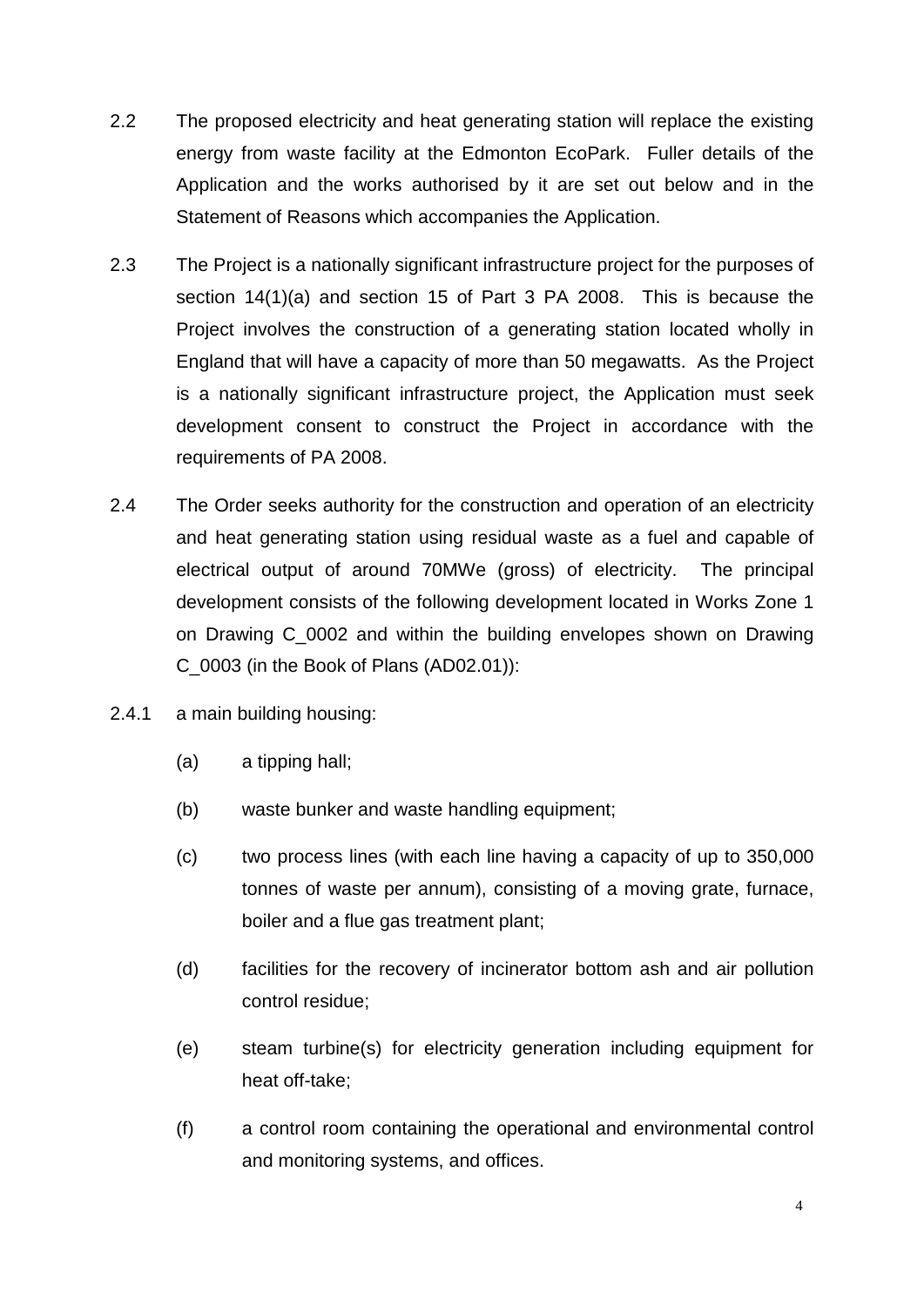- 2.4.2 entry and exit ramps to the electricity and heat generating station;
- 2.4.3 a stack containing flues for flue gas exhaust;
- 2.4.4 cooling equipment; and
- 2.4.5 an observation platform enclosure.
- 2.5 Section 115 PA 2008 enables development consent to be granted not only for a nationally significant infrastructure project, but also for "associated development". In determining what comprises associated development, one must have regard to guidance on associated development issued by the Secretary of State for Communities and Local Government, which illustrates the type of development that may qualify and sets out the defining characteristics of associated development. A description of the associated development for the Project (within the meaning of section 115 PA 2008) and an explanation of the reasons for the associated development are set out in this memorandum.
- 2.6 The undertaker has categorised the decommissioning and demolition of the existing energy from waste facility as associated development. This is because there is no need to decommission and demolish the existing energy from waste facility in order to construct the proposed electricity and heat generating station. In principle, both the existing energy from waste facility and the proposed electricity and heat generating station could operate side by side. However, as it is not the intention of the undertaker to increase the capacity of the Edmonton EcoPark beyond that which is being applied for in the Application, and in line with principles of good site management and modernisation, the undertaker is making a direct statement that it will demolish the existing facility as associated development to the principal development, which is the energy recovery facility. Decommissioning has been included in Works No. 7 because it may be necessary to undertake physical works to the existing energy from waste facility prior to its demolition to enable it to be decommissioned. The detail of the decommissioning methodology will be addressed as part of compliance with requirement 20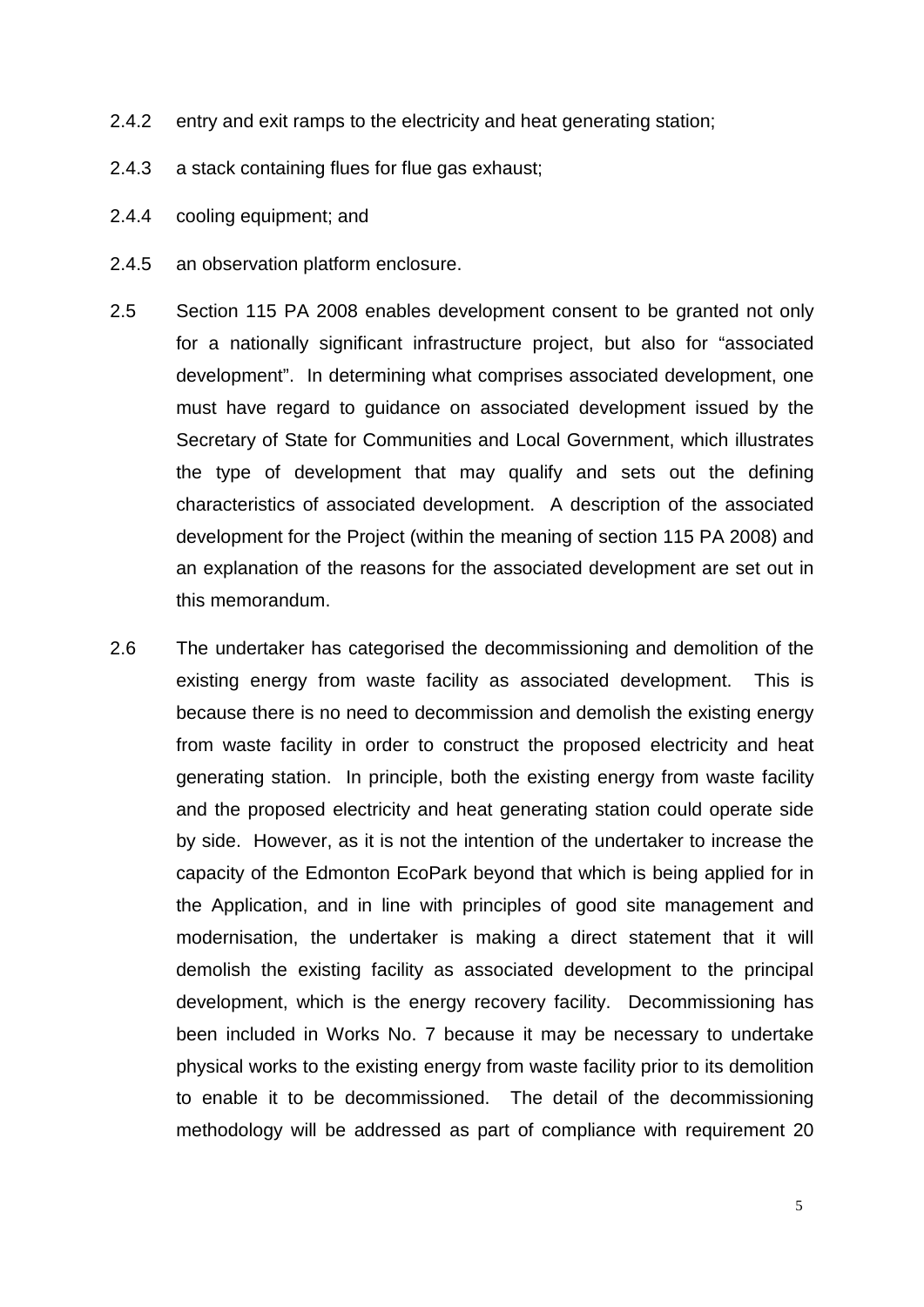and the undertaker therefore requires a wide enough description in Works No. 7 to ensure that the decommissioning is workable and safe.

#### <span id="page-6-0"></span>**3 Compulsory acquisition powers**

- 3.1 The Order seeks powers of compulsory acquisition for land required by the Project, or to facilitate the Project, or for that which is incidental to the Project, under sections 122 and 123 PA 2008 and to acquire rights to enable the undertaker to construct and maintain the Project. It also seeks powers under sections 120(3) and (4) and Part 1 of Schedule 5, paragraph 2 PA 2008 to authorise the creation, suspension or extinguishment of, or interference with, interests in or rights over land (including rights of navigation over water), compulsorily or by agreement. A justification for these is set out in full in the Statement of Reasons (Application document number AD04.01) that accompanies the Application.
- 3.2 The Order also seeks to apply and modify statutory provisions in relation to the compulsory acquisition of land. For this reason, under sections 117 and 120(5) PA 2008 the Order must be made by Statutory Instrument and the Order is drafted in that form (and complies with current requirements for the formatting of Statutory Instruments).

#### <span id="page-6-1"></span>**4 Special Category Land**

- 4.1 The Order provides for a power to compulsorily create a right of way over Lee Park Way and carry out landscaping and associated upgrade works in order to improve the condition of land within the Order limits. As explained in the Statement of Reasons, the undertaker has assumed that part of this land is "open space" (as referred to in section 132 PA 2008). However, as explained in the Statement of Reasons, the undertaker believes that it can rely on the exemption set out in section 132(3) PA 2008. The exemption provides that the special procedure required by section 132(2) PA 2008 does not need to be followed if the Secretary of State confirms that (when burdened with the new right to be acquired) the Order land will be no less advantageous than it was before to:
- 4.1.1 the persons in whom it is vested;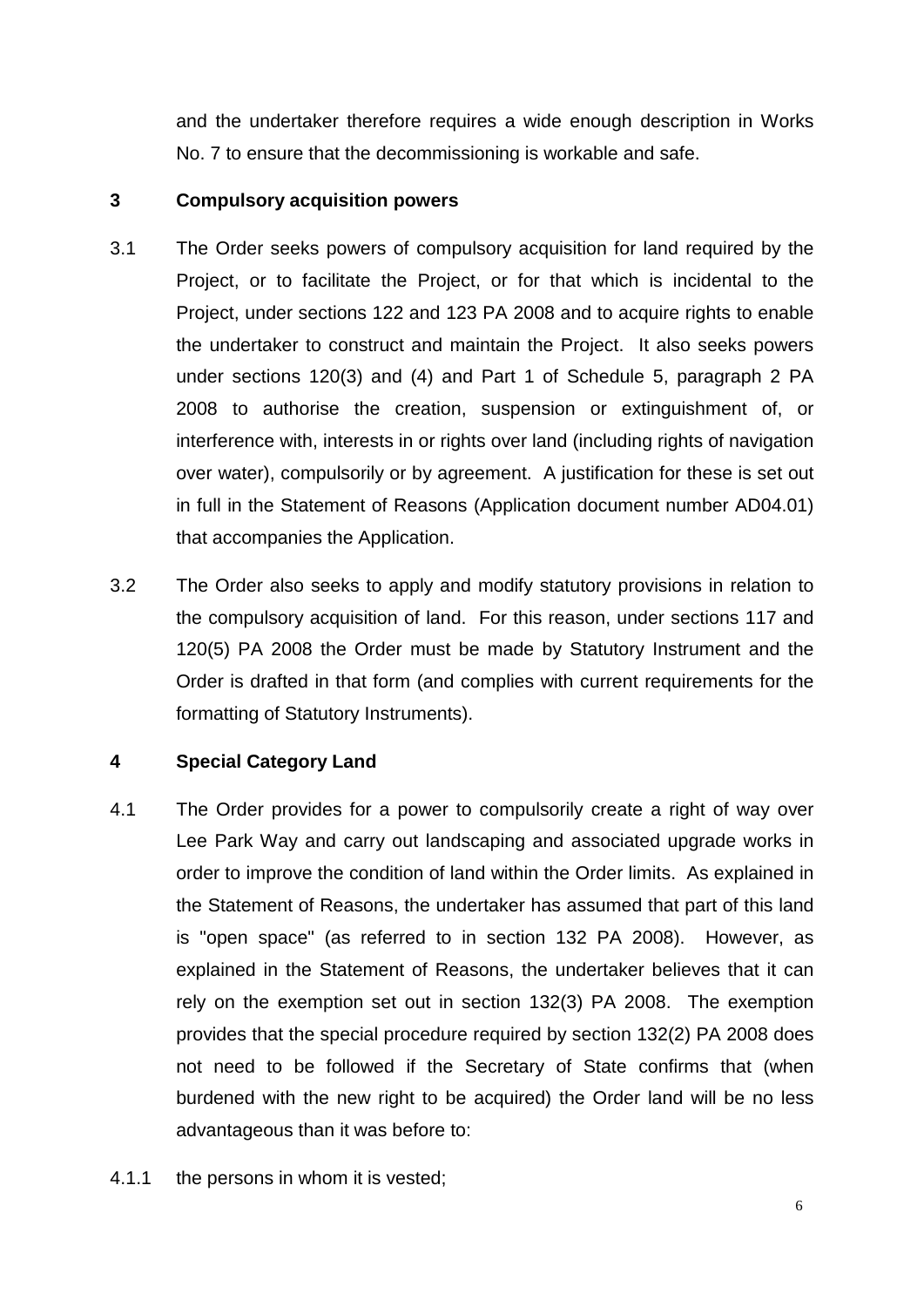- 4.1.2 other persons entitled to rights of common or other rights; and
- 4.1.3 the public.
- 4.2 On the basis that the undertaker believes that the statutory exemption to the special procedure applies, it has not taken any steps to comply with the special procedure.
- 4.3 The preamble to the Order contains a statement that the Secretary of State is satisfied that the special category land (as identified in the Book of Reference (Application document AD04.03) and in the Statement of Reasons (Application document AD04.01)), when burdened with rights acquired under the Order, will be no less advantageous than it was before to persons in whom it is vested, other persons, if any, entitled to rights of common or other rights, and the public, and that, accordingly, section 132(3) PA 2008 applies. This was the approach followed in the preamble of The Dogger Bank Creyke Beck Offshore Wind Farm Order 2015 (SI 2015/318).

#### <span id="page-7-0"></span>**5 The provisions of the Order – Articles and Schedule 1**

#### *Article 1 (Citation and commencement)*

5.1 This article provides for the commencement and citation of the Order. It also includes the date on which the Order comes into force, which may or may not be the date on which the Order is made.

#### *Article 2 (Interpretation)*

- 5.2 This article substantively follows article 1 of the Model Provisions and provides for the interpretation of the Order. Specific provisions relating to the North London Heat and Power Project have been included. Article 2 makes alterations to certain Model Provisions to accommodate the departures from the Model Provisions elsewhere in the Order. Of particular note are:
	- (a) a definition of "commence" has been added to make clear which operations the undertaker would be able to carry out on the land without these constituting commencement of the authorised development; such operations are not material in nature and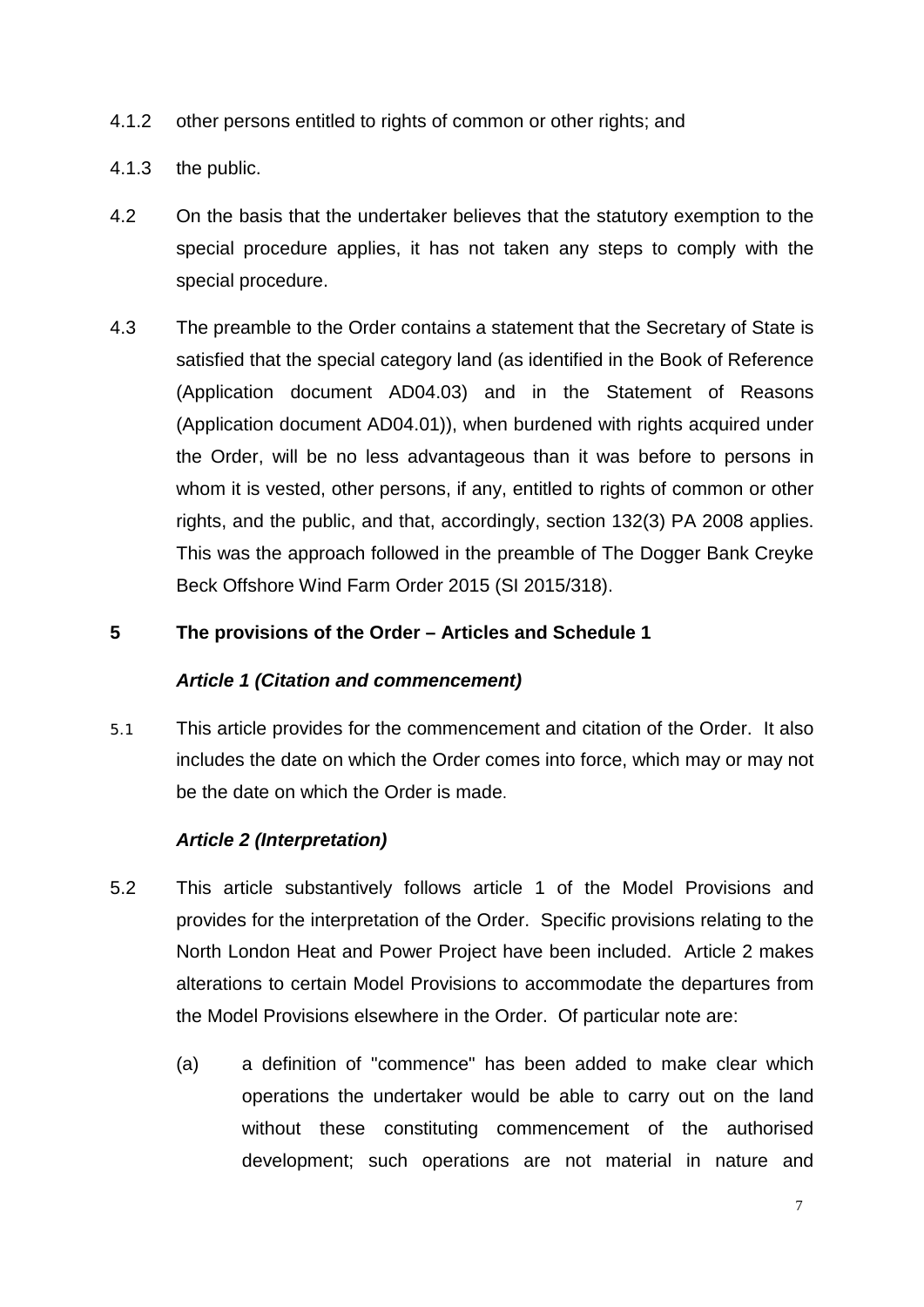comprise investigative, remedial and preparatory works (as defined more specifically in the definition of "enabling works") which would be undertaken at a stage where the detailed design of the authorised development is unlikely to have been carried out to enable the precommencement requirements to be fulfilled. This is substantially the same as the approach in The Willington C Gas Pipeline Order 2014 (SI 2014/3328);

- (b) in common with many development consent orders (such as The Knottingley Power Plant Order 2015 (SI 2015/680), The North Killingholme (Generating Station) Order 2014 (SI 2014/2434) and The South Hook Combined Heat and Power Plant Order 2014 (SI 2014/2846)), a definition of "environmental statement" has been added;
- (c) the definition included in the Model Provisions of "maintain" has been modified to include powers relating to landscaping. This allows for greater clarity elsewhere in the Order in relation to the powers of the undertaker. The definition has also been modified to include wording that ensures that maintenance works carried out pursuant to this definition are not outside what has been assessed in the environmental statement;
- (d) consistent with nearly all development consent orders that relate to land in respect of which there is a single local planning authority (for example The Preesall Underground Gas Storage Facility Order 2015 (SI 2015/1561)), the model definition of the "relevant planning authority" has been amended so that it means the London Borough of Enfield. This is because the authorised development falls wholly within the jurisdiction of the London Borough of Enfield as local planning authority. The London Borough of Enfield will also monitor and discharge the requirements in Schedule 2 of the Order;
- (e) the definition of "statutory undertaker" has been amended to reflect the fact that sections 128(5) and 128(2) PA 2008 have been repealed;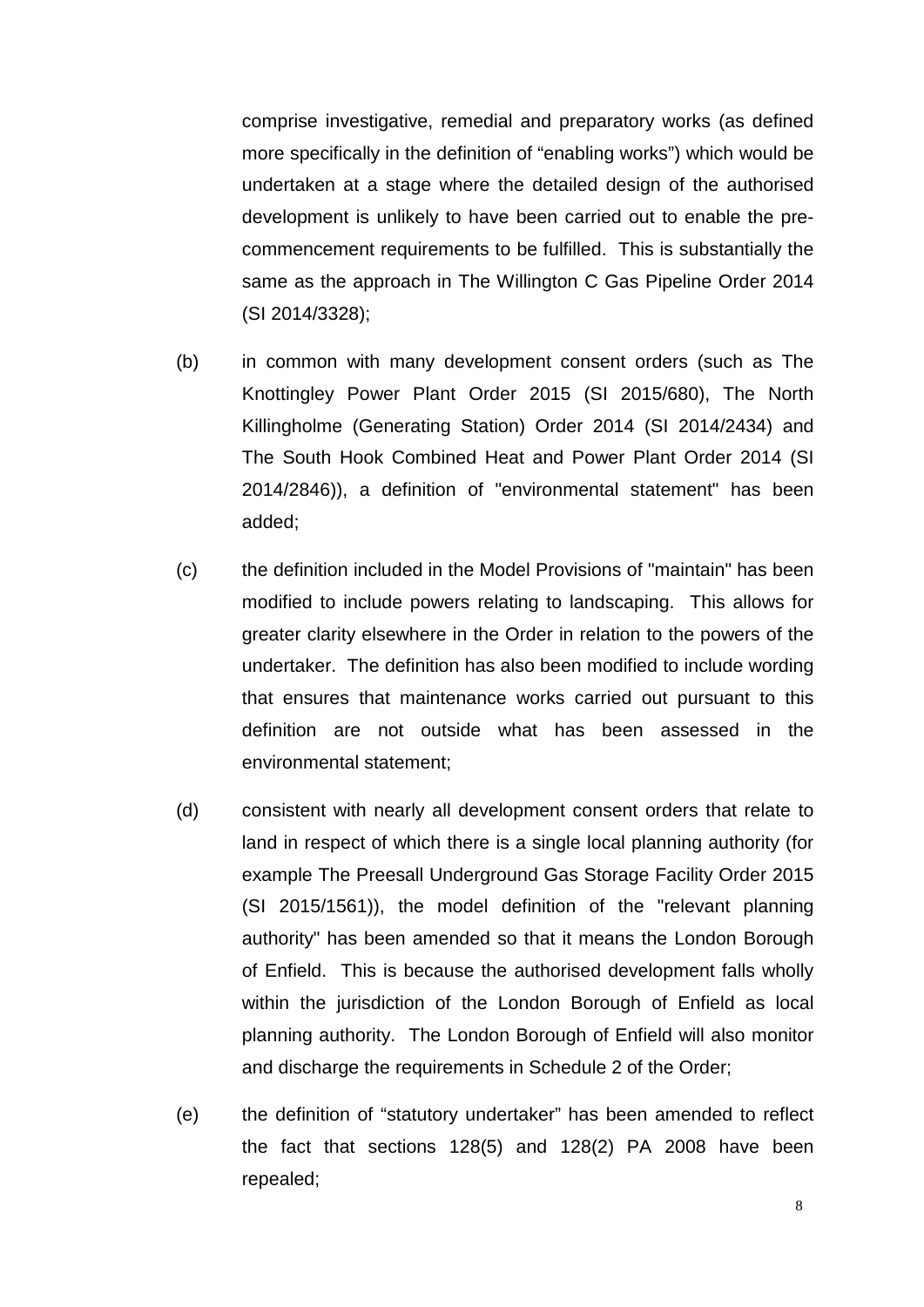- (f) the definition in the Model Provisions of "undertaker" has been modified to include North London Waste Authority, its successor bodies, and those to whom powers are transferred pursuant to article 8; and
- (g) definitions of "apparatus", "code of construction practice", "design code principles", "DCO Schedules 6-8 explanatory diagrams", "enabling works", "environmental commitments and mitigation schedule", "full operation", "land clearance", "operational site", "transitional period", and "the tribunal" have also been inserted to provide for greater clarity elsewhere in the Order;

#### *Article 3 (Development consent etc. granted by the Order)*

- 5.3 This article grants development consent for the authorised development to be constructed, operated and maintained within the Order limits. The development consent for the authorised development is stated in article 3 to be subject to the provisions of the Order (and that this includes the requirements set out in Schedule 2 and the protective provisions set out in Schedule 13).
- 5.4 This article substantially follows article 3 of the Model Provisions. In addition it makes specific reference to the operation and maintenance (as well as construction) of the authorised development described in Schedule 1.
- 5.5 The "authorised development" is defined in article 2 of the Order as being:
	- (a) the development and associated development described in Schedule 1; and
	- (b) and any other works authorised by the Order that are development within the meaning of section 32 PA 2008.
- 5.6 The authorised development is development within the meaning of sections 14(1)(a) and 15(2) PA 2008 (which define a nationally significant project as including the construction of an onshore generating station in England with a capacity of more than 50 megawatts), and associated development under section 115 PA 2008.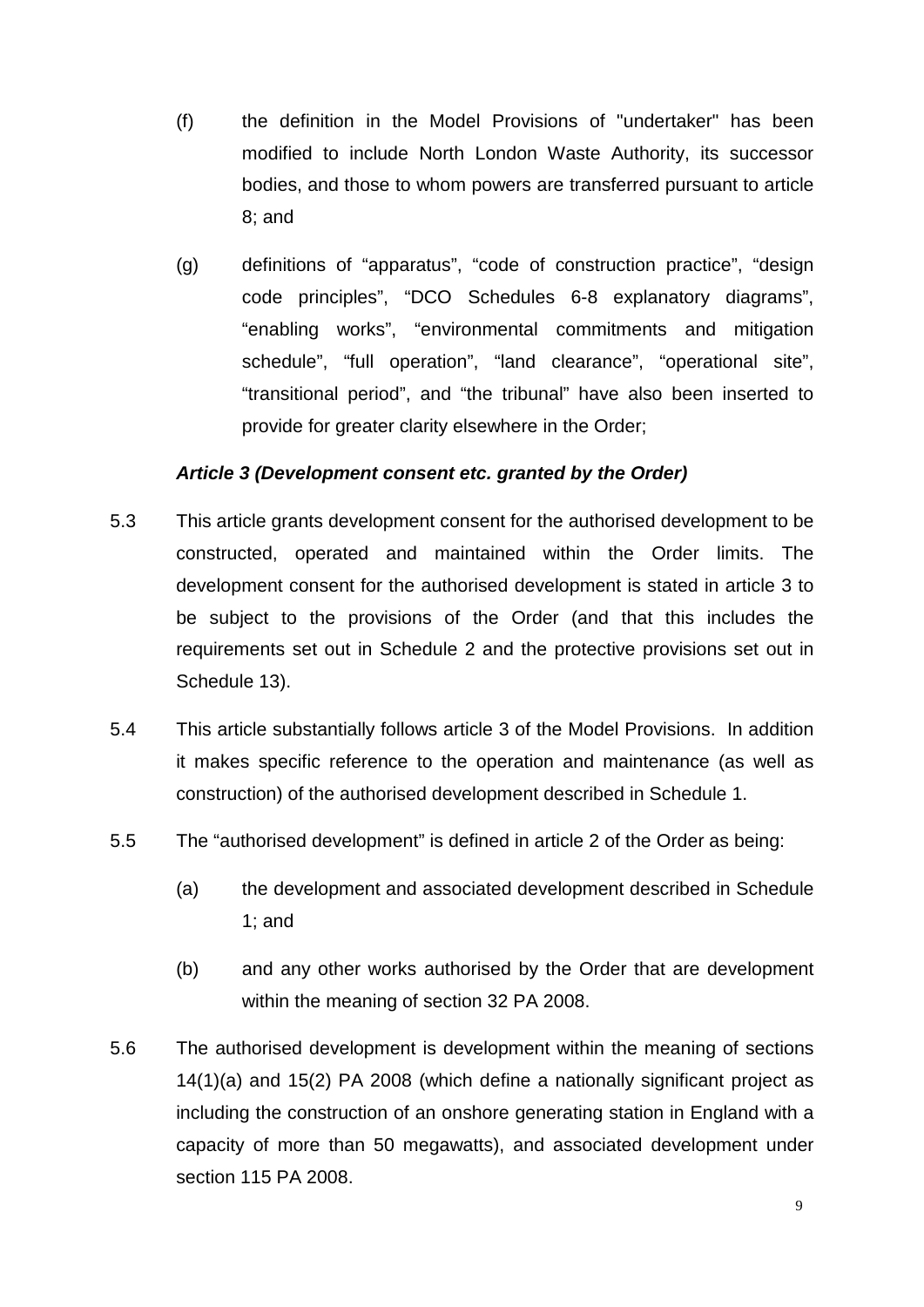- 5.7 Requirement 4 requires the authorised development to be carried out in accordance with the approved detailed design. The details submitted for approval pursuant to requirement 4 must be in accordance with the design code principles (the design code principles is a document to be certified by the Secretary of State pursuant to article 34).
- 5.8 Requirement 5 requires that authorised development must be carried out within the parameters set out in requirement 5.

#### *Article 4 (Limits of deviation)*

- 5.9 The Model Provisions do not contain an equivalent article to Article 4.
- 5.10 Article 4 provides that the authorised development must be constructed, operated and maintained in the situations or within the lines shown on the works plans. This is the same approach followed in The Knottingley Power Plant Order 2015 (SI 2015/680), The Preesall Underground Gas Storage Facility Order 2015 (SI 2015/1561) and The Willington C Gas Pipeline Order 2014 (SI 2014/3328).
- 5.11 Subject to Schedule 2 (requirements), in constructing, operating and maintaining the authorised development, the undertaker may -

(a) deviate laterally from the lines or situation shown on the works plans to the extent of the limits of deviation shown on the works plans; and

(b) deviate vertically from the levels shown on the works plans:

(i) to any extend upwards within the limits of deviation shown on the works plans; and

(ii) to any extent downwards as may be necessary, convenient or expedient.

5.12 The reason why this power is "subject to" the requirements in Schedule 2 is because: (i) requirement 4 (detailed design) includes the obligation to submit piling risk assessments and piling method statements, which will include lateral and vertical limits of deviation for piling; and (ii) requirement 5 (parameters) also sets out limits of deviation for the works.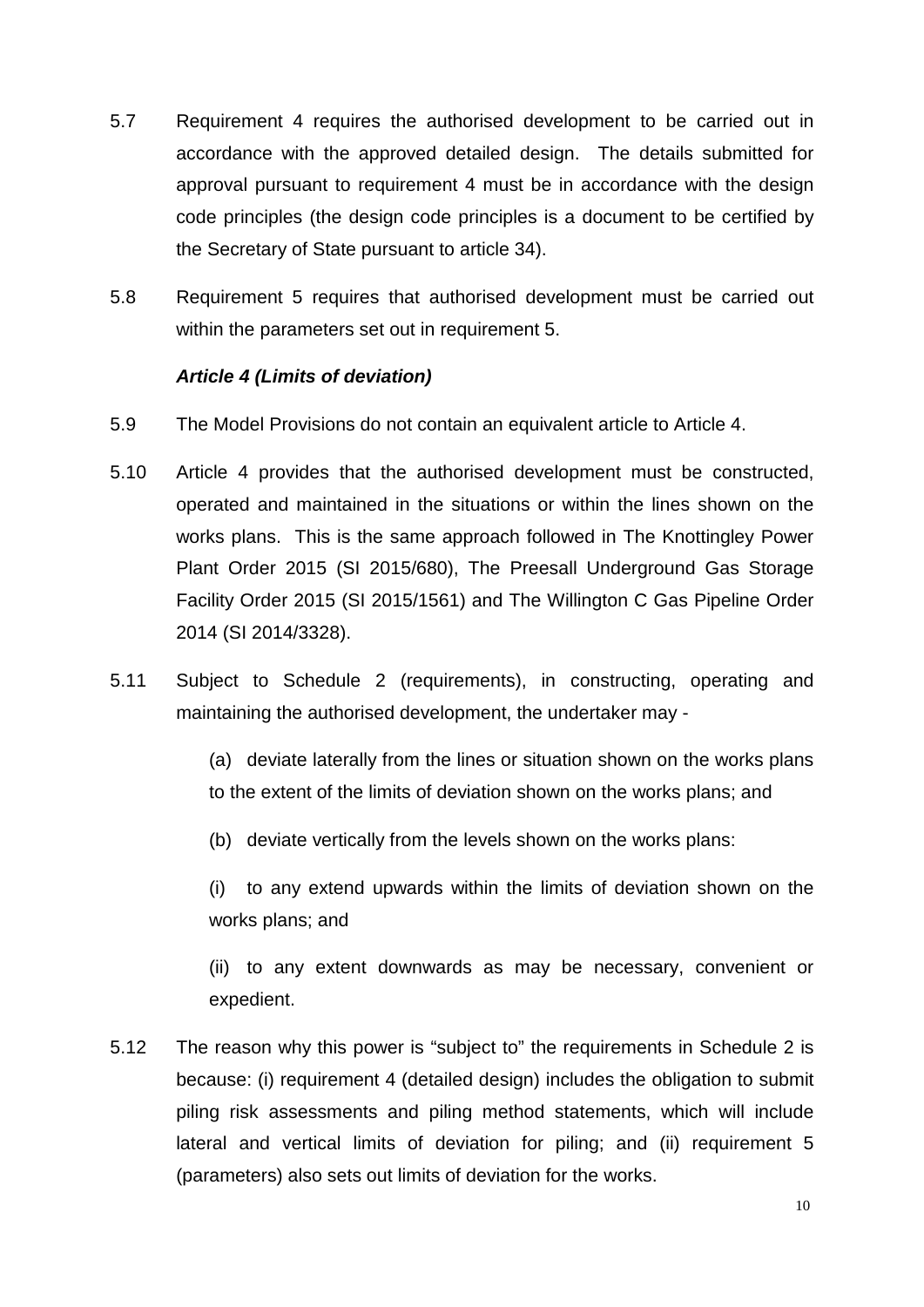5.13 The construction, operation and maintenance of the authorised development must also be carried out within the Order limits (as provided for in Article 3).

#### *Article 5 (Maintenance of authorised development)*

- 5.14 This article is substantially the same as article 3 of the Model Provisions. It makes provision for the maintenance of the authorised development.
- 5.15 The power to maintain under article 5 is made subject to article 3 (Development consent etc. granted by the Order), article 4 (Limits of deviation), article 16 (Discharge of water), article 28 (Temporary use of land for maintaining authorised development), and Schedule 2 (Requirements).
- 5.16 The definition of "maintain" in the Order includes (to the extent assessed in the environmental statement) to keep up, preserve, conserve, inspect, repair, landscape, plant and re-plant, adjust, alter, remove, clear, refurbish, reconstruct, replace and improve, but not so as to vary the authorised development as described in Schedule 1. The inclusion of the words "to the extent assessed in the environmental statement" is to prevent the undertaker's ability to repair, alter, replace and improve in a manner or to a degree which has not been assessed.
- 5.17 These powers are permitted under section 120(5) (c) PA 2008 because they are necessary and expedient to give full effect to the power to maintain the authorised development under this article.

#### *Article 6 (Operation of the authorised development)*

- 5.18 Article 6 specifically authorises the undertaker to operate the authorised development.
- 5.19 This article is not taken from the Model Provisions but is inserted pursuant to section 140 PA 2008 to authorise the undertaker to operate the authorised development in accordance with the provisions of the Order.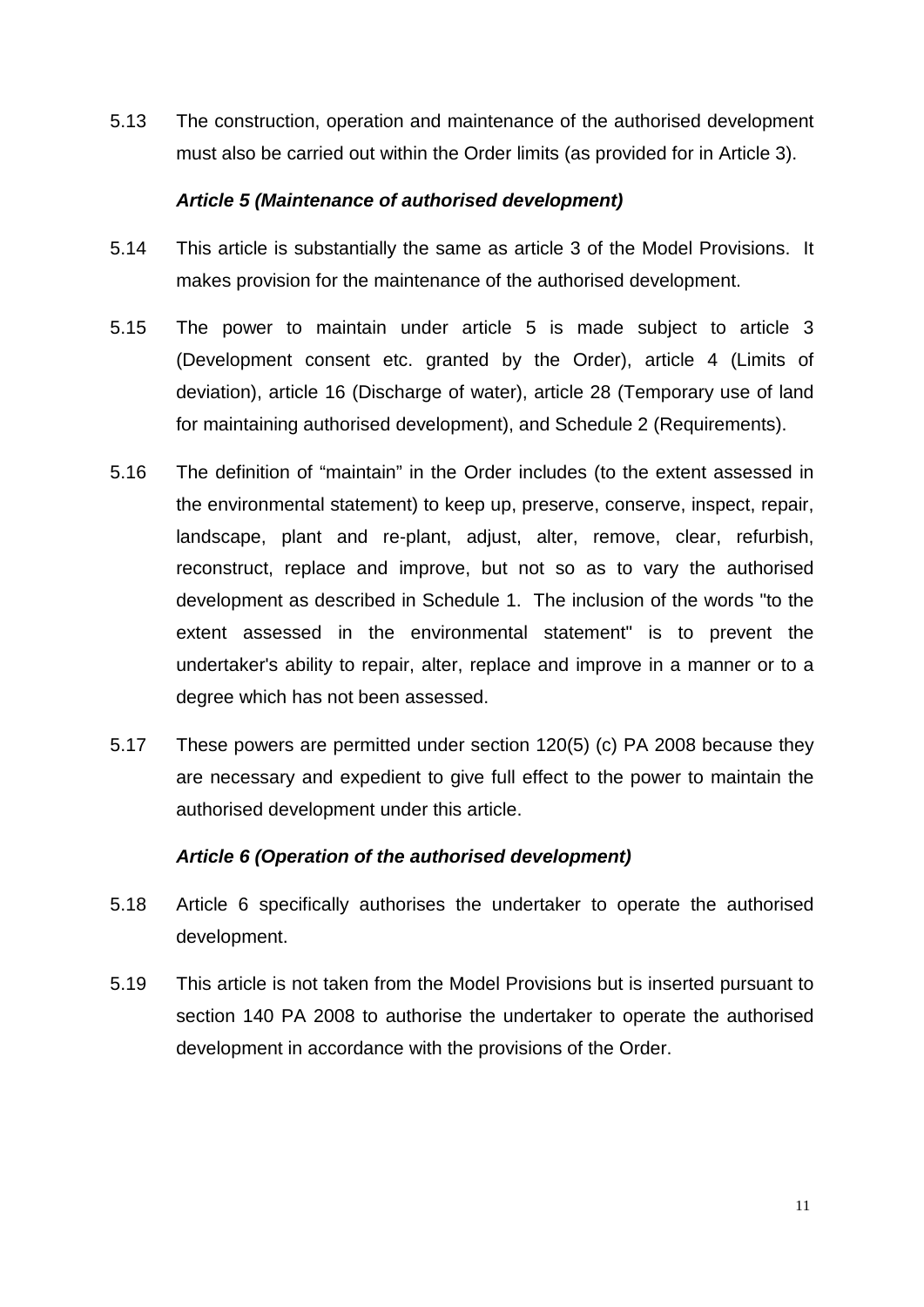#### *Article 7 (Benefit of Order)*

5.20 This article is substantively the same as article 4 of the Model Provisions and provides that the Order shall have effect for the benefit of the undertaker. This article is subject to article 8, which must be read alongside it.

#### *Article 8 (Consent to transfer benefit of Order)*

- 5.21 This article is substantively the same as article 5 of the Model Provisions and enables agreements between the undertaker and other persons for the transfer or grant of any or all of the benefit of the provisions of the Order and such related statutory rights as agreed between the undertaker and the other person.
- 5.22 In most situations, the benefit of the provisions of the Order cannot be transferred to a third party without the consent of the Secretary of State. However the Order provides that the consent of the Secretary of State to any transfer or lease will not be required if the transferee or lessee is LondonWaste Limited, provided that LondonWaste Limited is wholly owned by North London Waste Authority.The Secretary of State's consent to the transfer of any of the powers in the Order to LondonWaste Limited should not be necessary, because North London Waste Authority is the 100 per cent shareholder of this entity.
- 5.23 The exercise by a person of benefits or rights conferred by the Order as a result of this article will be subject to the same restrictions, liabilities and obligations as would apply if the undertaker exercised its powers under the Order.
- 5.24 The wording of this article reflects the approach taken in The Willington C Gas Pipeline Order 2014 (SI 2014/3328) and the South Hook Combined Heat and Power Plant Order 2014 (SI 2014/2846).

#### *Article 9 (Defence to proceedings in respect of statutory nuisance)*

5.25 This is substantively the same as article 7 of the Model Provisions and provides that no individual may bring statutory nuisance proceedings under the Environmental Protection Act 1990 in respect of noise, if the noise is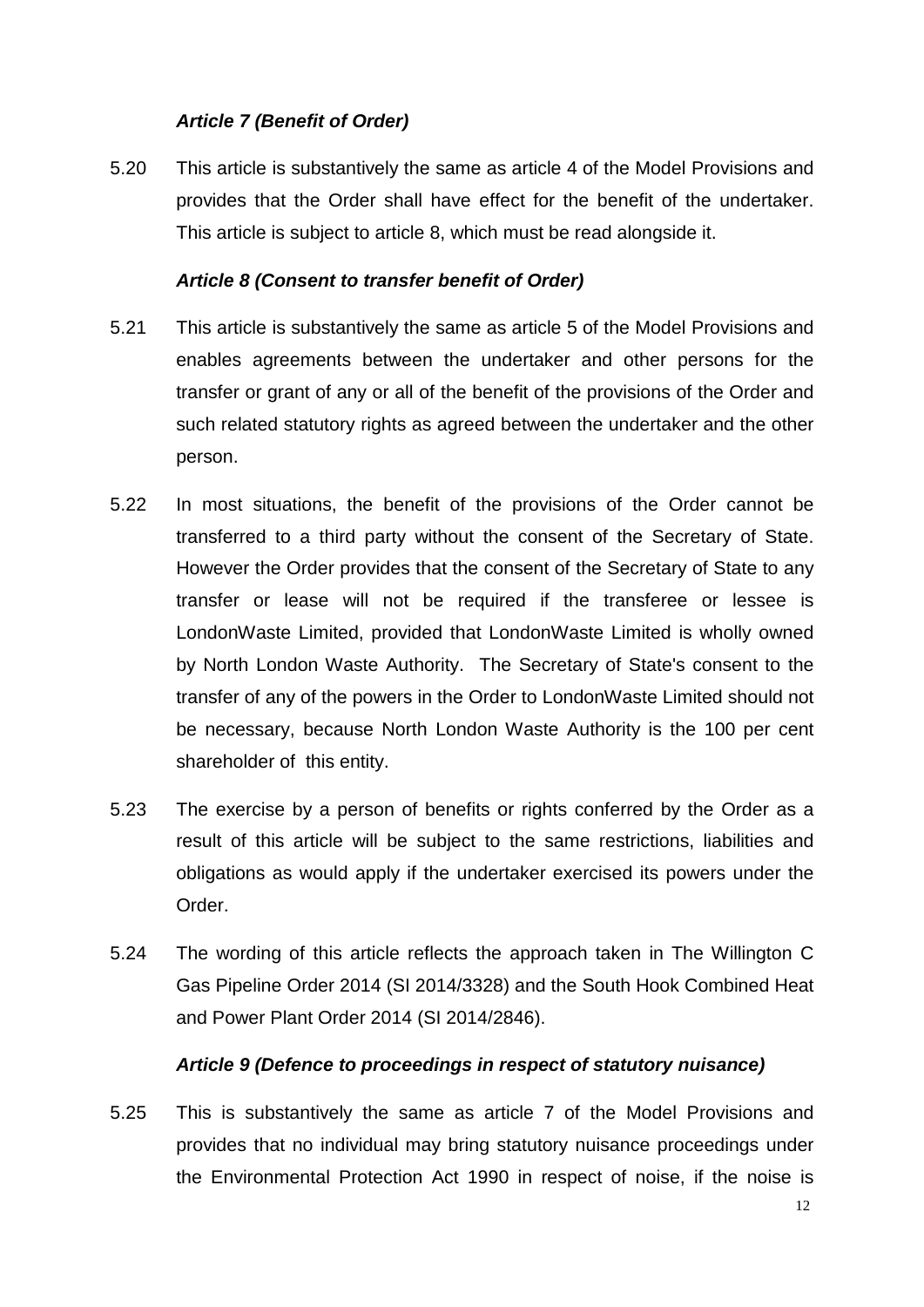created in the course of constructing, maintaining or using the authorised development and for which notice has been given under section 60 or consent obtained under section 61 of the Control of Pollution Act 1974 or which cannot reasonably be avoided. Unlike the Model Provisions, there is no reference to section 65 of the Control of Pollution Act 1974 as that section has been repealed.

5.26 Reference to operational noise controls set out within any environmental permit granted for the operation of the authorised development has been added so that it will also be a defence if operational noise is in compliance with limits set out in an environmental permit.

#### *Article 10 (Street works)*

5.27 This article is substantively the same as article 8 of the Model Provisions and confers authority on the undertaker to execute works under the streets specified in Schedule 4 of the Order (Streets subject to street works) within the Order limits and for the purposes of constructing and maintaining the authorised development. The authority given by this right is a statutory right for the purposes of sections 48(3) (streets, street works and undertakers) and 51(1) (prohibition of unauthorised street works) of the New Roads and Street Works Act 1991 ("**1991 Act**").

#### *Article 11 (Alteration of street layout)*

5.28 This article allows for the layout of existing streets specified in Schedule 5 of the Order to be altered. There is no equivalent article in the Model Provision. Article 11 of the Order is based on article 11(1) of The Thames Water Utilities Limited (Thames Tideway Tunnel) Order 2014 (SI 2014/2384), which in turn is based on article 6 of Schedule 2 of the Transport and Works Act Model Provisions.

#### *Article 12 (Public rights of way)*

5.29 Article 12 follows the principle of article 10 of the Model Provisions and grants the undertaker powers to extinguish or temporarily suspend public rights of way in order to allow the construction and maintenance of the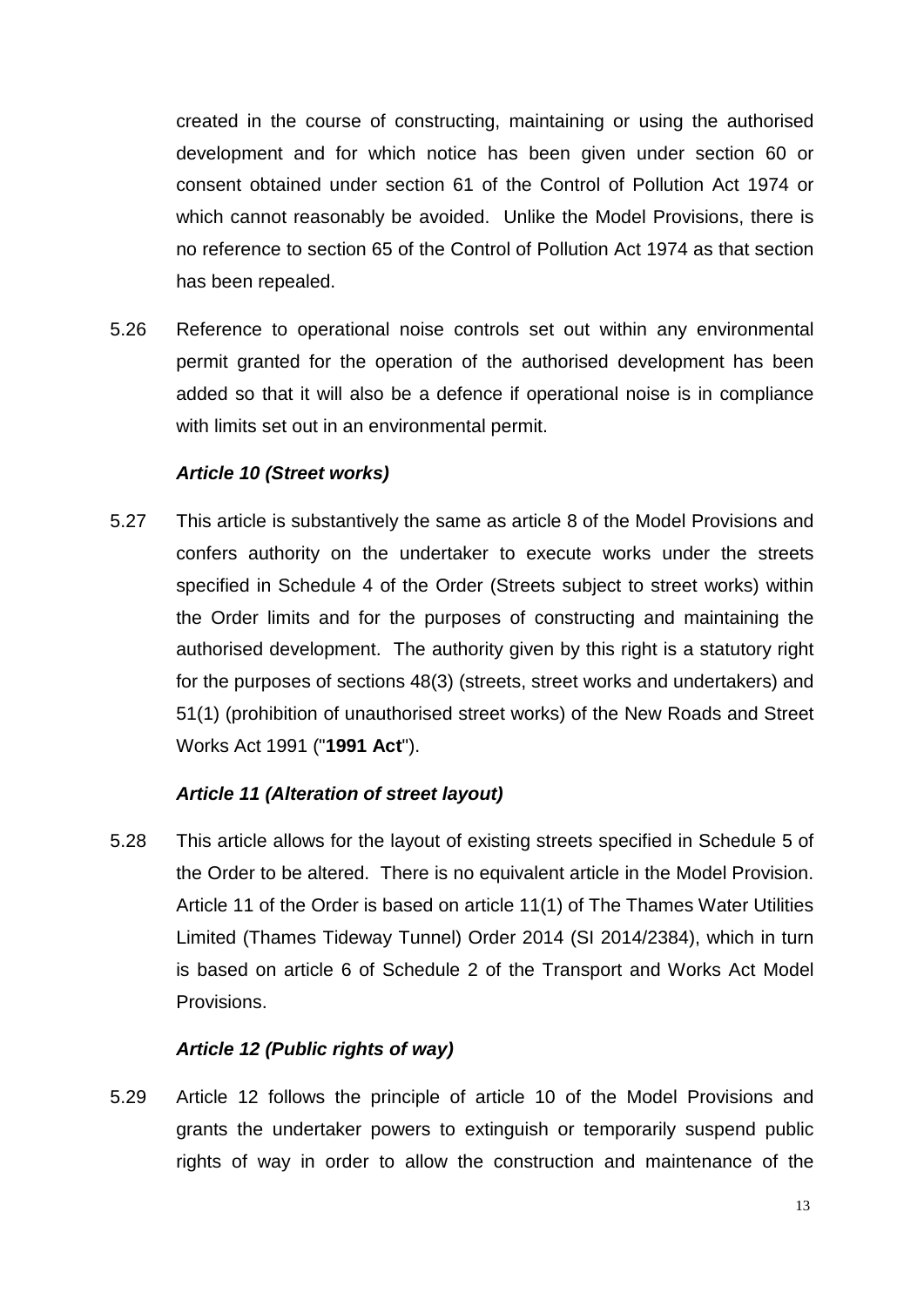authorised development. The affected public rights of way are shown on Plans C<sub>0012</sub>, C<sub>0013</sub> and C<sub>0014</sub> and are set out in Schedule 6 to the Order.

- 5.30 The wording of article 12 of the Order is based on the Rampion Offshore Wind Farm Order 2014 (SI 2014/1873) (in relation to articles 17(1) and 17(2) of that order) and the Knottingley Power Plant Order 2015 (SI 2015/680) (in relation to articles 12(2) and 12(3) of that order).
- 5.31 Article 12(1) of the Order provides the power to temporarily suspend the public rights of way set out in Schedule 6 for the duration of the construction of the authorised development.
- 5.32 Articles 12(2) and 12(3) of the Order provide that where a public right of way is to be suspended, alternative rights of way specified in Schedule 6 of the Order must be provided first and for the duration of the construction of the authorised development. The wording of articles 12(1) to 12(3) follows the approach in article 17 of the Rampion Offshore Wind Farm Order 2014 (SI 2014/1873).
- 5.33 Articles 12(4) and 12(5) of the Order deal with extinguishing public rights of way. These rights of way are set out in Schedule 7 of the Order and are shown on plan number C 0014. The permanent extinguishment of such public rights of way will take effect from the commencement of the authorised development. Under article 12(5) of the Order, the public rights of way set out in Schedule 7 of the Order to be permanently extinguished cannot be so extinguished until the alternative rights of way (also set out in Schedule 7 of the Order) have been provided by the undertaker (this follows the general approach in the Model Provisions and also reflects the approach and wording in the Knottingley Power Plant Order 2015 (SI 2015/680)).

#### *Article 13 (Temporary stopping up of streets)*

- 5.34 This article is substantively the same as article 11 of the Model Provisions.
- 5.35 Article 13(1) grants a general power to temporarily stop up, prevent all persons from passing along, or alter or divert any street (or part of it) within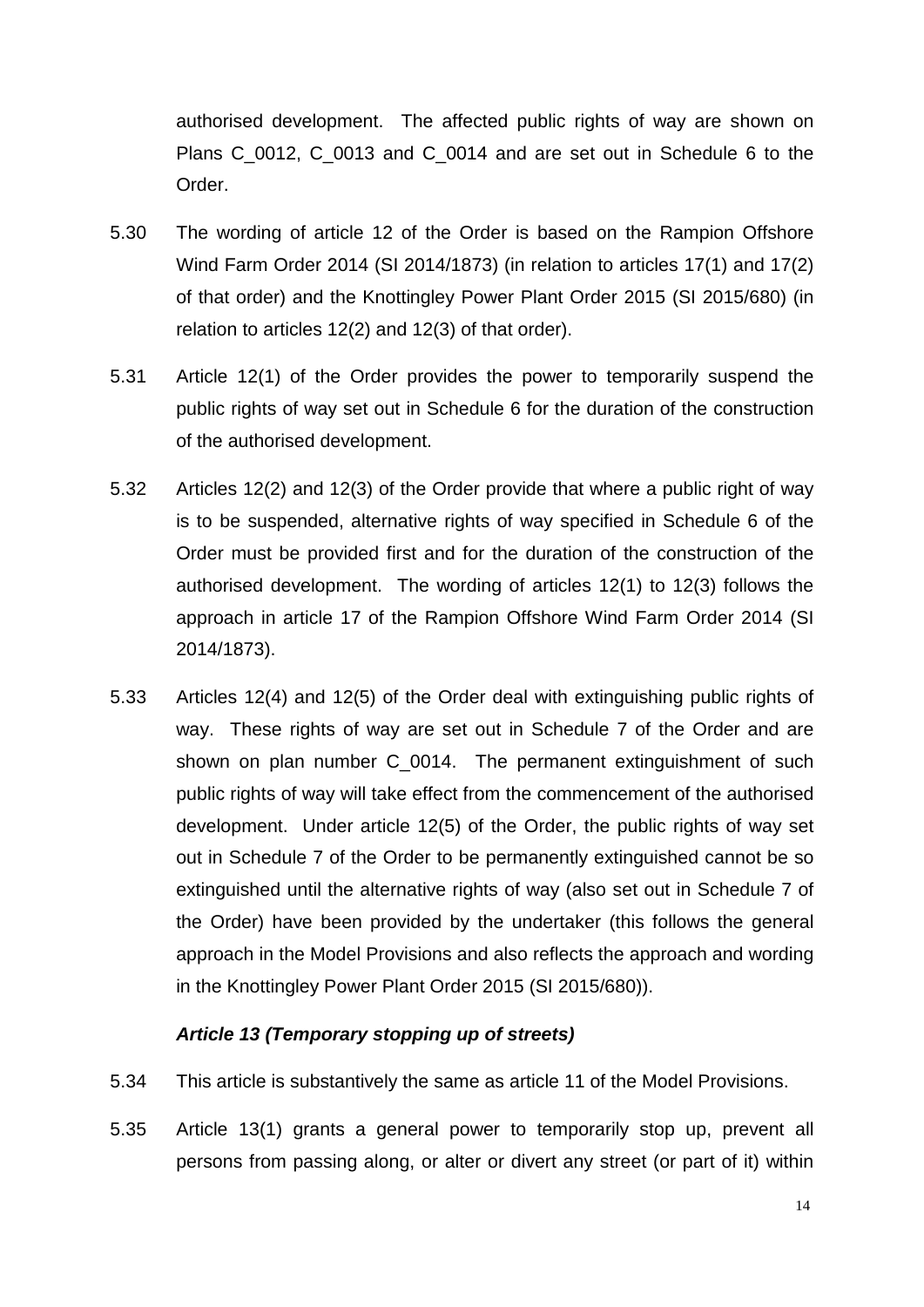the Order limits for a reasonable time, for the purposes of constructing and maintaining the authorised development.

- 5.36 Article 13(2) requires the undertaker to provide reasonable access to pedestrians going to and from premises abutting a street affected by article 13.
- 5.37 Article 13(3) of the Order provides that, without prejudice to the general power under article 13(1), the streets set out in Schedule 8 of the Order can be temporarily stopped, altered or diverted.
- 5.38 Under article 13(4) of the Order, the undertaker must not temporarily stop up, alter or divert any street set out in Schedule 8 without first consulting the street authority. The undertaker must not temporarily stop up, alter or divert any other street within the Order limits without the consent of the street authority (such consent to be obtained in accordance with Schedule 3), who may also attach reasonable conditions to any consent.
- 5.39 A street authority in relation to a street is defined by Part 3 of the 1991 Act as:
	- *"(a) if the street is a maintainable highway, the highway authority; and*
	- *(b) if the street is not a maintainable highway, the street managers.*"

Part 3 of the 1991 Act defines "street manager" as the authority, body or person liable to the public to maintain or repair the street or, if there is none, any authority, body or person having the management or control of the street.

- 5.40 Under article 13(5) of the Order, those who suffer a loss as a result of the exercise of the powers contained in article 13 of the Order are entitled to compensation.
- 5.41 Article 13(6) of the Order provides for deemed consent in the absence of a decision by the relevant street authority within 56 days. This has been inserted in order to avoid unnecessary delays to the authorised development and is based on a similar provision in The Clocaenog Forest Wind Farm Order 2014 (SI 2015/2441).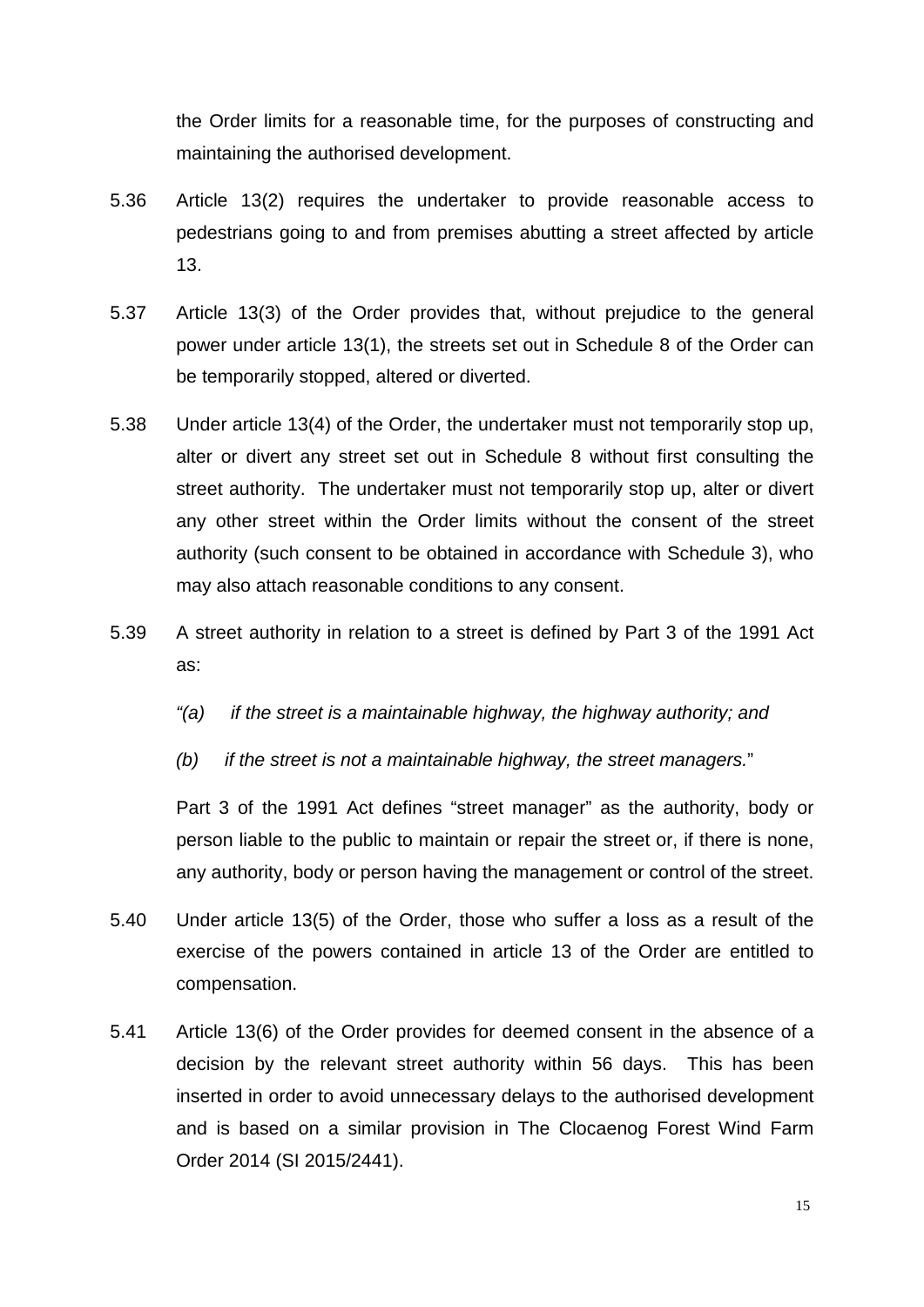#### *Article 14 (Access to works)*

5.42 Article 14 is substantively the same as article 12 of the Model Provisions. It authorises the creation of new, and alteration of existing, accesses to and from public highways and private roads at the locations shown on the works plans, for the purposes of constructing the authorised development. Article 14 also authorises the forming and laying out of such other access points as are approved by the relevant planning authority in consultation with the highway authority. The same approach was used in The Knottingley Power Plant Order 2015 (SI 2015/680).

#### *Article 15 (Agreements with street authorities)*

5.43 Article 15 authorises street authorities and the undertaker to enter into agreements relating to the carrying out of works on streets affected by the authorised development. Article 15 is substantively the same as article 13 of the Model Provisions, adapted only to omit the reference to the construction of new streets and maintenance of tunnels which are not required for the purposes of the authorised development.

#### *Article 16 (Discharge of water)*

- 5.44 This article is substantively the same as article 14 of the Model Provisions and enables the undertaker to discharge water into any watercourse, public sewer or drain on land within the Order limits, in connection with the construction and maintenance of the authorised development, with the approval of the authority or entity to which the watercourse, public sewer or drain belongs (such approval not to be unreasonably withheld) and subject to certain other conditions.
- 5.45 Article 16(7) takes into consideration matters arising under section 150 PA 2008. Under section 120(5)(a) PA 2008 a development consent order may "*apply, modify* or *exclude a statutory provision which relates to any matter for which provision may be made in the Order*". Section 150 PA 2008 limits the power conferred by section 120(5)(a) PA 2008 which would otherwise enable provisions to be included in the Order the effect of which is to override the requirement for consent which may be required under another enactment.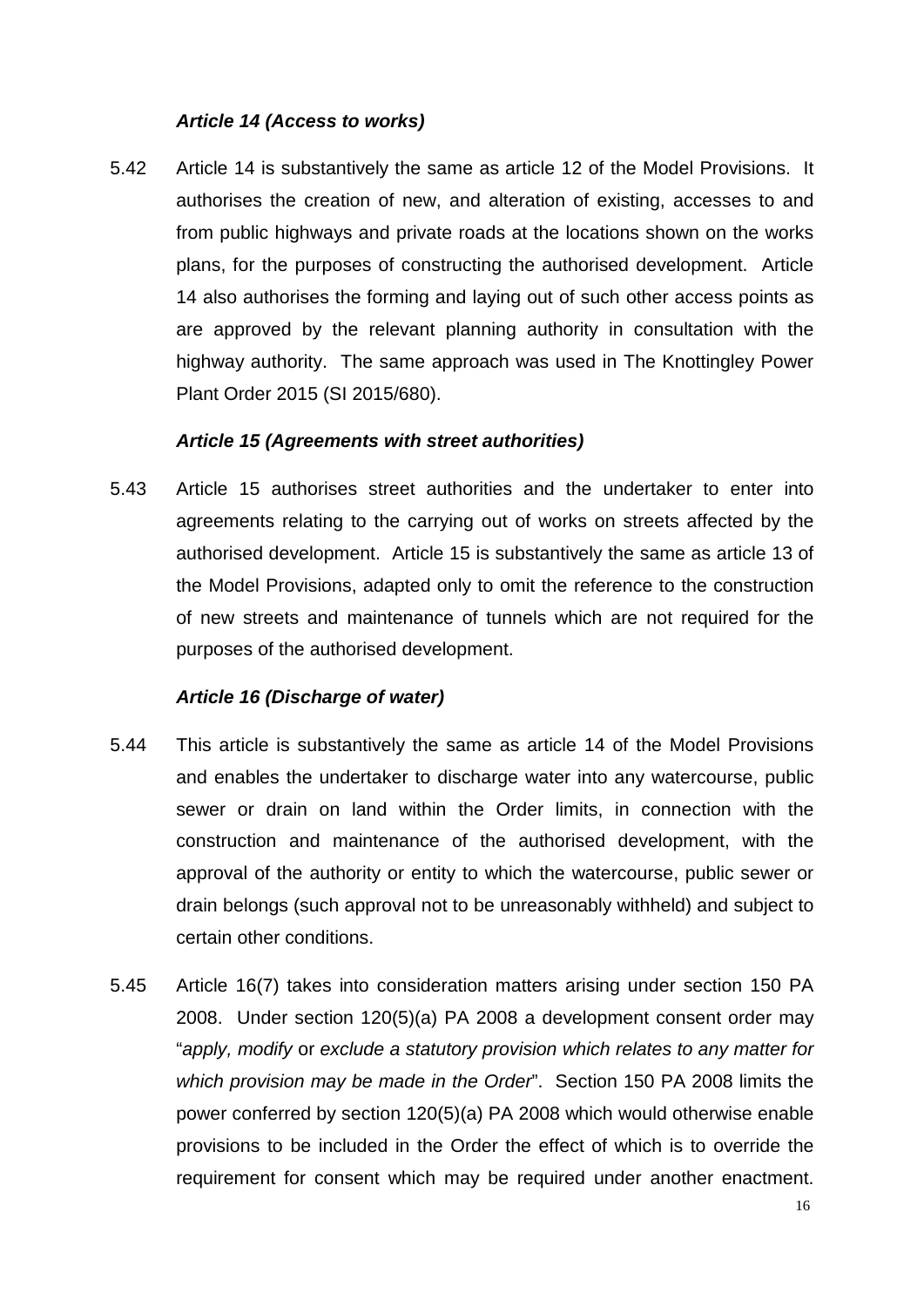The Infrastructure Planning (Miscellaneous Prescribed Provisions) Regulations 2010 identify a number of consents and authorisations which are prescribed for the purposes of section 150 PA 2008 in respect of England and Wales. These include consents under the Land Drainage Act 1991 and the Water Resources Act 1991. The undertaker understands that separate consent applications will be required in respect of any matters authorised by article 16 that are within the control of the Environment Agency. Accordingly article 16(7) has been inserted into the Order to exclude from the scope of the article any consents that need to be obtained from the Environment Agency. This reflects the approach that was taken in The Dogger Bank Creyke Beck Offshore Wind Farm Order 2015 (SI 2015/318).

#### *Article 17 (Protective works to buildings)*

- 5.46 This article is the broadly the same as article 15 of the Model Provisions.
- 5.47 Article 17 authorises the undertaker to carry out protective works to any building within the Order limits where it is necessary or expedient: (a) at any time before or during the construction of any part of the authorised development in the vicinity of the building; and (b) after the completion of that part of the authorised development in the vicinity of such building at any time up to the end of a period of five years beginning with the day on which that part of the authorised development is first opened for use.
- 5.48 The undertaker may enter the building and land within its curtilage for the purposes of deciding how to exercise its powers.
- 5.49 The undertaker may also enter the building, land within its curtilage or adjacent land, to carry out protective works.
- 5.50 The undertaker must (except in an emergency) give not less than 14 days' notice to owners and occupiers of its intention to exercise the powers. Article 17(6) provides that the owner of a building may seek referral to arbitration of the question of whether the proposed works are necessary.
- 5.51 Provision is made for the payment of compensation in relation to loss or damage caused by the undertaker in carrying out the protective works and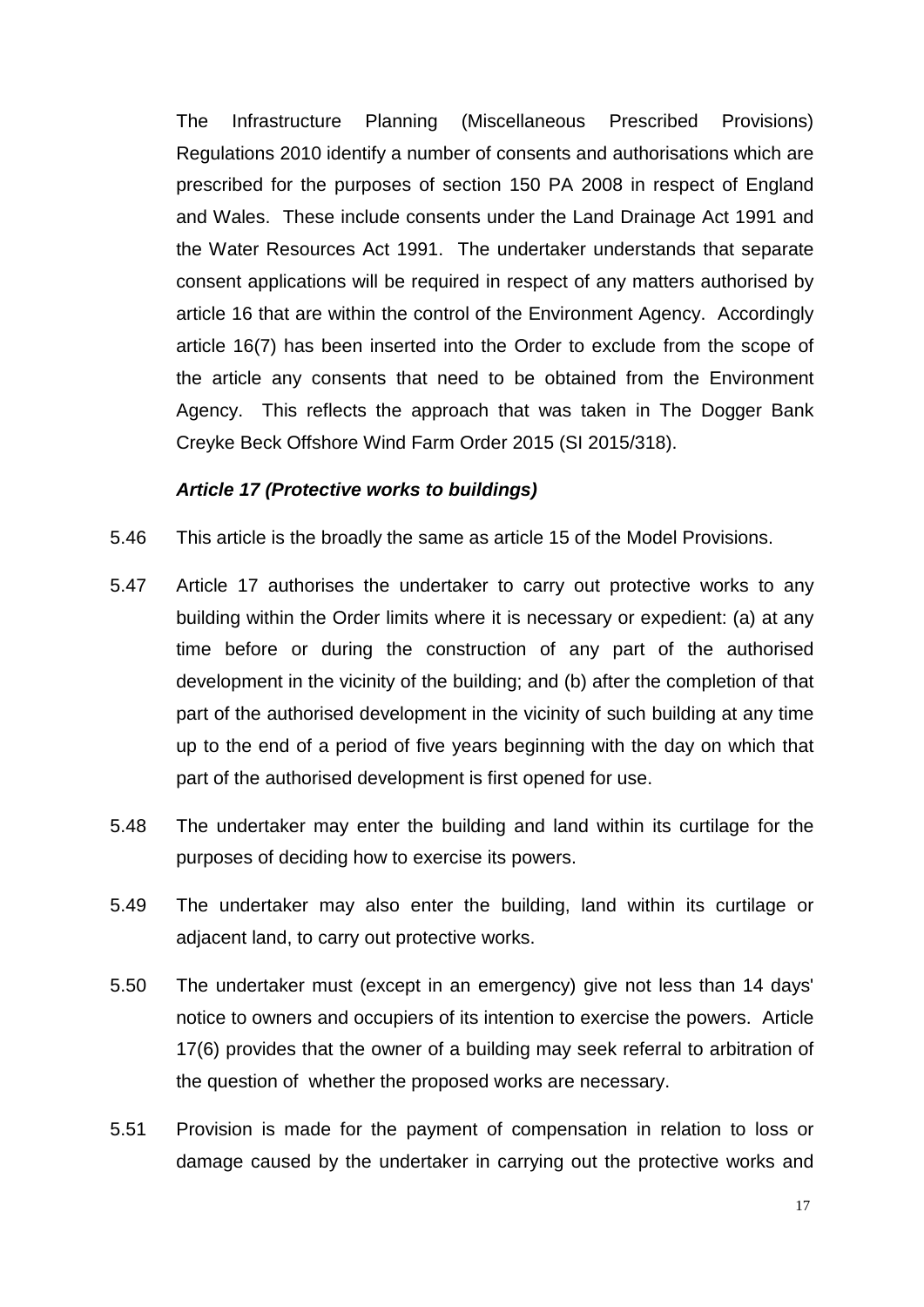where, within five years, the protective works appear to have been inadequate.

#### *Article 18 (Authority to survey and investigate)*

- 5.52 This article is broadly based on article 16 of the Model Provisions.
- 5.53 Article 18 confers on the undertaker a power to enter: (a) any land within the Order limits; or (b) land which may be affected by the authorised development up to 250 metres away from the Order limits; or (c) land which may be affected by the authorised development which is more than 250 metres from the Order limits with the prior approval of the relevant planning authority (or the local planning authority for land outside the London Borough of Enfield), for the purposes of surveying or investigating the land, making trial holes, carrying out ecological or archaeological investigations, and placing and leaving apparatus on the land, all subject to giving the owner of the land at least 14 days' notice. Provision is made for the payment of compensation.
- 5.54 The power to survey and investigate land that is 250 metres and more than 250 metres beyond the Order limits is required because, if there is a claim that there is an impact from the construction works or from the operation of the authorised development, the undertaker would need the ability to investigate such a claim and not be restricted by distance. Whilst no such claims area anticipated, it is difficult to place a maximum range on such a power given that it is important for the undertaker to be able to investigate all claims that may be made. Article 18 does not confer an unrestricted power to investigate anywhere; article 18 is drafted so that the undertaker must obtain the approval of the planning authority for the relevant area and the exercise of the power must be for the purposes of the Order.

#### *Article 19 (Compulsory acquisition of land)*

5.55 This article is substantively the same as article 18 of the Model Provisions and similar to wording in The North Killingholme (Generating Station) Order 2014 (SI 2014/2434), The Willington C Gas Pipeline Order 2014 (SI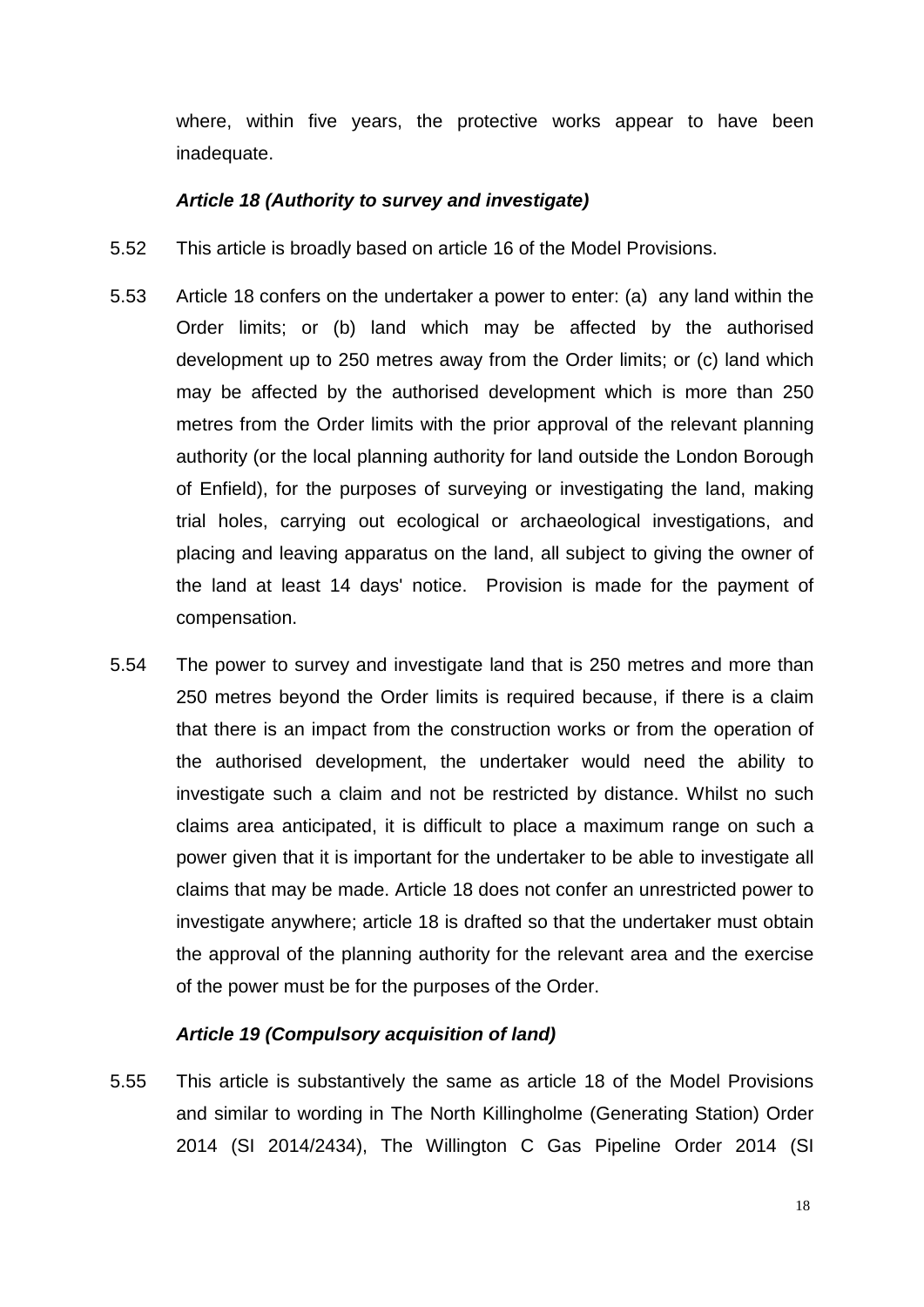2014/3328) and The Dogger Bank Creyke Beck Offshore Wind Farm Order 2015 (SI 2015/318).

- 5.56 Article 19 states that, save in relation to land which article 23 (compulsory acquisition of rights) and article 27 (temporary use of land for construction of the authorised development) applies, the undertaker has the power to compulsorily acquire so much of the Order land as is required for or to facilitate the authorised development or is incidental to the authorised development. The effect of this is that the undertaker's powers with regard to land covered in articles 23 and 27 are limited to the powers in those articles, and the undertaker will not have the power to compulsorily acquire land that will be temporarily used during the construction of the authorised development, nor will it have the power to compulsorily acquire land over which it compulsorily acquires rights.
- 5.57 Reference in the model provision to the acquisition of land limited to subsoil lying more than 9 metres beneath the surface has not been used because this power is not required by the undertaker.
- 5.58 Article 19 also makes further provision for the extinguishment of rights, trusts and incidents to which the land was previously subject, as well as making additional provision for the extinguishment of leases, licences, easements, liberties, privileges, advantages, restrictions and covenants to which the land being compulsorily acquired was previously subject. This additional provision was included in The Willington C Gas Pipeline Order 2014 (SI 2014/3328).
- 5.59 Any person who suffers loss by the extinguishment or suspension of any private right of way under this article shall be entitled to compensation.

# *Article 20 (Time limit for exercise of authority to acquire land compulsorily or use land temporarily)*

- 5.60 Article 20 allows the undertaker a period of seven years from the date the Order is made to exercise its powers of compulsory acquisition.
- 5.61 This article is the same as article 20 of the Model Provisions, except that it has been modified so that the period of time given to the undertaker to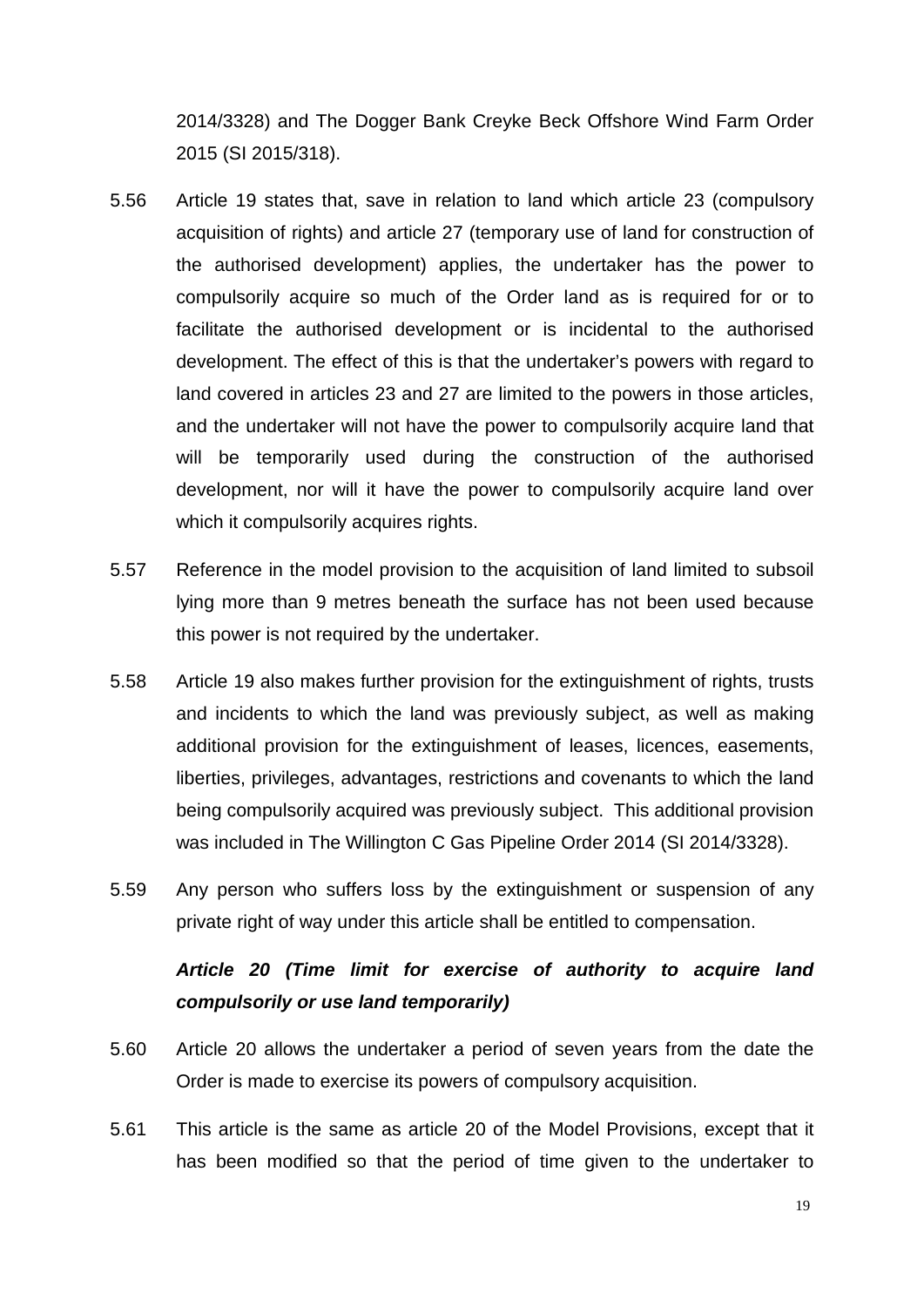exercise its power to acquire land compulsorily is longer than the 5-year prescribed period and is also longer than the time limit in requirement 2 of Schedule 2 of the Order, which states that the authorised development must be commenced within five years from the date the Order comes into force.

- 5.62 Article 20 will give the undertaker seven years to issue 'notices to treat' or a 'general vesting declaration' to acquire the land that is the subject of a power of compulsory purchase. These are the two procedural methods by which the process of acquiring land is undertaken. Section 154(3) PA 2008 provides that where an order granting development consent authorises the compulsory acquisition of land, steps of a prescribed description must be taken in relation to the compulsory acquisition before the end of the prescribed period or such other period (whether longer or shorter than that prescribed) as is specified in the Order. Regulation 3(2) of the Infrastructure Planning (Miscellaneous Prescribed Provisions) Regulations 2010 prescribes the period for the purposes of section 154(3) PA 2008 for the service of a notice to treat as five years from the date on which the Order granting development is made.
- 5.63 The longer period of seven years provided for under article 20 is permitted under section 154(3) PA 2008. Seven years is required because of the scale and complexity of the works, the lead-in time required for procurement and contract award, the project programme, and also because it may not be possible or desirable to exercise the powers of compulsory purchase within five years of the Order coming into force.

#### *Article 21 (Power to override easements and other rights)*

- 5.64 There is no equivalent Model Provisions to Article 21. However, the Rookery South (Resource Recovery Facility) Order 2011 (SI 2013/680), The Willington C Gas Pipeline Order 2014 (SI 2014/3328) and The North Killingholme (Generating Station) Order 2014 (SI 2014/2434) all contain a similar provision.
- 5.65 Article 21 allows for the interference with rights and interests and the breach of restrictions as to the user of land. Article 21(4) makes it clear that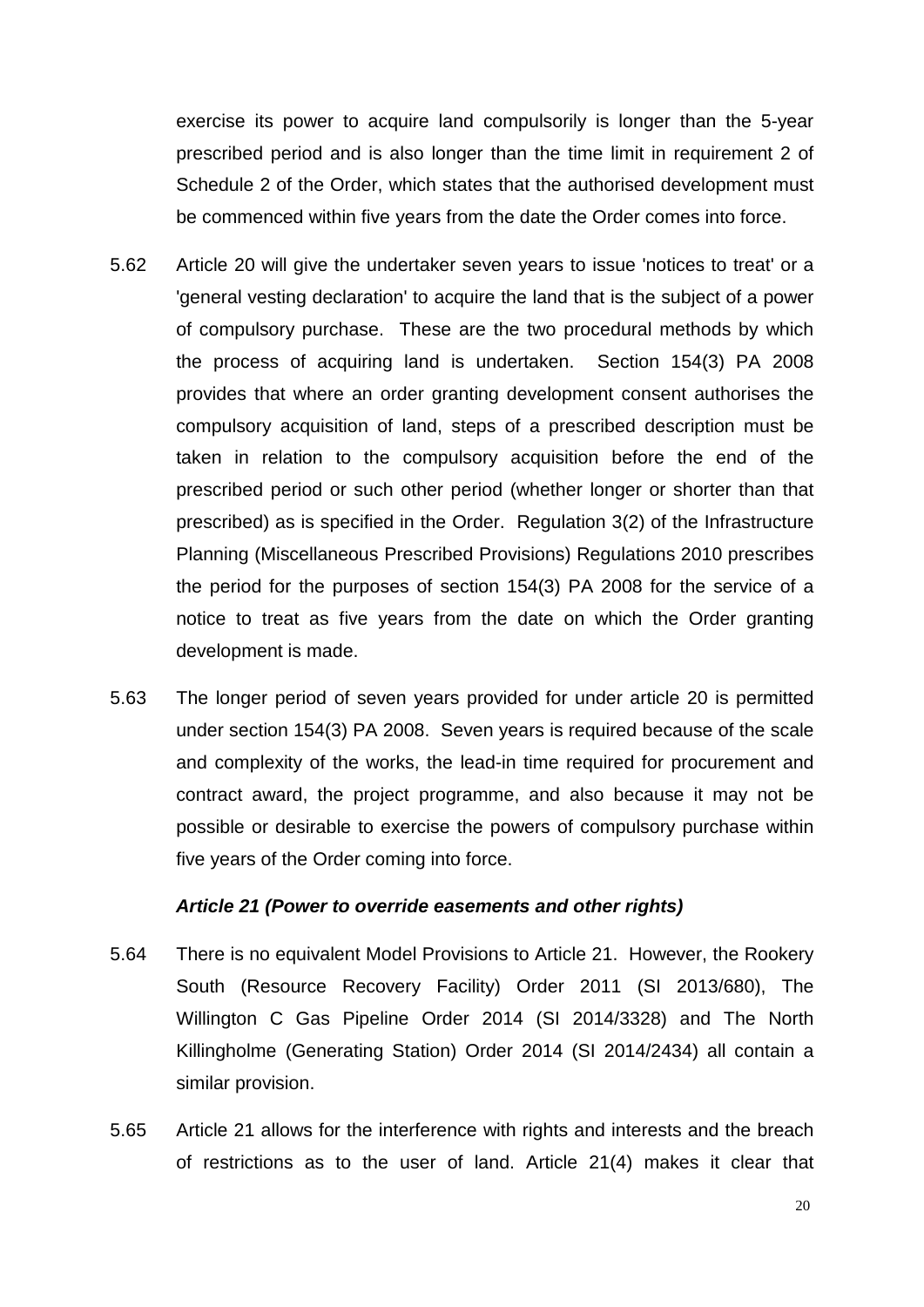interference with rights and interests and breaches of restrictions include the extinguishment, temporary suspension or discharge of those rights, interests and restrictions at the time the interference or breach commences.

- 5.66 The power on which reliance is placed to authorise interference with rights is contained within sections 120(3) and 120(4) PA 2008 and paragraphs 2 (creation, suspension, extinguishment, etc. of interests in or rights over land) and 3 (the abrogation or modification of agreements relating to land) of Schedule 5 PA 2008. In reliance on this power, section 237(1) of the Town and Country Planning Act 1990 ("**1990 Act**") has been applied in an amended form in order to reflect the provisions of that section as inserted by Schedule 9, paragraph 4 PA 2008. There is therefore no requirement for separate drafting analogous to sub-sections (1) and (1A) of section 237 of the 1990 Act.
- 5.67 The land affected by article 21 is shown on the land plans contained within the Book of Plans (AD02.02). Sections 7 and 8 of the Statement of Reasons (AD03.02/REP7-006) also contains further information.
- 5.68 Whilst articles 19 and 22 of the Model Provisions state that the land vested in the undertaker would be discharged from all rights, trusts and incidents to which it was previously subject at the point of vesting, it is not clear whether these articles also cover situations where rights and restrictions will only be interfered with temporarily whilst works relating to the authorised development are being carried out, nor is it clear whether these articles also cover the extinguishment of rights where no land is taken.
- 5.69 The power on which reliance is placed to authorise temporary interference with rights and the extinguishment of rights is contained within sections 120(3) and 120(4) PA 2008 and paragraphs 2 (creation, suspension, extinguishment, etc. of interests in or rights over land) and 3 (the abrogation or modification of agreements relating to land) of Schedule 5 PA 2008. In reliance on this power, section 237(1) of the 1990 Act has been applied in an amended form in order to reflect the provisions of that section as inserted by paragraph 4 of Schedule 9 of the PA 2008.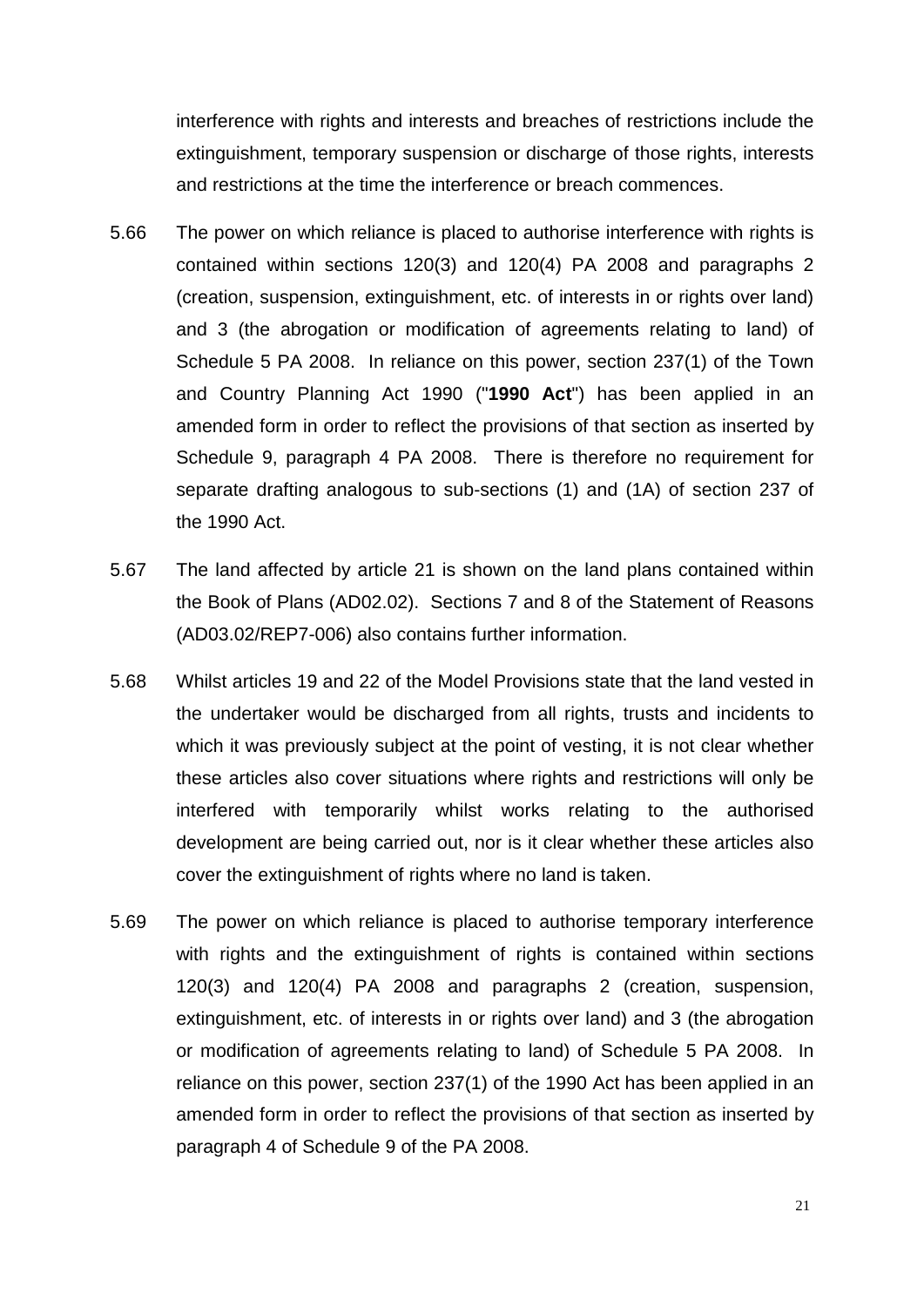- 5.70 Section 237(3) of the 1990 Act does not allow interference with rights belonging to statutory undertakers. No drafting is included in article 21 analogous to section 237(3) of the 1990 Act, because it may be necessary to interfere with rights belonging to statutory undertakers and with their apparatus using the powers of this Order. Article 29 deals with statutory undertaker land, rights and apparatus, and protective provisions are contained within Schedule 13 of the Order.
- 5.71 Article 21(4) is included for the purposes of clarity.
- 5.72 Article 21(5) deals with compensation and is drawn from and reflects section 237(4) of the 1990 Act.
- 5.73 Drafting reflecting sub-sections 237(5) and (6) of the 1990 Act has not been included in Article 21. This is because it is not appropriate, where the undertaker parts with its undertaking in respect of the authorised development, for it to retain any residual liability. It is more appropriate for that liability to rest with the person that is for the time being the relevant undertaker and/or landowner.

#### *Article 22 (Statutory authority to override easements and other rights)*

- 5.74 There is no equivalent Model Provision for article 22 of the Order.
- 5.75 Article 22 is substantively the same as article 33 of The Thames Water Utilities Limited (Thames Tideway Tunnel) Order 2014 (SI 2014/2384). It provides for the avoidance of doubt that by virtue of section 158 PA 2008 in constructing, operating or maintaining the authorised development and doing anything else authorised by the Order the undertaker may interfere with any easement, liberty, privilege, right or advantage annexed to land or affecting other land, including any natural right to support, or breach any restriction as to user of land arising by virtue of contract.
- 5.76 It also provides that by virtue of section 152 of the PA 2008, compensation may be payable under section 10 of the Compulsory Purchase Act 1965 for any such interference or breach.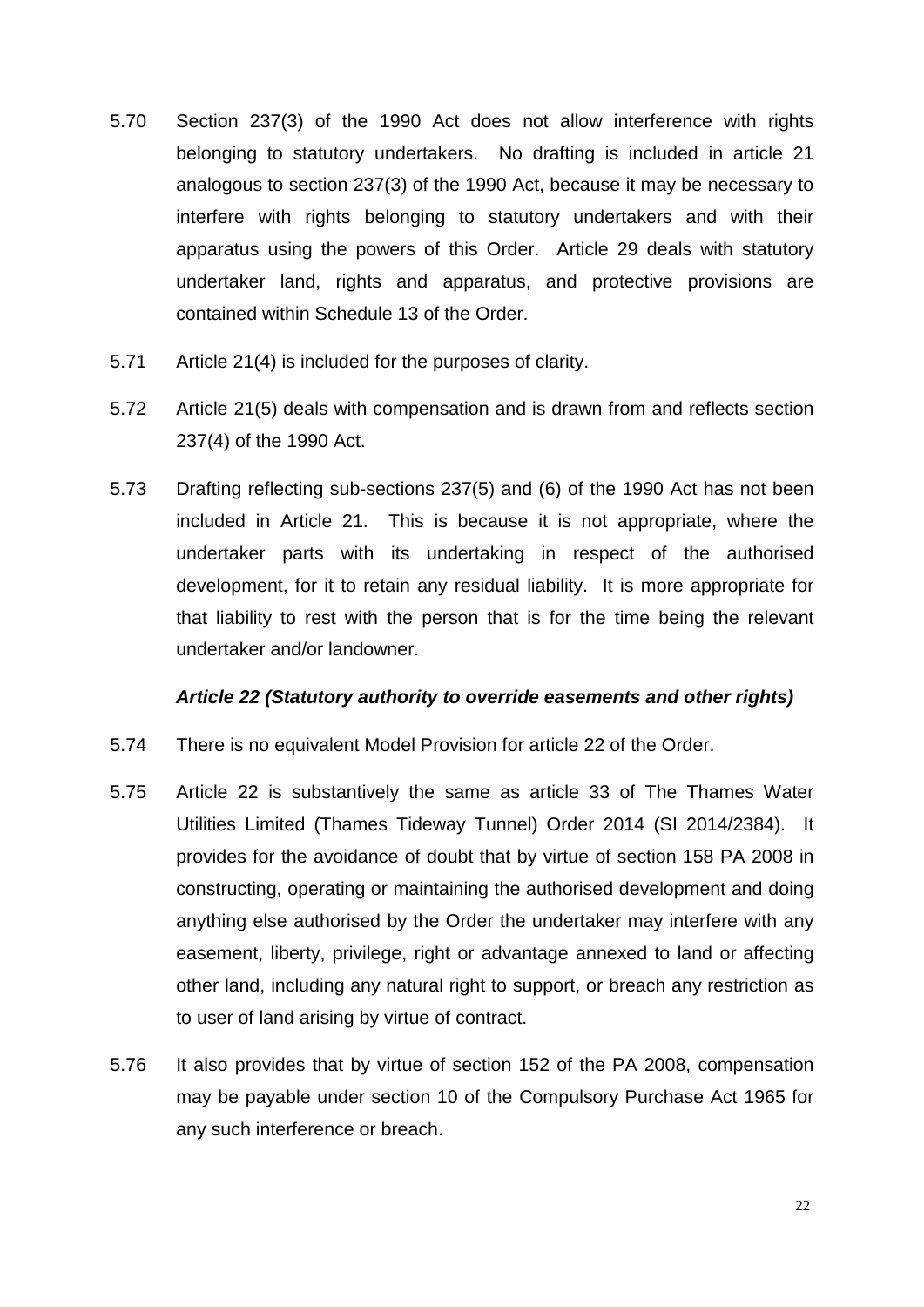5.77 It reflects article 25 of the Hinkley Point C (Nuclear Generating Station) Order 2013.

#### *Article 23 (Compulsory acquisition of rights)*

- 5.78 Article 23 is substantively the same as article 21 of the Model Provisions. It allows for the compulsory acquisition of existing rights, as well as the compulsory creation of new rights. The relevant rights affected are as set out in the Book of Reference, Schedule 10 of the Order and shown on the land plans. Article 23 departs from the Model Provisions as it allows the undertaker to acquire new rights in relation to statutory undertaker rights in land and apparatus, which follows the wording from article 31(c) of the Model Provisions. This has been done for ease of drafting.
- 5.79 As from the date on which any new right is created, the land over which that new right is created will be discharged from all rights, trusts and incidents to which it was previously subject so far as their continuance would be inconsistent with the exercise of that new right. Provision is made for compensation.
- 5.80 Article 23(5) has been taken from The Willington C Gas Pipeline Order 2014 (SI 2014/3328) and provides that the enactments relating to compensation in the Compulsory Purchase Act 1965 are modified as set out in Schedule 11 of the Order.

# *Article 24 (Application of the Compulsory Purchase (Vesting Declarations) Act 1981)*

5.81 This article is the same as article 23 of the Model Provisions. This article applies the provisions of the 1981 Act to compulsory acquisition under the Order. Vesting declarations are one of two ways of acquiring land that is subject to compulsory purchase (the other being by means of a notice to treat). They allow title in the land to pass to the acquirer more quickly than using the notice to treat method, and also allow several parcels of land to be acquired at once.

#### *Article 25 (Rights under or over streets)*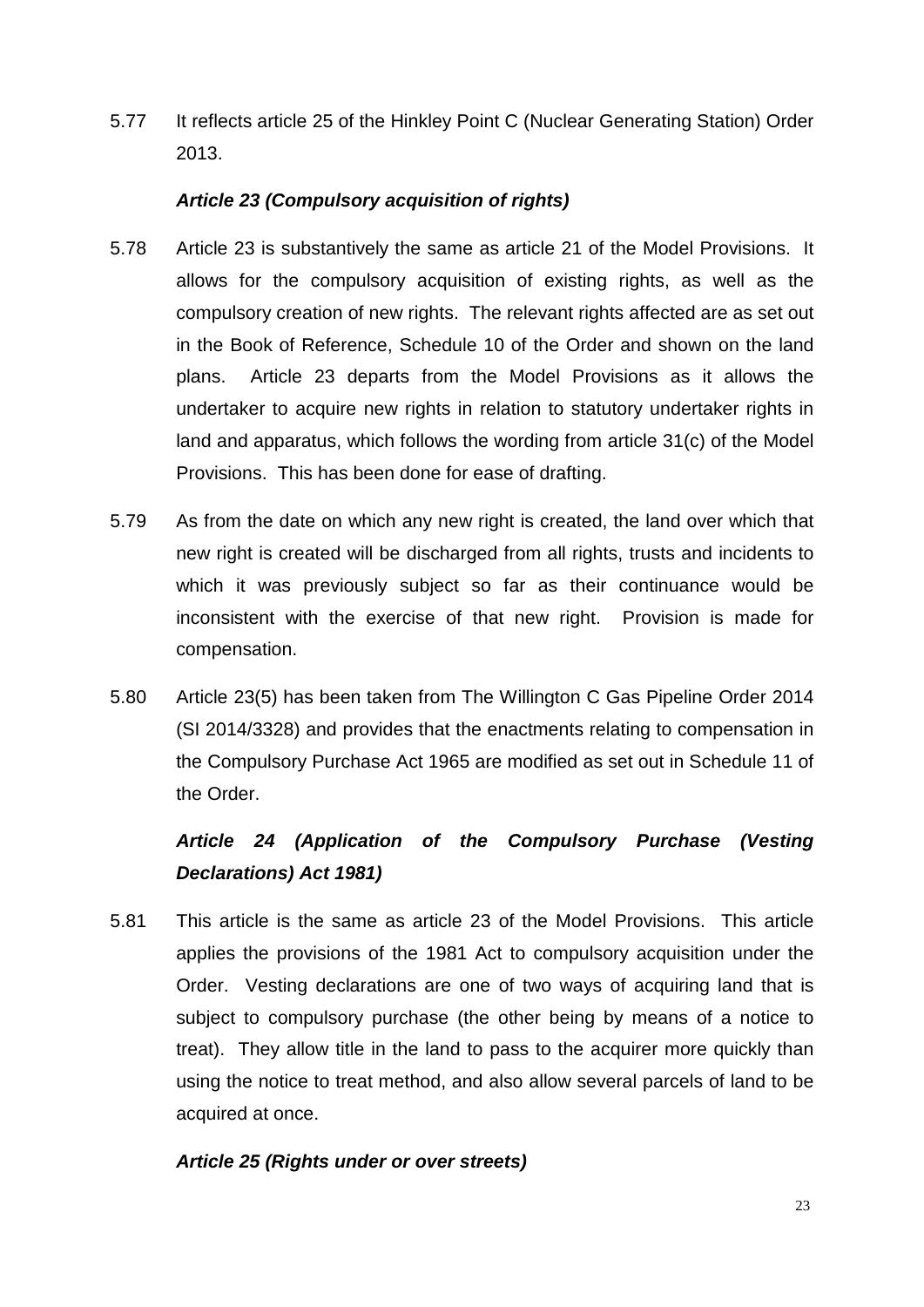5.82 This article is substantively the same as article 27 of the Model Provision. It allows the undertaker to occupy land above or below and airspace above streets within the Order limits without having to acquire the land.

#### *Article 26 – (Rights over land)*

- 5.83 Article 26 departs from the Model Provisions as it allows the undertaker to occupy airspace above buildings within the Order limits.
- 5.84 This power is required to enable the undertaker to overhang buildings during the construction and maintenance of the authorised development.
- 5.85 The land to which this power applies is indicated on drawing number E\_0011 Rev 00.
- 5.86 Compensation is payable to owners and occupiers of land who suffer loss.

# *Article 27 (Temporary use of land for constructing the authorised development)*

- 5.87 This article is substantively the same as article 28 of the Model Provisions.
- 5.88 Article 27 allows the undertaker to take temporary possession of the land specified in Schedule 15 (land of which temporary possession may be taken) for the purposes of constructing the Authorised Development. This land is shown hatched on the land plans. Further explanations are provided in the Statement of Reasons.
- 5.89 Two of the plots which are subject to the powers contained in article 27 (plots 11 and 12) are part of the River Lee Navigation. Pursuant to the definition of land in the PA 2008 and Section 5 of, and Schedule 1 to, the Interpretation Act 1978, the word "land" also includes land which is covered by water.
- 5.90 Provision is also made for notice, restoration and compensation.
- 5.91 Article 27 includes notice provisions that the undertaker must comply with and requirements for the restoration of any such land used in this way. Provision is made for compensation.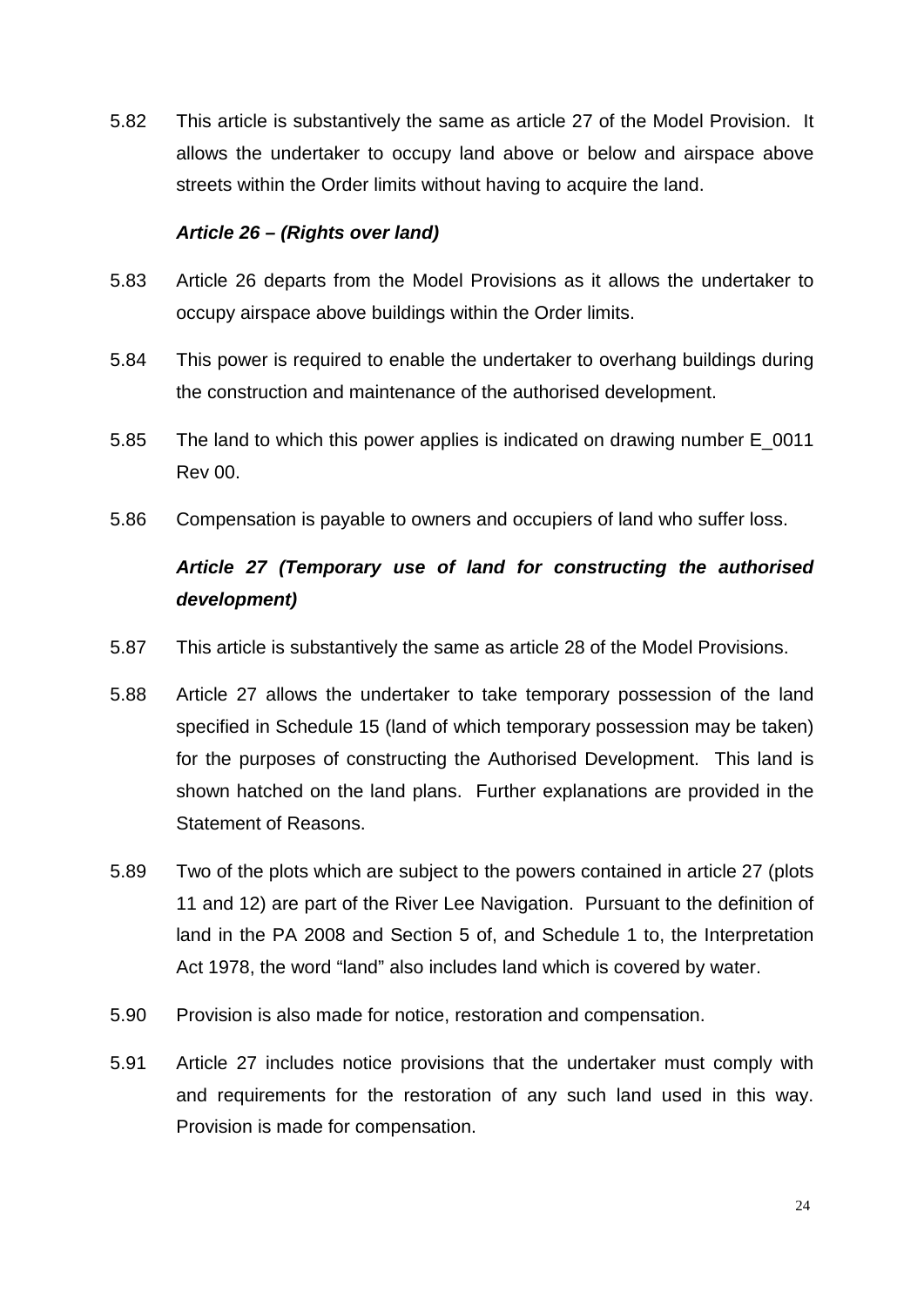- 5.92 Article 27(3) prohibits the undertaker to remain in possession after the end of one year from the date of completion of the relevant part of the authorised development. This is in line with the Model Provisions.
- 5.93 Article 27(4), however, departs from the Model Provisions. Article 27(4) allows the undertaker to remain on the temporary laydown area for two years after Works No. 7 are completed. This departure is necessary because two years is the amount of time the undertaker will require to restore the lay down area land to the reasonable satisfaction of the owner of the land. Restoration does not include the replacement of any building removed (as per the Model Provisions) as there are no buildings currently on the land.

# *Article 28 (Temporary use of land for maintaining authorised development)*

- 5.94 Article 28 provides that the undertaker may take temporary possession of land within the Order limits for the purpose of maintaining the authorised development and constructing such temporary works and buildings on the Order land as may be reasonably necessary. Article 28(1) includes a right to enter on any land within the Order limits for the purpose of gaining access where this is reasonably required to maintain the authorised development.
- 5.95 Article 28(10) allows the undertaker to temporarily use land within the Order limits for the purpose of maintaining the authorised development for up to 5 years and to construct such temporary works as may be reasonably necessary for that purpose.
- 5.96 Article 28(11) is a departure from article 29 of the Model Provisions as it authorises the use of land within the Order limits for the lifetime of the authorised development for the purposes of maintaining the operational site, Lee Park Way (as that will form one of the three accesses into the Edmonton EcoPark), the bridge over the River Lee Navigation (as that will form one of the three accesses into the Edmonton EcoPark), and the areas to be landscaped to the east of the Edmonton EcoPark. The Thames Water Utilities Limited (Thames Tideway Tunnel) Order 2014 (SI 2014/2384) establishes precedent to depart from the 5 year period contained in article 29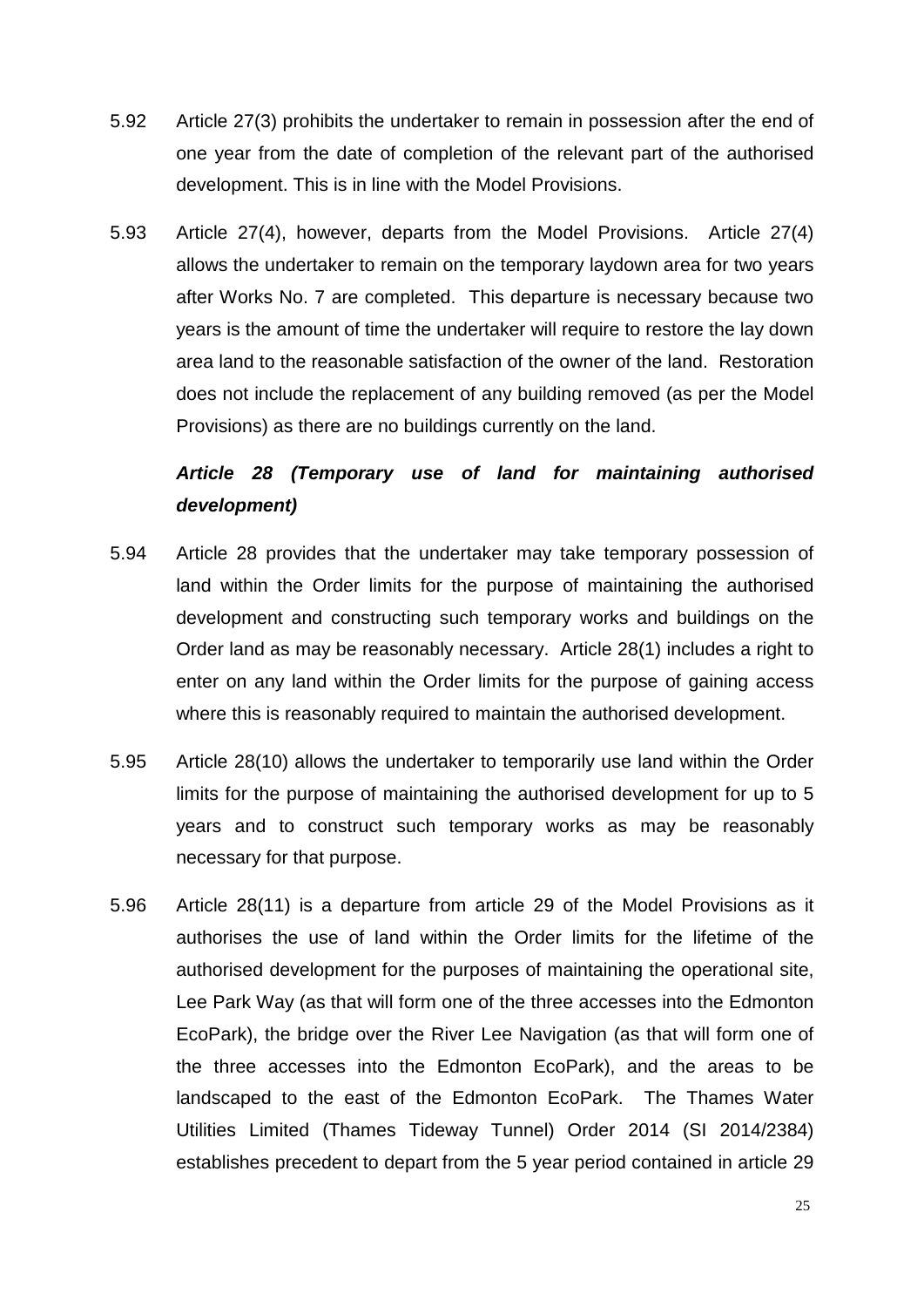of the Model Provisions in relation to the exercise of this power. The Thames Water Utilities Limited (Thames Tideway Tunnel) Order 2014 (SI 2014/2384) does not place a time restriction on the exercise of this power, and in fact this power operates for the lifetime of the authorised development in that Order.

- 5.97 Article 28(2) is also a departure from the Model Provisions as it authorises immediate entry onto land within the Order limits in cases of emergency, where the safety of the authorised development (or part of it), the public or the environment may be at risk.
- 5.98 Provision is also made for notice, restoration and compensation.

#### *Article 29 – (Statutory undertakers)*

- 5.99 Article 31 of the Model Provisions allows for the compulsory acquisition of land belonging to statutory undertakers the extinguishment of their rights in apparatus or removal or repositioning of their apparatus. Article 31 of the Model Provisions also allows for the compulsory acquisition of new rights over land belonging to statutory undertakers.
- 5.100 Article 29 is based on Article 31 of the Model Provisions. Article 29 of the Order It authorises the undertaker to: (a) compulsorily acquire land belonging to statutory undertakers within the Order limits as described in the book of reference; (b) suspend or extinguish rights of statutory undertakers within the Order limits as described in the book of reference and remove or reposition apparatus within the Order limits; and (c) acquire compulsorily new rights over land belonging to statutory undertakers within the Order limits as described in the book of reference. These powers are subject to the protective provisions in Schedule 13. These powers are required for the purposes set out in the Statement of Reasons.

#### *Article 30 (Recovery of costs of new connections)*

5.101 This article is the same as article 33 of the Model Provisions. This was the approach followed in The Dogger Bank Creyke Beck Offshore Wind Farm Order 2015 (SI 2015/318). The article provides for the payment of compensation to owners and occupiers of property where apparatus is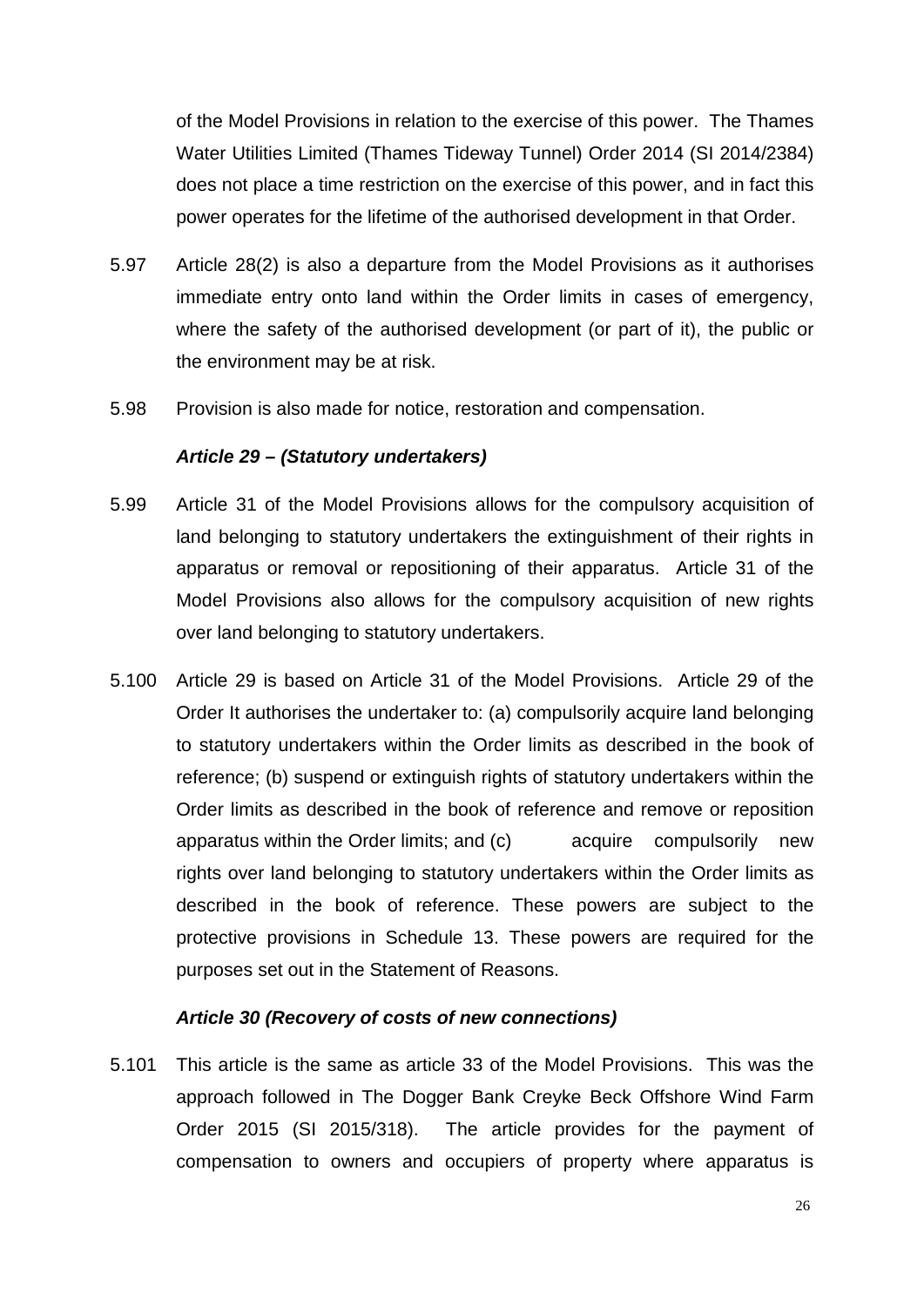removed under the powers conferred to the undertaker by articles 21 and 23 in relation to statutory undertakers.

#### *Article 31 (Application of landlord and tenant law)*

5.102 This article is the same as article 35 of the Model Provisions. It overrides the application of landlord and tenant law in so far as that may prejudice the operation of any agreement for the leasing of the whole or part of the authorised development or the right to operate the same and any agreement for the construction, operation or maintenance of the authorised development or any part of it entered into by the undertaker. The North Killingholme (Generating Station) Order 2014 (SI 2014/2434) also followed the Model Provisions in this respect.

#### *Article 32 (Operational land for purposes of the 1990 Act)*

5.103 This article is the same as article 36 of the Model Provisions. It provides that for the purposes of section 264(3)(a) of the 1990 Act (cases in which the land is to be treated as operational land for the purposes of that Act), the development consent granted by the Order shall be treated as a specific planning permission. The purpose of this is to ensure that permitted development rights under Part 17 of Schedule 2 to the Town and Country Planning (General Permitted Development) Order 1995, will apply in relation to land used for the purposes of the authorised development. The Hornsea One Offshore Wind Farm Order 2014 (SI 2014/3331) also followed the Model Provisions in this respect.

#### *Article 33 (Felling or lopping of trees)*

- 5.104 This article modifies article 39 of the Model Provisions.
- 5.105 Article 32(1) enables the undertaker to fell or lop trees and shrubs for the purposes of preventing obstruction or interference with the authorised development.
- 5.106 Provision is made for the payment of compensation to any person who suffers loss as a result of the exercise of the powers.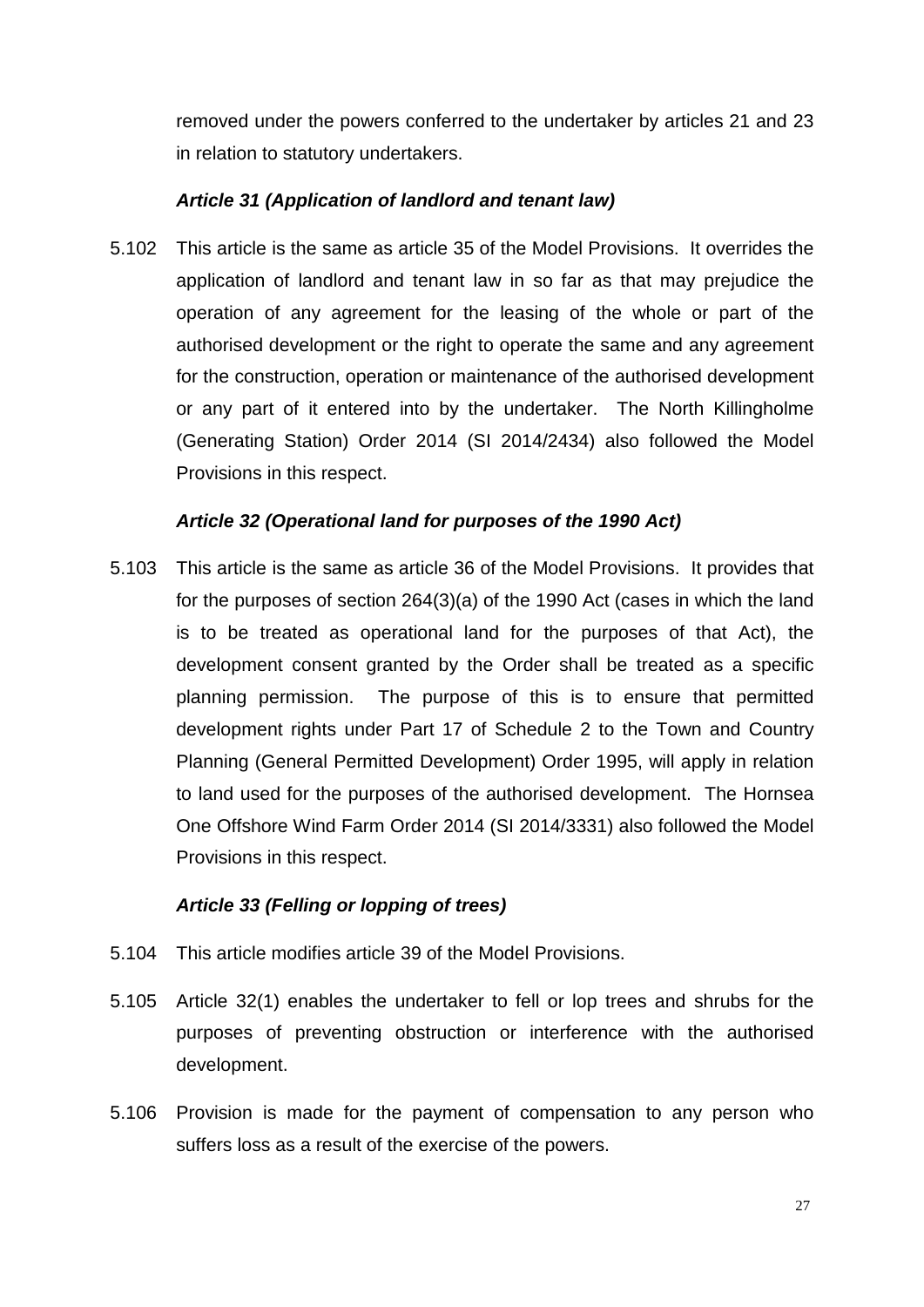5.107 Reference to passengers in article 39 of the Model Provisions has been deleted from this article as there will be no people who will be using the authorised development as passengers.

#### *Article 34 (Certification of documents and plans)*

5.108 This article is substantively the same as article 41 of the Model Provision with amendments relating to the documents specific to the authorised development. This article requires the undertaker to submit the works plans, the land plans, the book of reference, the environmental statement, the code of construction practice, the environmental commitments and mitigation schedule, the design code principles and the DCO Schedules 6-8 explanatory diagrams to the Secretary of State for certification following the making of the Order.This is the same approach that was followed in The Dogger Bank Creyke Beck Offshore Wind Farm Order 2015 (SI 2015/318).

#### *Article 35 (Arbitration)*

- 5.109 This article is based on the relevant article within the Model Provisions and makes provision for the resolution, by arbitration, of differences arising under any provision of this Order. The relevant article within the Model Provisions has been amended to more closely follow article 63 of The Thames Water Utilities Limited (Thames Tideway Tunnel) Order 2014 (SI 2014/2384) and article 41 The Preesall Underground Gas Storage Facility Order 2015 (SI 2015/1561) and article 29 of The North Blyth Biomass Power Station Order 2013 (SI 2013/1873) so as to:
	- (a) provide for the President of the Institution of Civil Engineers to be responsible for the appointment of an arbitrator (rather than the Secretary of State); and
	- (b) carve out disputes reserved for the Lands Chamber of the Upper Tribunal and situations where the Order provides otherwise, or the parties agree otherwise, from this article.

#### *Article 36 (No double recovery)*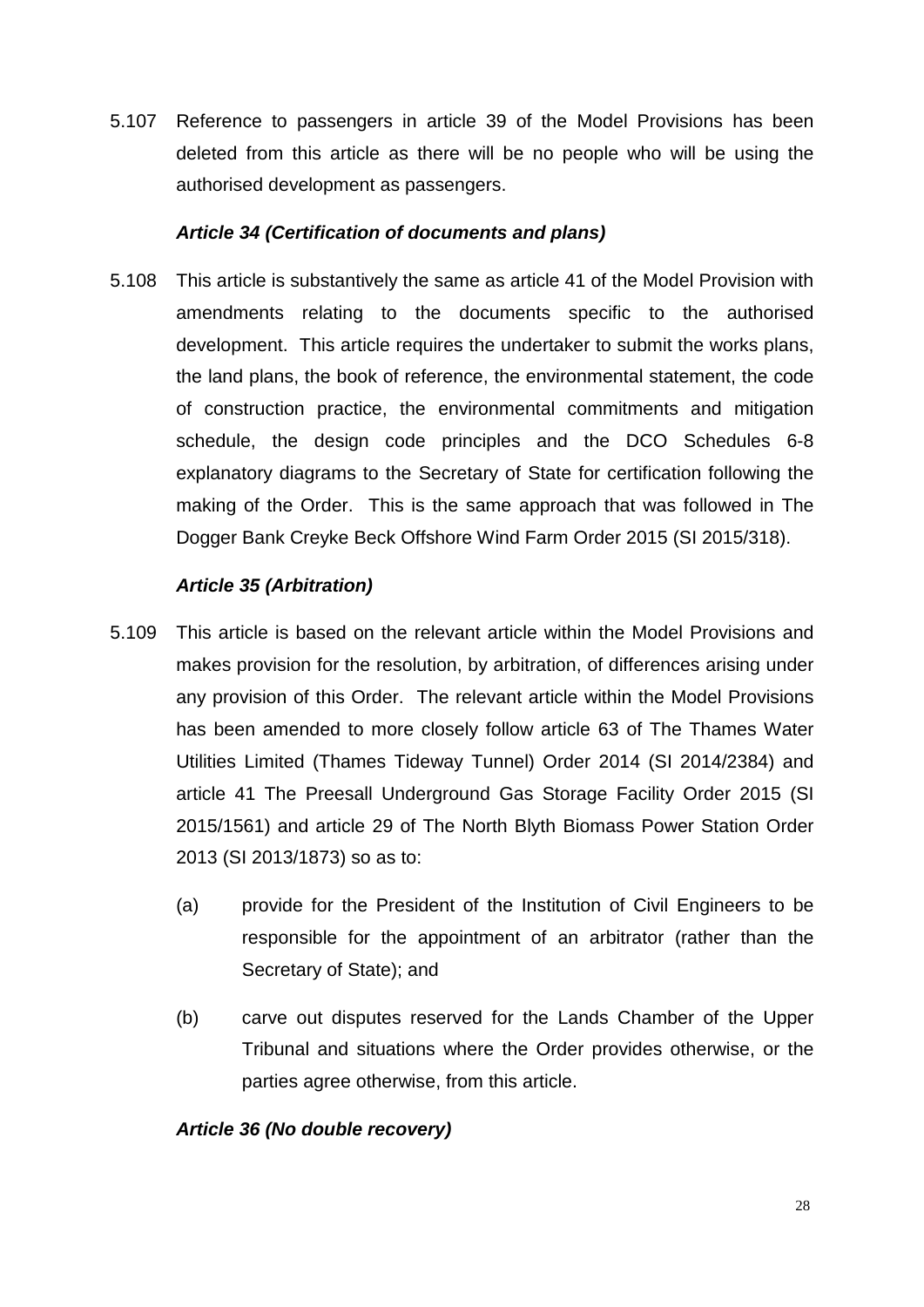5.110 This article is not contained within the Model Provisions but is substantively the same as article 44 of the Transport and Works Act Model Provisions (the Transport and Works (Model Clauses for Railways and Tramways) Order 2006 (SI 2006/1954). The article provides that compensation is not payable both under this Order and other compensation regimes for the same loss or damage. The principle of equivalence, namely that a claimant in a compulsory purchase matter shall be compensated for no more and no less than his loss, is long established. This article complies with section 126(2) of the 1990 Act and is a supplementary provision under section 120(5)(d) PA 2008 as well as a provision relating to the payment of compensation under sections 120(3) and (4) and item 36 of Part 1 of Schedule 5 of the PA 2008. The Willington C Gas Pipeline Order 2014 (SI 2014/3328) contains the same wording.

#### *Article 37 (Protective provisions for specified undertakers)*

5.111 This article gives effect to the protective provisions in Schedule 13 of the Order.

#### *Article 38 (Approvals, consents and appeals)*

- 5.112 This article is included as a supplementary provision under section 120(5) of the PA 2008.
- 5.113 Article 38 provides that the mechanism for the discharge of applications for consent, agreement, approval or in relation to notices, is set out in Schedule 3 of the Order. Article 38 is based on similar articles contained within The Thames Water utilities Limited (Thames Tideway Tunnel) Order 2014 (SI 2014/2384) and Hinkley Point C (Nuclear Generating Station) Order 2013 (SI 2013/648).
- 5.114 Article 38 also provides that the discharging authority must not unreasonably withhold its consent, agreement, approval or notice.
- 5.115 Article 38(5) makes it clear that where the undertaker needs to discharge a provision in accordance with approved details or a document, it is the amended details or amended document that must be followed. Paragraph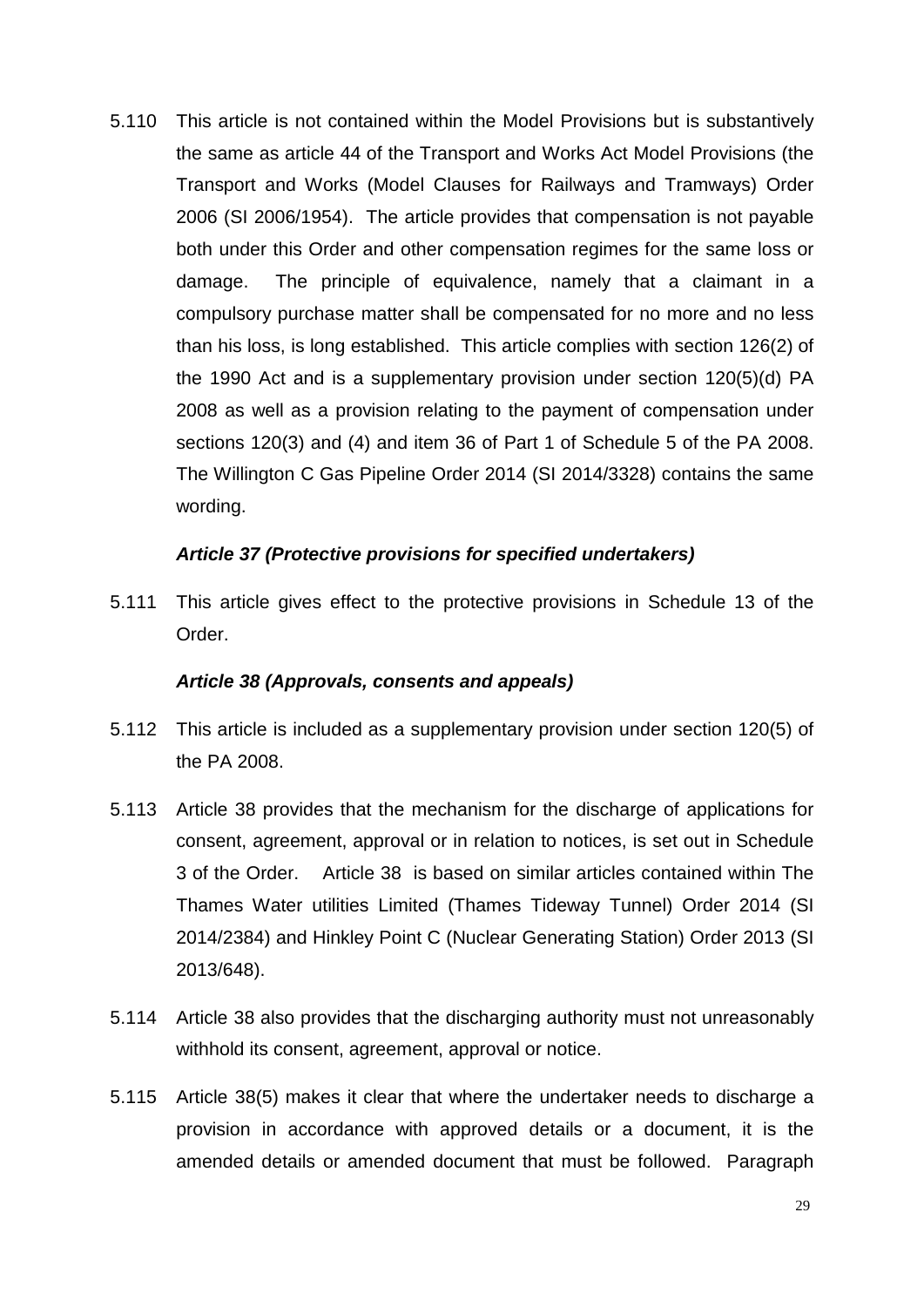1(1) of Schedule 2 places limitations on the discharging authority in terms of variations of approved details or documents. Once the discharging authority has approved a variation, Article 38(5) applies in relation to compliance with approved details and documents.

5.116 Schedule 3 of the Order also sets out the process for appealing the refusal etc. by the discharging authority of applications for consent, agreement, approval or notice.

#### *Schedule 1 (Authorised development)*

- 5.117 Schedule 1 of the Order specifies the development for which development consent is sought. It also specifies the associated development in accordance with section 115(1) of the PA 2008 and the principles set out in the document entitled "Guidance on associated development: Applications to the Infrastructure Planning Commission" published in September 2009 by the Department of Communities and Local Government (the "**DCLG Guidance**")
- 5.118 Works No. 1a is the principal development, being the construction of an electricity and heat generating station located at the Edmonton EcoPark, fuelled by up to 700,000 tonnes of waste and with a capacity of more than 50 megawatts of electricity (MWe) (gross). The EIA air quality assessment (reported in the Environment Statement (AD06.02 Volume 2) is based on emissions figures for an energy output of 70.6MWe. The assessment has concluded no significant effects at this level, and this outcome is incorporated into the No Significant Effects Report (AD05.17). Other topics covered in the Environment Statement rely on waste throughput figures (700,000ktpa) that are fixed.
- 5.119 The application documentation refers to an electrical output of around 70 megawatts because of uncertainties in the precise energy output, which is governed by, in particular:
	- (a) boiler and turbine efficiency;
	- (b) cooling system performance;
	- (c) heat off-take levels;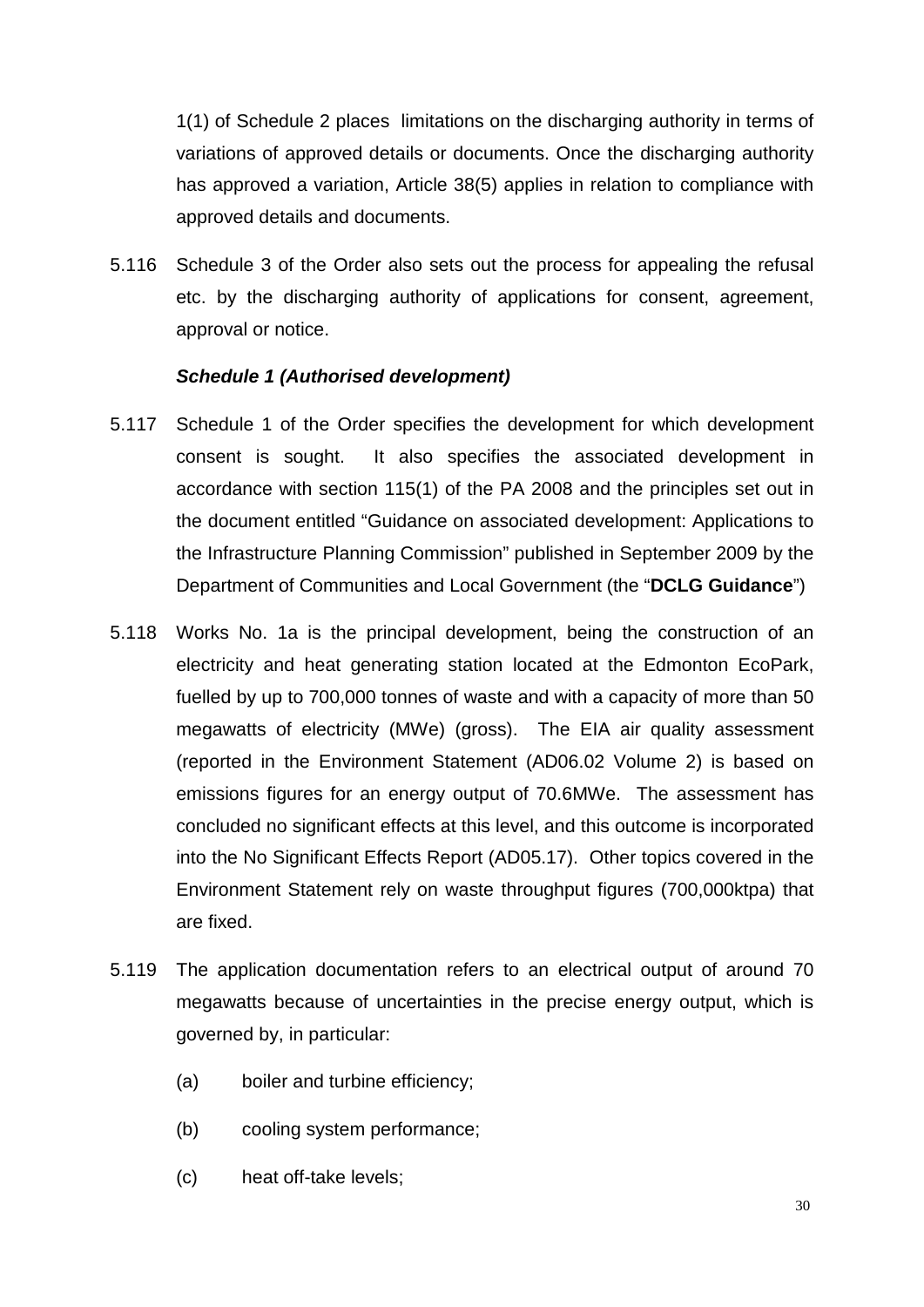- (d) high variability in CV of waste due to composition and moisture.
- 5.120 The other works numbers in Schedule 1 are listed as associated development in accordance with section 115(2)(a) of the PA 2008 and in accordance with the advice contained within the DCLG Guidance.
- 5.121 The proposed electricity and heat generating station is a waste disposal facility and the associated development is described in large part by reference to the requirements of waste treatment to allow its use as fuel generating heat and electricity. All the associated development in Schedule 1 can be described as being subordinate to, and necessary for, the electricity and heat generating station and of a type normally brought forward to support the principal development. Furthermore, the associated development cannot reasonably be considered as being an aim in itself (in line with advice set out in the DCLG Guidance).
- 5.122 Works No. 1b (works required to provide buildings, structures, plant and equipment for the operation of the electricity and heat generating station) is categorised as associated development to Works No. 1a because, while the elements referred to are not part of the building which is the electricity and heat generating station, they are all essential for its operation. The wastewater treatment facility and water pre-treatment plant both treat water which either results from, or is needed for, the operation of the electricity and heat generating station; external stores and workshops will house the spare components for the electricity and heat generating station which are held on site for regular maintenance, and the space for maintenance work to be carried out; as a waste treatment facility, the electricity and heat generating station will rely on the delivery of waste in waste collection authority vehicles for its fuel, and so the fuelling area, fuel storage, vehicle wash, transport offices and staff facilities (including toilets for drivers arriving at the Edmonton EcoPark) are all essential elements of the operation of the ERF. Natural gas is used for start-up and shut down of the boilers, and fire control water tanks are an essential part of the safe running of the site. Electrical substations are needed for the export and import of electricity and are positioned on site to reflect the most practical operational location.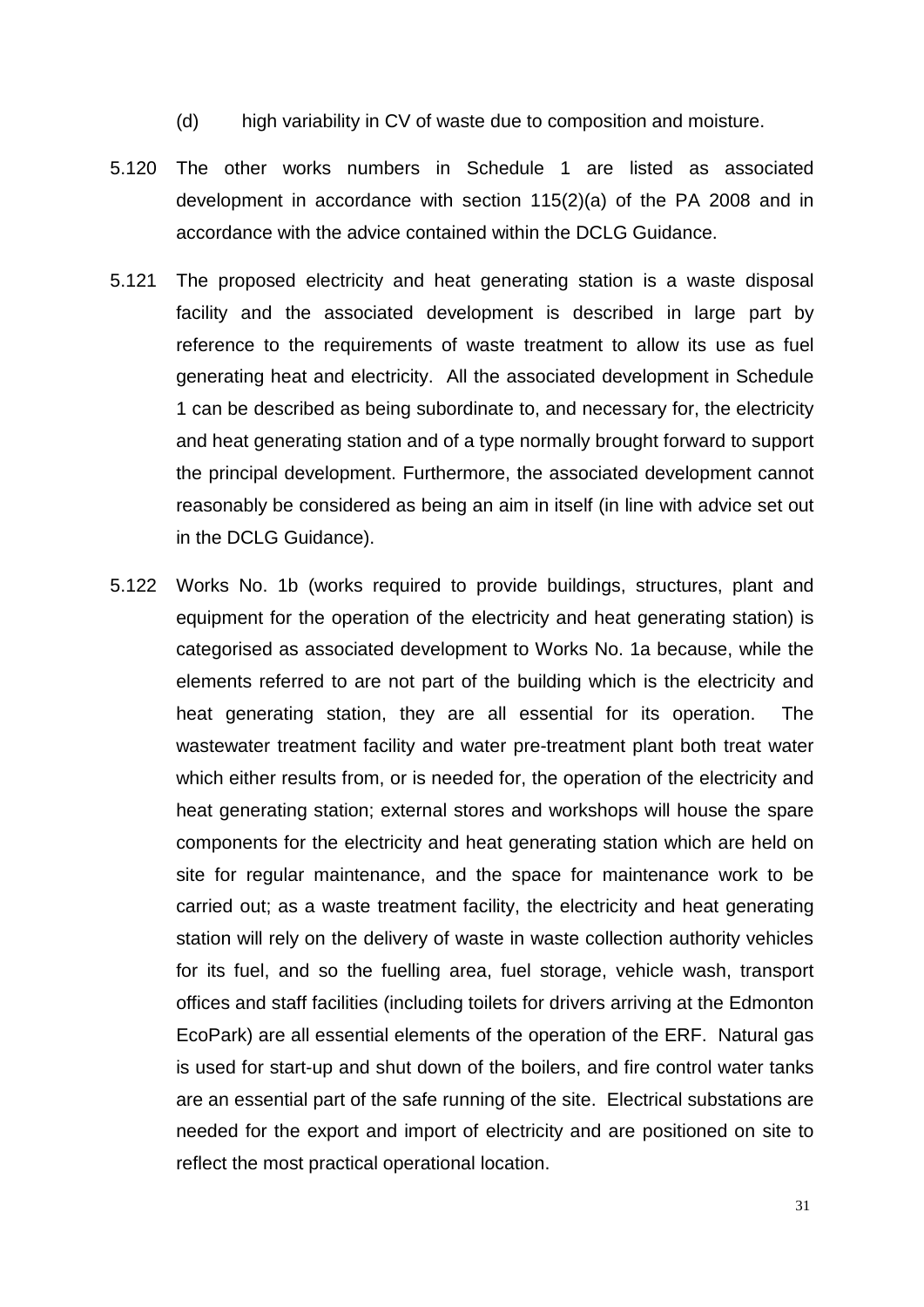- 5.123 Works No. 2 (the construction of a "resource recovery facility") is categorised as associated development because the resource recovery facility is critical in providing an area to enable oversized waste (fuel) for the electricity and heat generating station to be received and resized (made smaller), and for the receipt of waste (fuel) for the area, in accordance with the Applicant's statutory duties, delivered to the operational site by businesses and householders. The resource recovery facility is not part of the principal development because it is, in essence, required for fuel receipt and preparation.
- 5.124 Works No. 3 (the construction of a visitor, community and education facility together with offices) is categorised as associated development because its provision is in line with the operation of most modern generating stations. The energy from waste facility currently on the Edmonton EcoPark offers well-used visitor tours. The proposed building would extend the ability of the undertaker to provide tours of the electricity and heat generating station and to extend the educational role of the undertaker in explaining waste prevention and climate change issues to children and adults. The proposal is designed to provide a safe environment for visits by the public and for education. The proposed Works No. 3 will also provide office facilities for the electricity and heat generating station and will be used to house remote computer servers required for the management and storage of data to ensure smooth administration of operations. The boat canopy is required to replace the existing boat canopy. If a boat canopy is not provided, the Edmonton EcoPark will no longer be suitable for housing and protecting equipment required by the Edmonton Sea Cadet Corps (which currently occupies the existing building under a protected lease) and the undertaker does not wish to stop the continuing use by the Sea Cadets (currently and in years to come) of the Edmonton EcoPark as a place of learning and training.
- 5.125 All elements within Works No. 4 (utilities and infrastructure works, landscaping, access, security and lighting and weighbridges) are associated development because they are integral to the construction, operation and security of the electricity and heat generating station, or to the mitigation of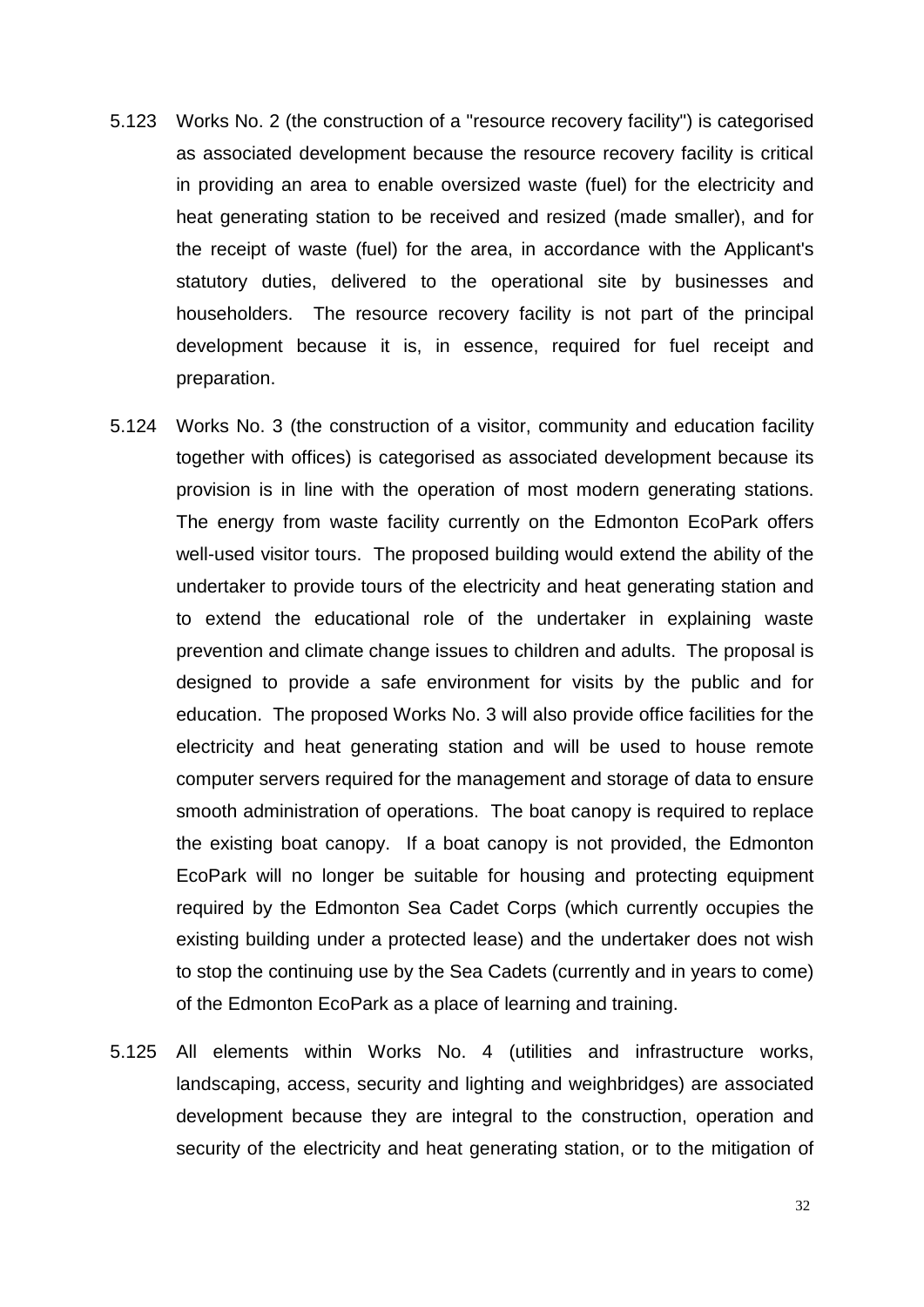the effects of the electricity and heat generating station as identified in the environmental assessment.

- 5.126 Works No. 5 (creation of a temporary laydown area) is associated development because such an area is required to enable the construction of the authorised development. The Edmonton EcoPark will continue to operate during the construction of the authorised development to ensure the waste created in north London continues to be treated/managed and as such there will be insufficient on-site space for construction support activities on the Edmonton EcoPark. The temporary laydown area will enable the authorised development to be constructed and the existing facility to operate in parallel with each other and would comprise site hoarding, open parking and storage areas (with space for fabrication works), temporary offices, welfare facilities and associated utilities and water attenuation systems.
- 5.127 Works No. 6 (site preparation and demolition works) is associated development because it is necessary to enable the removal of existing structures (other than the existing energy from waste facility) for the siting and construction of the authorised development.
- 5.128 Works No. 7 (decommissioning and demolition of the existing energy from waste facility) is associated development because it is not necessary to decommission and demolish the existing energy from waste facility in order to construct the proposed electricity and heat generating station. In principle, both the existing energy from waste facility and the proposed electricity and heat generating station could operate side by side. However, as it is not the intention of the undertaker to increase the capacity of the Edmonton EcoPark beyond that which is being applied for in the Application, and in line with principles of good site management and modernisation, the undertaker is making a direct statement that it will demolish the existing facility as associated development to the principal development, which is the energy recovery facility. Decommissioning has been included in Works No. 7 because it may be necessary to undertake physical works to the existing energy from waste facility in order to render it safe and ready for demolition. The detail of the decommissioning methodology will be addressed as part of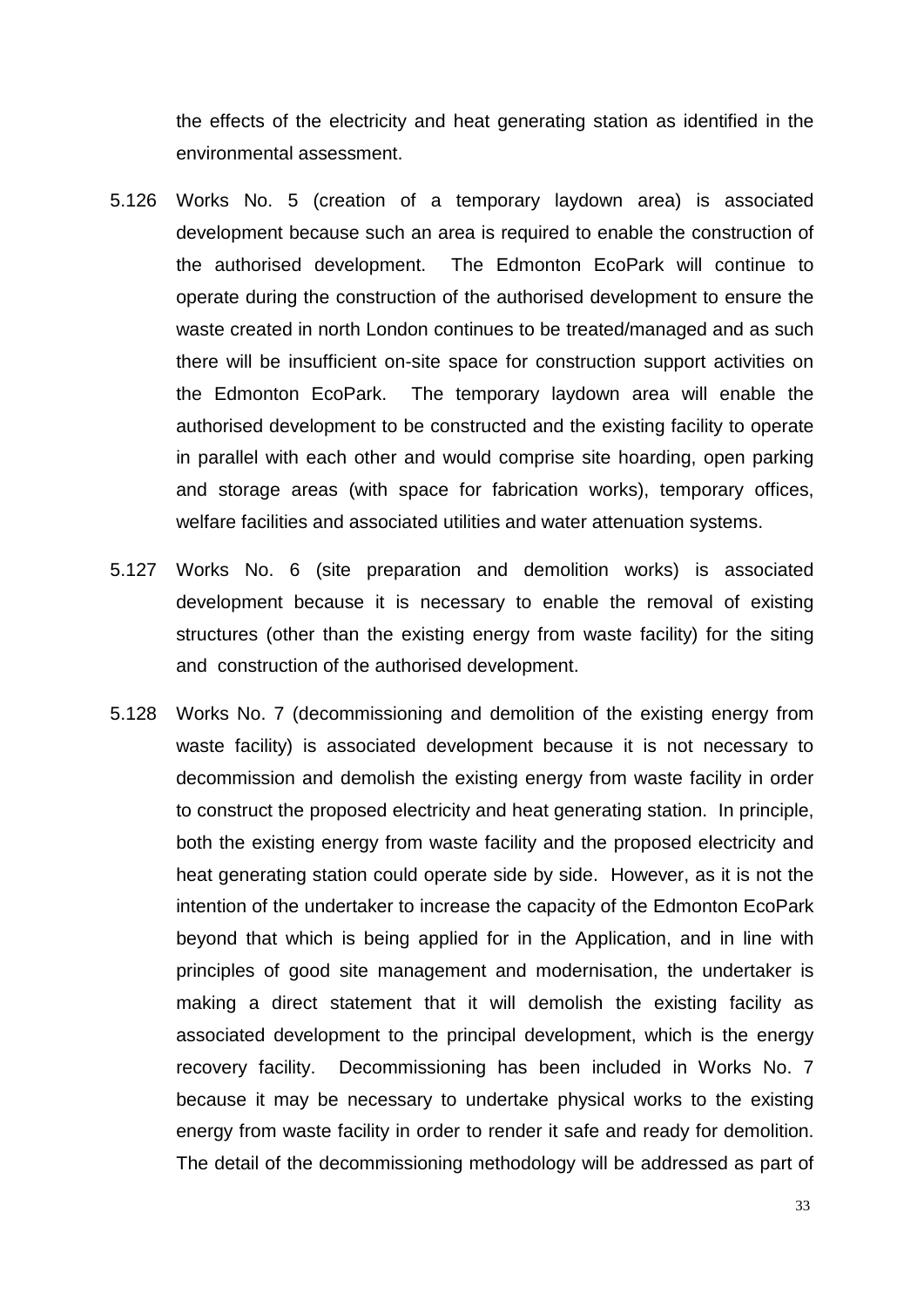compliance with requirement 20 and the undertaker therefore requires a wide enough description in Works No. 7 to ensure that the decommissioning is workable and safe.

- 5.129 Paragraph 3 of Schedule 1 states that also included within the authorised development are works that are connected to Works No. 1 to Works No. 7 (inclusive), to the extent that they do not otherwise form part of any such work and are associated development within the meaning of section 115(2) of the PA 2008. These works are
	- (a) the enabling works (as defined in article 2); and
	- (b) such other works as may be necessary or expedient for the purposes of or in connection with the construction, operation and maintenance of the authorised development which do not give rise to any new significant adverse environmental effects that were not assessed in the environmental statement.

#### <span id="page-34-0"></span>**6 The provisions of the Order – Schedules 2** *to 13*

- 6.1 Schedule 2 of the Order sets out certain requirements in relation to the construction and operation of the authorised development. These requirements take a similar form to planning conditions and follow the form of the requirements contained in the Model Provisions except where the particular requirements of the authorised development justify an amendment to or deletion of those Model Provisions or the inclusion of additional requirements.
- 6.2 Discussions have been held with London Borough of Enfield (the relevant planning authority) as to the content and drafting of the requirements in the Order.
- 6.3 The impacts of the construction of the authorised development are regulated by the provisions of the Code of Construction Practice and the Environmental Commitments and Mitigation Schedule (ECMS) and it is a requirement that all stages of the authorised development are undertaken in accordance with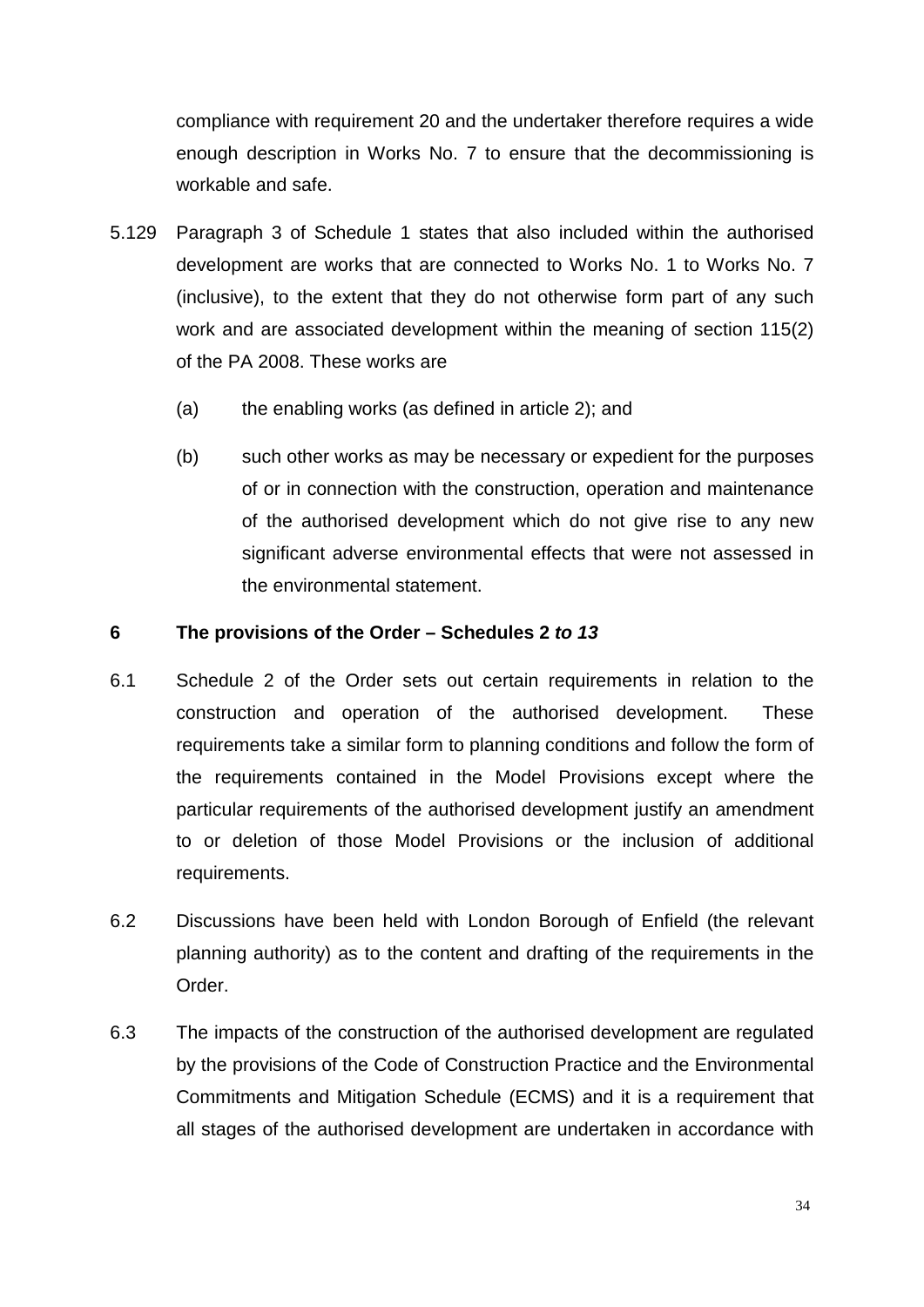the Code of Construction Practice (requirement 16) and ECMS (requirement 6).

- 6.4 The authorised development will be subject to the Environmental Permitting (England and Wales) Regulations 2010 (as amended) and the undertaker will need to obtain an Environmental Permit prior to commencing the operation of the authorised development. The Environmental Permit will regulate the operation of the authorised development with respect to waste input and output, emissions to the environment, noise limits, odour, operating hours, allowable treatment processes, management systems and environmental reporting requirements.
- 6.5 Requirements 4 (detailed design), 9 (BREEAM), 10 (Provision of landscaping), 12 (Access and Roads), 14 (Contaminated land and groundwater), 15 (Ecology), 16 (Code of Construction Practice) and 17 (Control of noise during operational stage) contain tailpiece wording. The inclusion of a tailpiece in these contexts will not infringe the guidance on the use of tailpiece wording in PINS Advice Note 15 'Drafting Development Consent Orders' (October 2014). The guidance in paragraph 19.4 and on page 7 of PINS Advice Note 15 sets out that tailpiece wording would be acceptable if:
	- (i) It does not allow a relevant planning authority to approve details which stray outside the parameters set for the development;
	- (ii) It does not allow the relevant planning authority to vary the scheme in writing such that the scheme then departs from the principles fixed by the application;
	- (iii) Where a requirement imposes an obligation to seek approval of final details in a scheme, the tailpiece does not allow the relevant planning authority to dispense with the need for a scheme altogether; and
	- (iv) Where a requirement makes the development consent conditional on the relevant planning authority approving detailed aspects of the development in advance, it would be acceptable to allow that body to approve a change to details that that authority had already approved.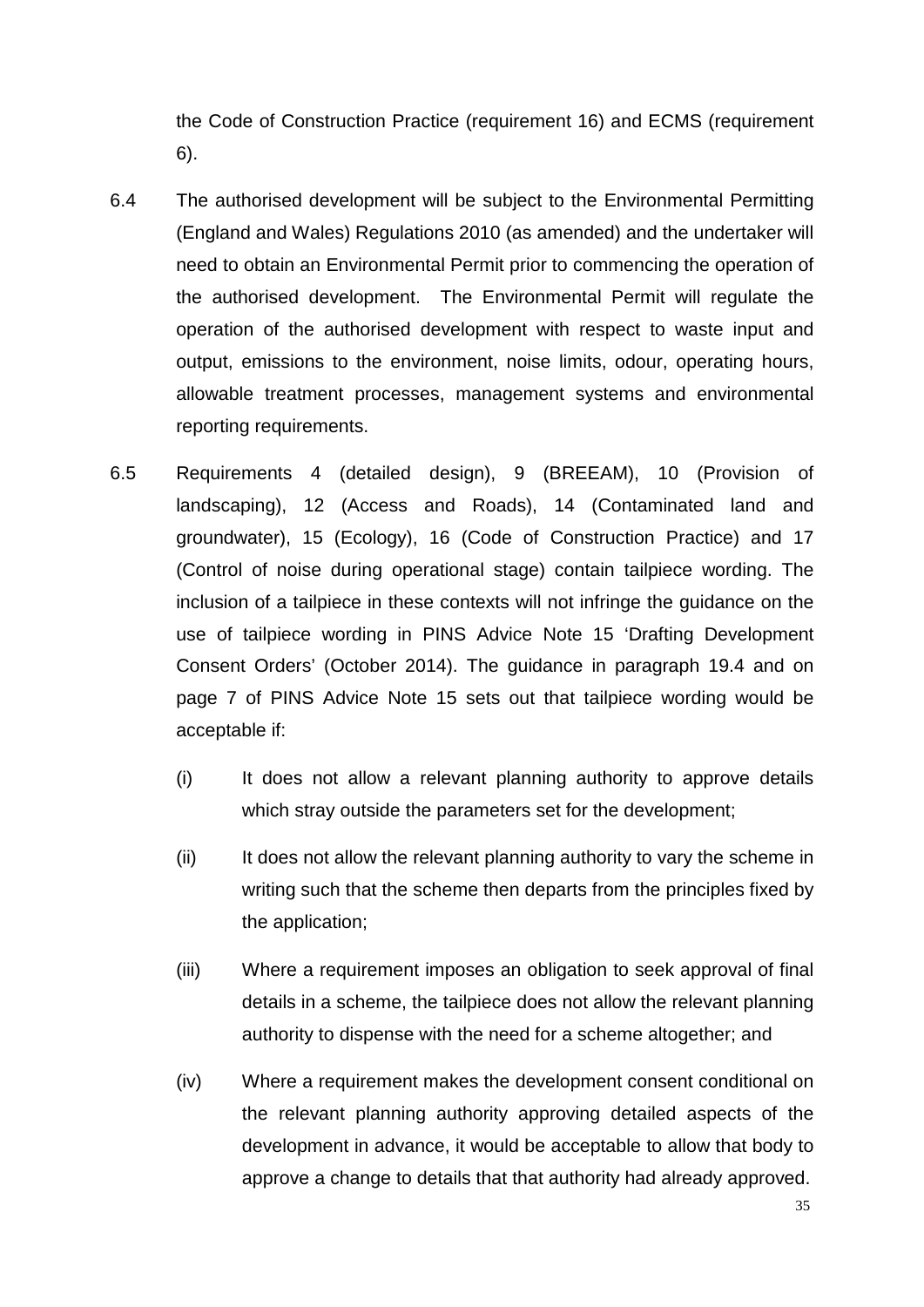- 6.6 In order to comply with the guidance set out above, paragraph 1(1) of Schedule 2 states that where a requirement contains the wording "unless otherwise approved", or "unless otherwise agreed", such approval or agreement shall not be given except in relation to minor or immaterial changes where it has been demonstrated to the satisfaction of the discharging authority that the subject-matter does not give rise to any new significant adverse environmental effects that were not assessed in the environmental statement. The effect of the wording in paragraph 1(1) of Schedule 2 is such that the use of tailpiece wording in certain requirements only relate to small scale relaxations – it will not allow the relevant planning authority to approve changes that stray outside the parameters set for the development that have been assessed and examined or depart from the principles fixed by the application. As things move along, more environmentally better ways or more efficient methods may be discovered to carry out works. The limited flexibility that the tailpiece wording in requirements 4, 9, 10, 12, 14, 15, 16 and 17 will provide and avoid an unfortunate situation where the wording of a requirement does not allow for works to be carried out in better ways considered to be such not only by the undertaker but also by the relevant planning authority. The justification for the tailpiece wording is therefore, explained below in relation to each of these requirements. The limited use of tailpiece wording and the effect of paragraph 1(1) of Schedule 2 will make it possible for the undertaker to have the ability to ask the relevant planning authority to approve better ways of carrying out works that only involve minor or immaterial changes which do not give rise to any new significant adverse environmental effects that were not assessed in the environmental statement.
- 6.7 This approach to the limited use of tailpiece conditions was adopted in the North Killingholme (Generating Station) Order 2014 (SI 2014/2434) (see requirement 52 of Schedule 2 of that Order).

#### *Requirement 1 (Interpretation)*

6.8 This sets out the definitions for the requirements which are in addition to terms defined within the main body of the Order. This requirement follows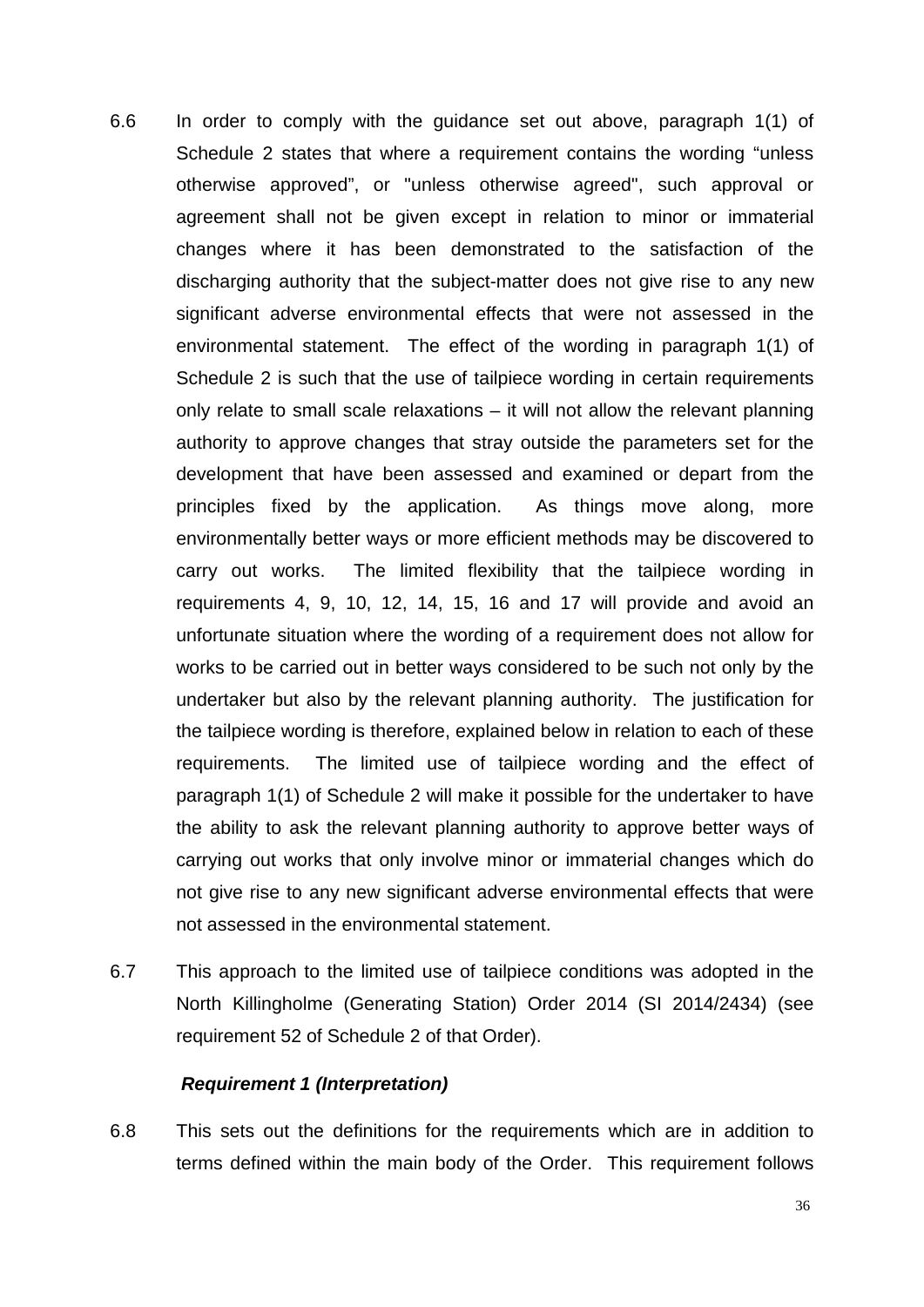the approach of the Model Provisions, however it differs to include such further defined terms which are specific to the Application.

#### *Requirement 2 (Time limits)*

6.9 This specifies the time limit for commencing the authorised development (five years). This is the same as requirement 2 of the Model Provisions, though the Model Provision does not include a specific time for commencement.

#### *Requirement 3 (Stages of authorised development)*

- 6.10 This requirement is substantively the same as requirement 3 of the Model Provisions.
- 6.11 Requirement 3 provides that no authorised development (except enabling works and the temporary display of site notices and advertisements) is to commence until a written scheme setting out all the stages of construction of the authorised development has been submitted to and approved by the relevant planning authority. Enabling works and the temporary display of site notices and advertisements are works that are not material in nature and comprise investigative, remedial and preparatory works which would be undertaken at a stage where the detailed design of the authorised development is unlikely to have been carried out to enable the precommencement requirements to be fulfilled. The definition of enabling works also states that these are works that do not give rise to any new significant adverse environmental effects that were not assessed in the environmental statement.
- 6.12 Requirement 3 contains additional wording to that of the Model Provisions so as to allow the undertaker to submit further written schemes setting out stages of development for approval by the relevant planning authority. This is necessary, since as the undertaker's programme for construction progresses, it may be necessary in practice to amend any approved written scheme of stages.

#### *Requirement 4 (Detailed design approval)*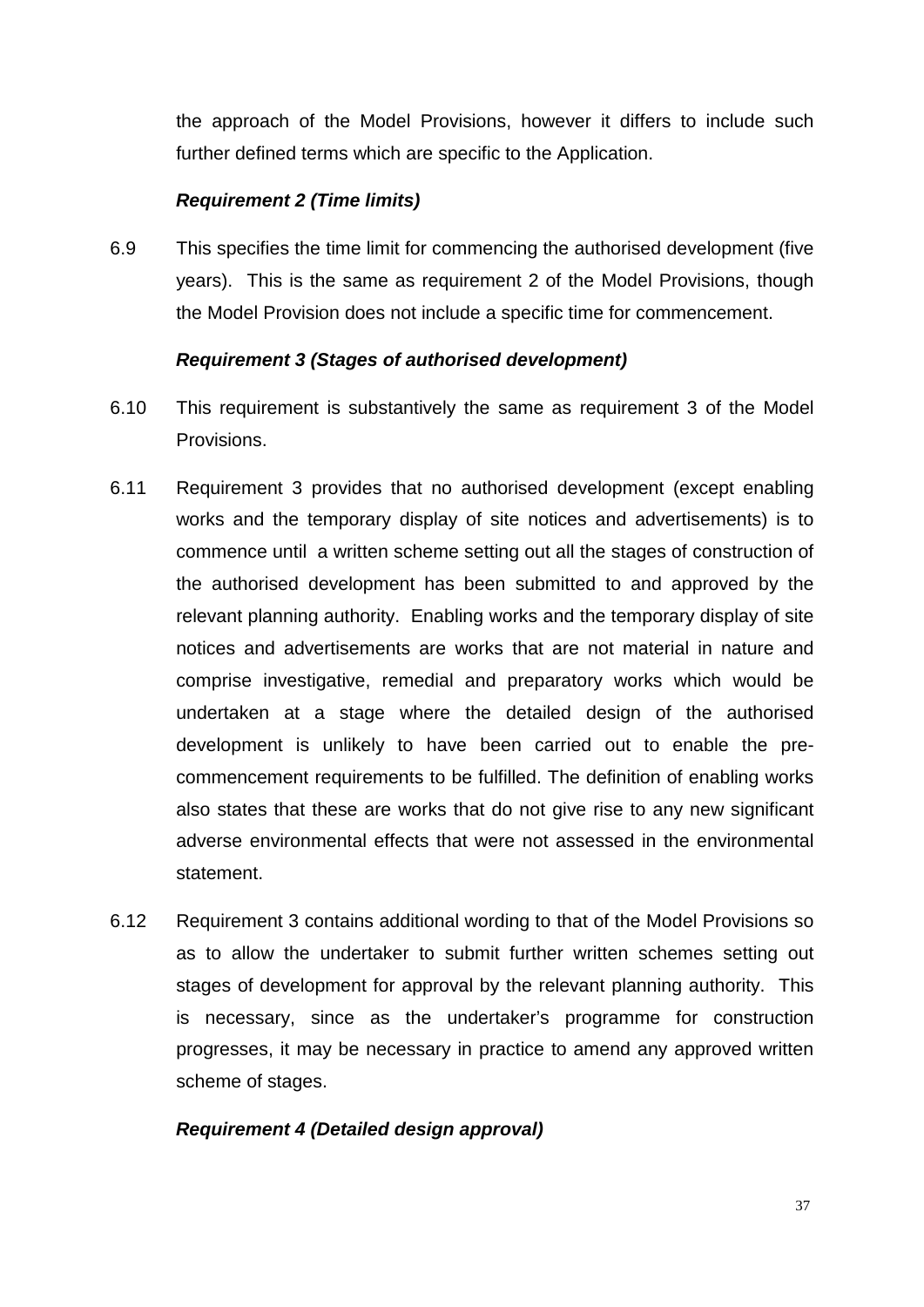- 6.13 This requirement is adapted from requirements 4, 5 and 6 of the Model Provisions and uses wording in respect of specific design elements contained within requirement 7 of the Model Provisions. It is also similar to the relevant requirements in The Knottingley Power Plant Order 2015 (SI 2015/680) and The South Hook Combined Heat and Power Plant Order 2014 (SI 2014/2846).
- 6.14 The requirement prevents any stage of the authorised development from commencing until written design details for that stage of the items (where relevant) listed in requirement 4(1) have been submitted to and approved by the relevant planning authority.
- 6.15 Requirement 4(3) requires that the relevant planning authority consult the Environment Agency in reaching its decision with respect to piling risk assessments and method statements for the proposed electricity and heat generating station (Works No. 1a), the resource and recovery facility (Works No. 2), and the building to provide visitor, community and education facilities, and office accommodation (Works No. 3). The relevant planning authority may only approve the piling risk assessments and piling method statements if it is satisfied that there is no unacceptable risk to groundwater in the relevant part of the Order land. Requirement 4(3) is not a model provision. It was inserted at the request of the Environment Agency.
- 6.16 The details submitted must accord with the design code principles. The purpose of the design code principles is to set out the design intent and provide a framework against which the final design of the authorised development will be assessed. The design code principles are a document to be certified under article 34.
- 6.17 Requirement 4(4) states that the authorised development must be carried out in accordance with the details approved (which therefore also means in accordance with the design code principles), unless otherwise approved by the relevant planning authority. The reasons for using tailpiece wording are set out above at the beginning of this paragraph 6.3.3. Tailpiece wording is required in this particular context because, as recognised by paragraph 19.4 of PINS Advice Note 15 (October 2014), where a requirement makes the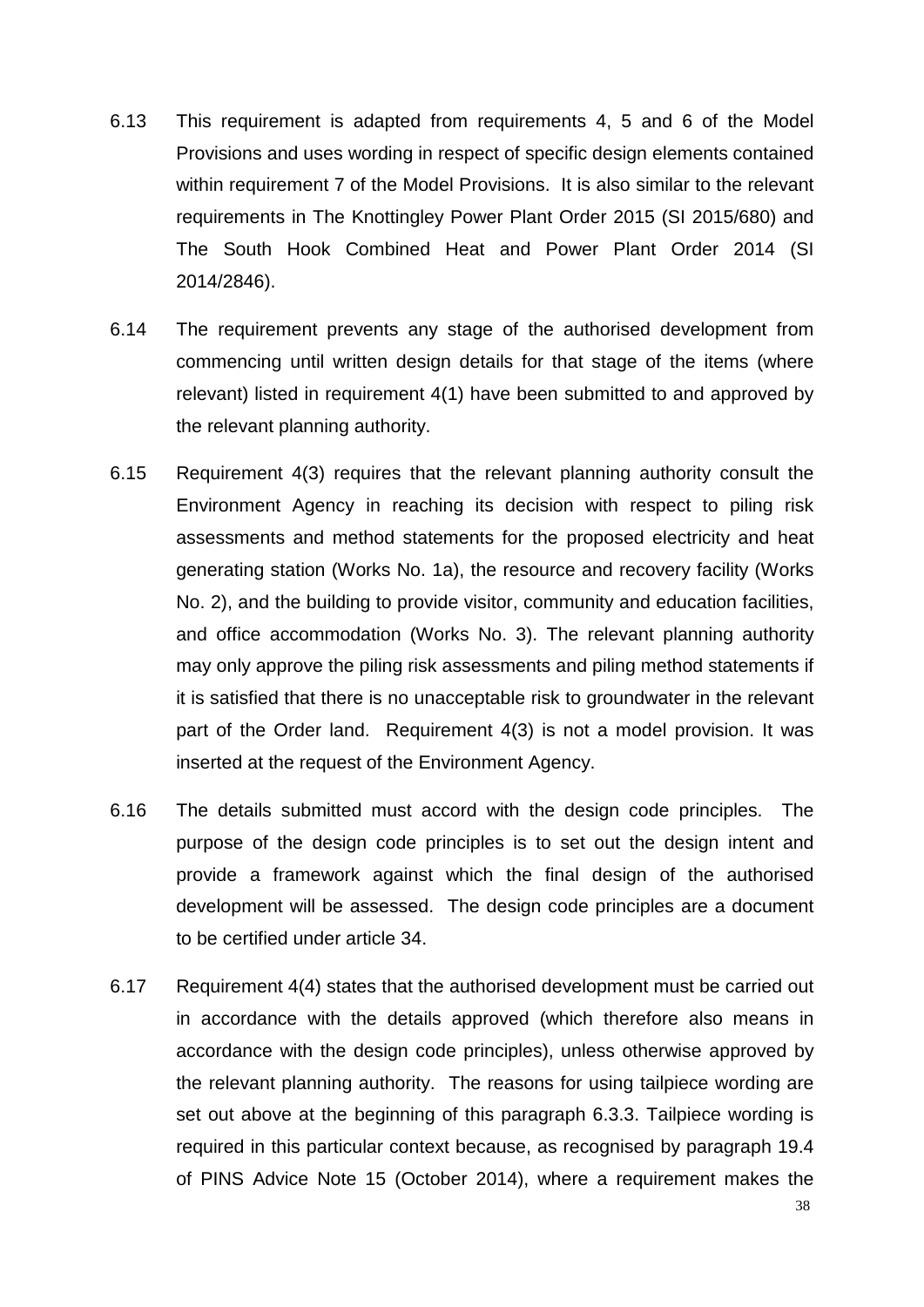development consent conditional on the relevant planning authority approving detailed aspects of the development in advance, it would be acceptable to allow that body to approve a change to details that that authority had already approved. Also as stated above, better ways may be discovered of carrying out works and the tailpiece wording in this context will enable the undertaker to take these better ways into account at detailed design stage. The value of the tailpiece wording in this case is that it would provide the undertaker with some flexibility from the design code principles, where all parties are agreed that that is a sensible outcome (for example, if a cladding system was selected different to the examples in the design code principles, then that could be submitted by the undertaker to the relevant planning authority for its agreement). The effect of paragraph 1(1) of Schedule 2, however, will limit the extent of the changes to those that are minor or immaterial and that do not give rise to any new significant adverse environmental effects that were not assessed in the environmental statement. In this way, the relevant planning authority will not have the ability to approve changes to details that stray materially outside the parameters set for the development that have been assessed and examined, or depart from the principles fixed by the application.

#### *Requirement 5 (Parameters)*

- 6.18 This requirement sets out the parameters (used in the assessment of the environmental impacts of the authorised development) within which the authorised development must be constructed. There is no equivalent requirement in the Model Provisions.
- 6.19 Works No. 1b is comprised of a number of minor buildings, structures, plant and equipment such as a vehicle wash, waste water treatment plant, electrical substations and water treatment plant. Requirement 5(2) sets the parameters for Works. No. 1b in terms of maximum height only. Works plan number C\_0002 Rev 01 shows the lateral limits of deviation for area within which Works No. 1b will take place. The area shown reserved for Works No. 1b on works plan number C\_0002 Rev 01 will also be needed for access and circulation and parking. It is not possible set lateral limits of deviation or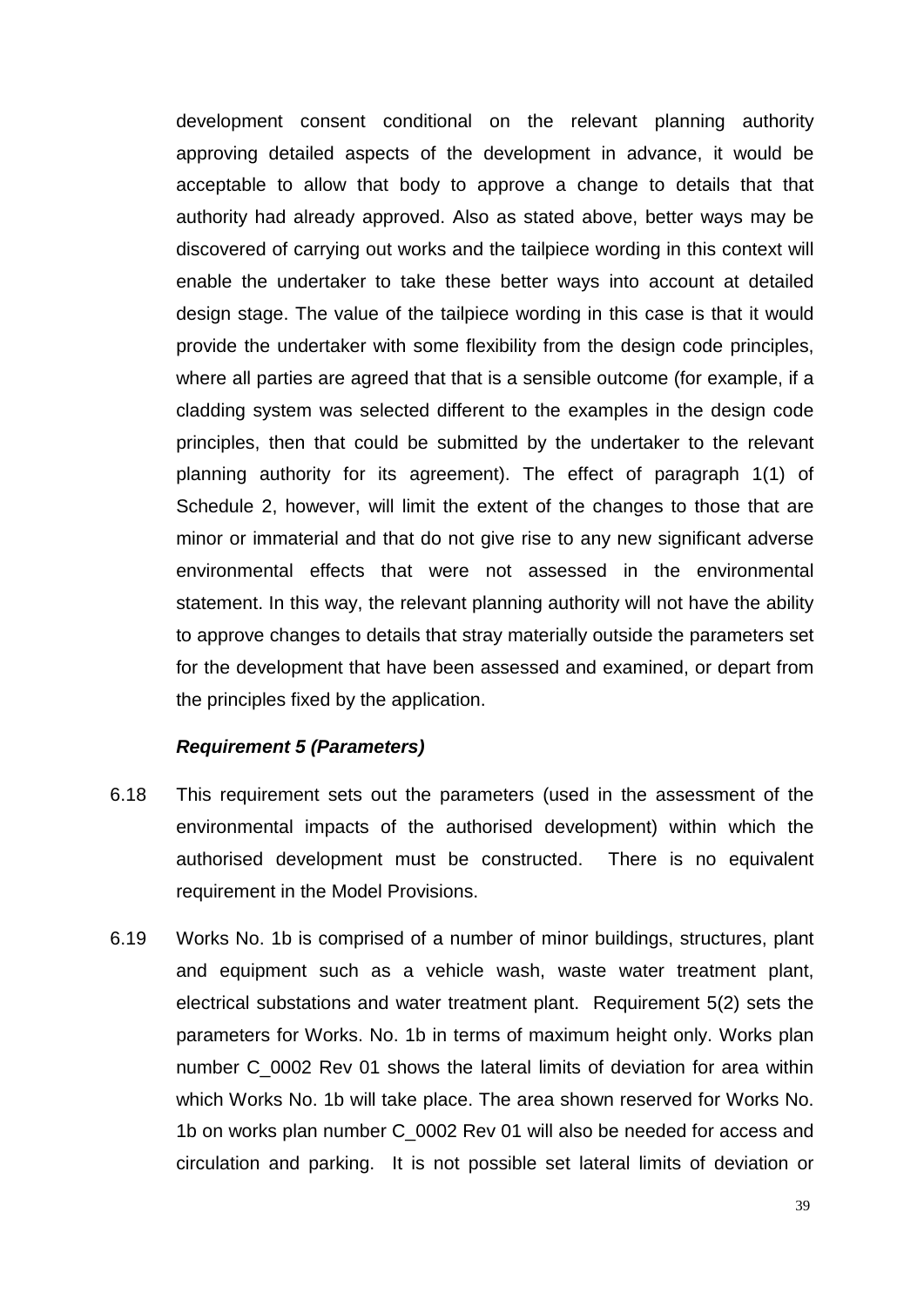vertical limits of deviation (downwards) for each specific element of Works No. 1b because the Applicant requires an element of flexibility in terms of where each element can be positioned at the detailed design stage. Given the nature of Works No. 1b and that the area reserved for it will also be needed for access and circulation, and parking, it will not be possible for one element of Works No. 1b to cover the entire footprint of the area shown reserved for it. A common sense approach will be taken when designing each element of Works No. 1b, without exceeding the parameters set in Requirement 5(2). The Planning Act 2008 recognises the need for flexibility and to attempt to micro-manage the precise height and size of small structures would go against the intention of the Planning Act 2008. Requirement 4 (detailed design) will assist to control the parameters of small structures as it requires that before any stage commences, the details of all new buildings and structures need to be approved by the relevant planning authority.

#### *Requirement 6 (Environmental commitments and mitigation schedule)*

- 6.20 There is no equivalent requirement in the Model Provisions. Requirement 6 has been inserted to ensure that the Order secures the carrying out of the mitigation measures identified in the ECMS (the measures contained in the ECMS are drawn from the environmental statement).
- 6.21 Requirement 6 specifies that the undertaker must implement the authorised development in accordance with the mitigation measures set out in the ECMS.
- 6.22 The ECMS is a document that is to be certified by the Secretary of State pursuant to article 34.

#### *Requirement 7 (Type of waste to be managed)*

6.23 Requirement 7 specifies the type of waste that can be managed at the authorised development. Requirement 7 also states that the waste permitted to be managed at the authorised development must not exceed 890,000 tonnes per annum.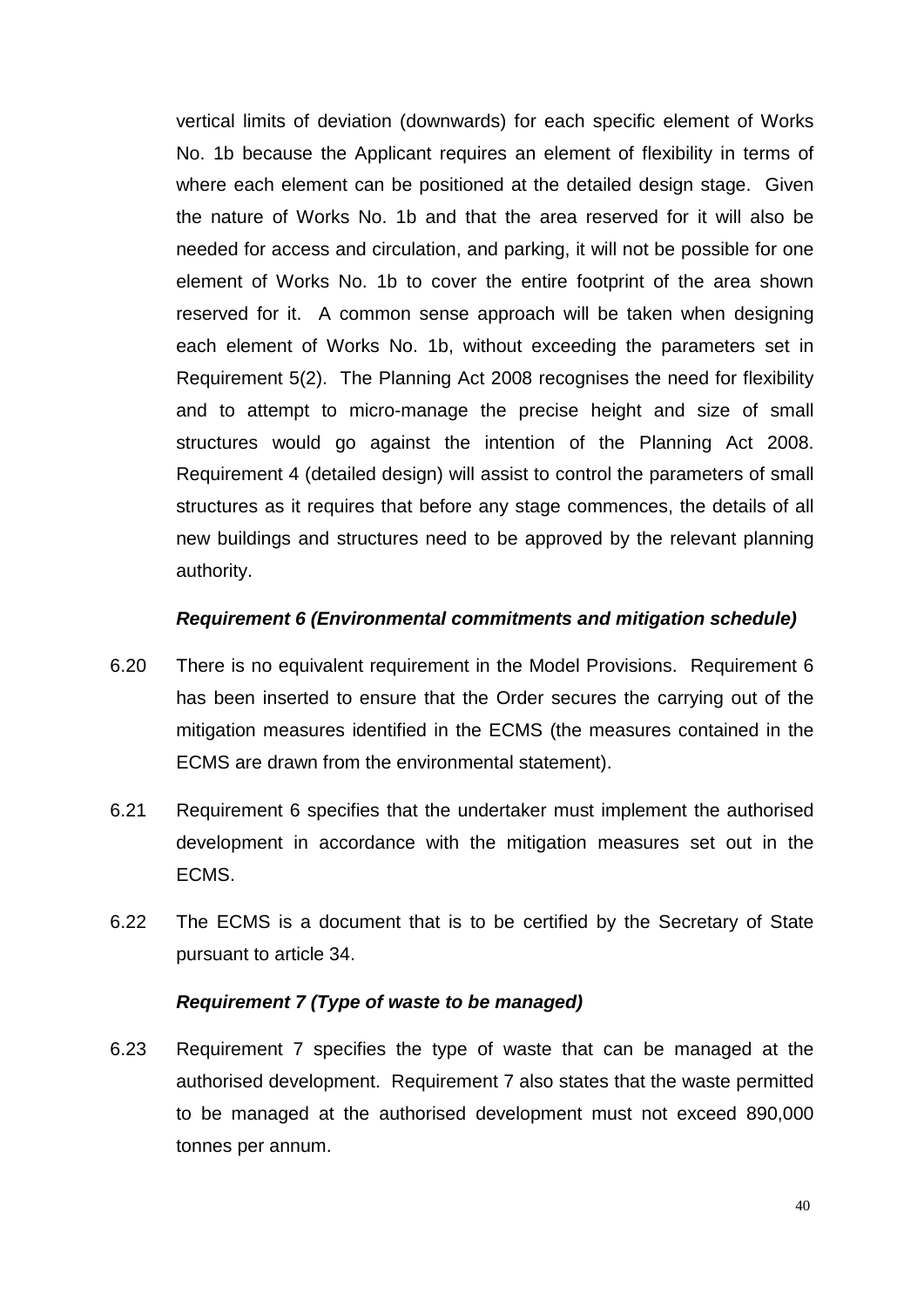- 6.24 Requirement 7 is an addition to the Model Provisions, as the Model Provisions do not provide for this type of project-specific or technologyspecific requirement.
- 6.25 Requirement 7 has been inserted because the Applicant has a specific statutory duty in relation to the transport and disposal of waste in north London and it considers it reasonable, necessary and proportionate to include a requirement in relation to the types of waste to be treated.

#### *Requirement 8 (Notices)*

6.26 This requirement provides the mechanism for when notices must be given to the relevant planning authority and in what circumstances. This is an addition to the Model Provisions to ensure that the relevant planning authority is aware of the progress of key stages of the authorised development.

#### *Requirement 9 (BREEAM Rating)*

- 6.27 This is an additional requirement to those contained in the Model Provisions. Requirement 9 requires proposals be approved by the relevant planning authority identifying the range of options to achieve a BREEAM rating of no less than "very good" and for the relevant stages of the authorised development to be carried out in accordance of the approved details, unless otherwise approved by the relevant planning authority.
- 6.28 Requirement 9 has been inserted because the undertaker wishes to ensure that the buildings forming part of the authorised development will be of a high sustainability standard.
- 6.29 Requirement 9 does not apply to temporary structures or temporary buildings.
- 6.30 In addition to the reasons set out at the beginning of this paragraph 6.3.3, the use of tailpiece wording in requirement 9 is necessary in the specific context of BREEAM because: (i) if after detailed design approval the undertaker finds that the approved details can be easily improved upon by taking minor steps (for example a contractor may have a better proposal to meet the same approved aims), the undertaker should have the flexibility to agree these with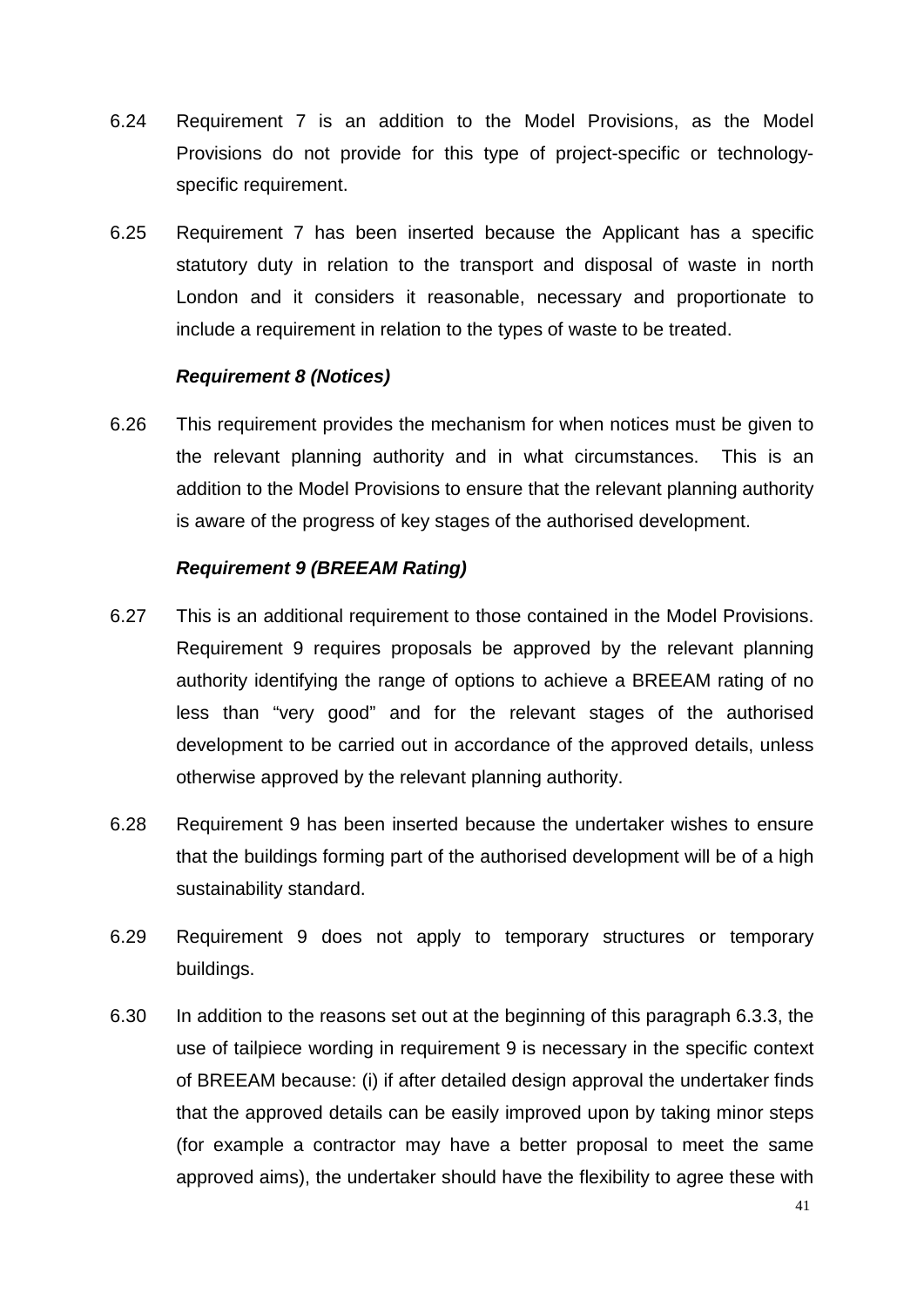the relevant planning authority; and (ii) without the limited flexibility afforded by the tailpiece wording, the undertaker will have to procure the development against a very precise specification with reduced completion as a result, and also a reduced ability for contractors to provide input into the specific details.

#### *Requirements 10 and 11 (Provision and maintenance of landscaping)*

- 6.31 Requirement 10 provides that no stage (other than the restoration of the temporary laydown area (Works No. 5(x)) can commence until a landscaping scheme has been approved by the relevant planning authority. The landscaping scheme must include the details set out in Article 10(1)(a) to (f); these details are a modified version of what is in requirement 7 of the Model Provisions as they relate directly to the nature of the authorised development. The landscaping scheme must also be in accordance with the design code principles and the environmental commitments and mitigation schedule.
- 6.32 Requirement 10 requires the provision of hard and soft landscaping works as part of the authorised development.
- 6.33 Requirement 10 is a departure from the Model Provisions because it provides that the authorised development must be carried out:
	- in accordance with the approved landscaping scheme and to a reasonable standard in accordance with the relevant recommendations of appropriate British Standards, unless otherwise approved by the relevant planning authority; and
	- in all cases must comply with the measures set out in the environmental commitment and mitigation schedule.
- 6.34 The general reasons for using tailpieces in requirements are explained above at the beginning of this paragraph 6.3.3. The specific reasons for a tailpiece in relation to the approved landscaping scheme are because there may be environmentally better methods that are developed in relation to landscaping in the future that may not be caught by the approved landscaping scheme. Furthermore, detailed planting requirements may change over time due to the availability of good species of particular species. Also, the design code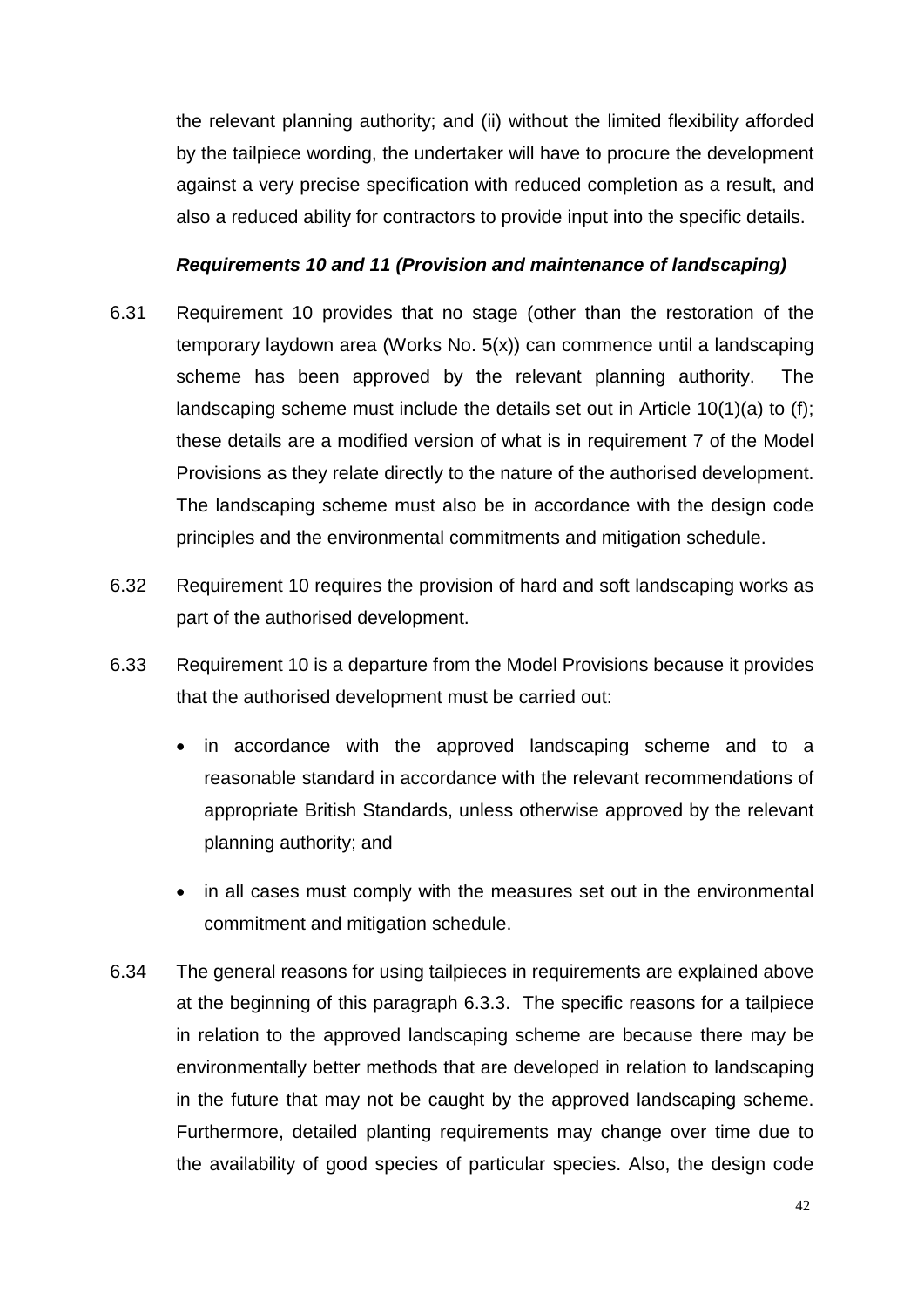principles set out palettes of materials that can be used for landscaping and the tailpiece wording would allow the undertaker to have the flexibility to ask to switch between elements of the palette.

- 6.35 The requirement to comply in all cases with the measures set out in the ECMS was inserted to make requirement 10 consistent with the obligation in requirement 6 to carry out the authorised development in accordance with the ECMS.
- 6.36 Requirement 11 is based on requirement 8 of the Model Provisions. It requires the undertaker to maintain the agreed landscaping for a period of five years following first planting.
- 6.37 This approach was generally also followed in The Knottingley Power Plant Order 2015 (SI 2015/680) and The Willington C Gas Pipeline Order 2014 (SI 2014/3328).

#### *Requirement 12 (Access and Roads)*

- 6.38 Requirement 12 is based on requirements 10 and 20 of the Model Provisions. It provides that no stage is to commence until written details relating to that stage of the design, layout and management of new permanent or temporary means of access to a public highway, any alteration to existing means of access to a public highway, and the taking of necessary traffic management measures, are approved by the relevant planning authority.
- 6.39 Requirement 12 also requires that the construction of new accesses, the alteration of existing accesses and the taking of necessary traffic management measures to be carried out in accordance with the approved details, unless otherwise agreed by the relevant planning authority. In addition to the general reasons for including tailpieces in requirements set out at the beginning of this paragraph 6.3.3, the specific reasons for a tailpiece in the context of requirement 12 are because the undertaker would need flexibility on traffic measures should the undertaker discover something that will greatly improve the safety and efficiency of traffic flows to and from the Order land.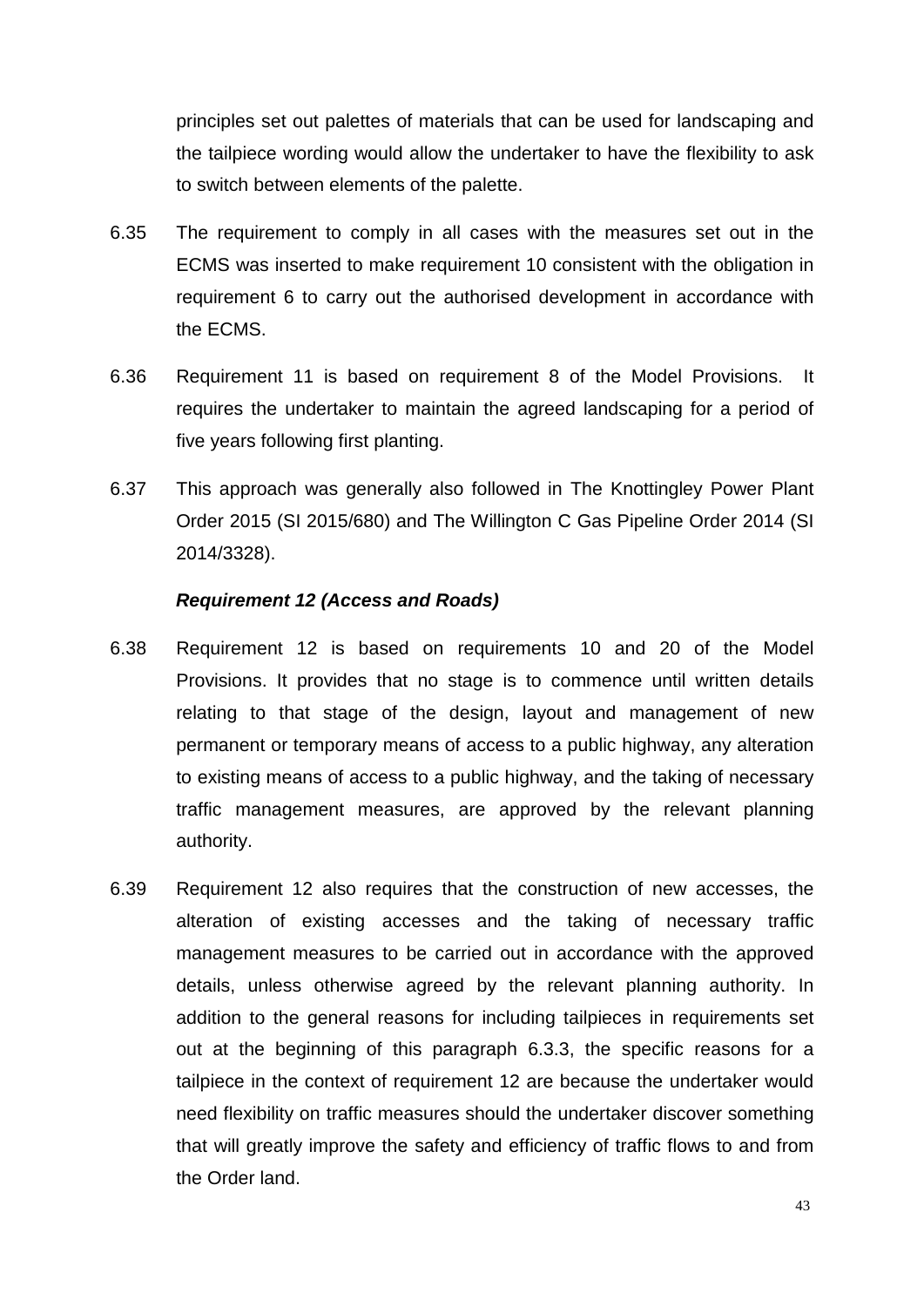#### *Requirement 13 (Operational Surface and Foul Water Drainage)*

- 6.40 Requirement 13 is a departure from requirement 14 of the Model Provisions as requirement 13 in the Order only relates to operational surface water and foul water drainage.
- 6.41 Surface and foul water drainage during construction is dealt with in the Code of Construction Practice (requirement 16 requires each stage of the authorised development to be undertaken in accordance with the Code of Construction Practice).
- 6.42 Requirement 13 requires details of surface and foul water drainage systems of each stage of the authorised development to be approved by the relevant planning authority. No stage of the authorised development can be commenced until the operational surface and foul water drainage system applicable to that stage have been approved.

#### *Requirement 14 (Contaminated Land and Groundwater)*

- 6.43 This is a modified version of requirement 15 of the Model Provisions, which requires the approval of a scheme to address contaminated land and groundwater. This approach was taken in The Willington C Gas Pipeline Order 2014 (SI 2014/3328).
- 6.44 The wording of requirement 14 was agreed with the Environment Agency as part of its Statement of Common Ground with the Applicant.
- 6.45 Requirement 14 requires the approval of an investigation and assessment report. That report must contain a verification plan, setting out details of the data to be collected to demonstrate that the works set out in any remediation strategy (any remediation strategy is to be based on verification plan) are complete. Any requirements for long term monitoring of pollutant linkages, maintenance and arrangements for a contingency plan are to be contained within the management plan referred to at requirement 14(2).
- 6.46 Requirement 14 also requires the production and agreement of a verification report to demonstrate the completion of works set out any remediation strategy and the effectiveness of remedial works.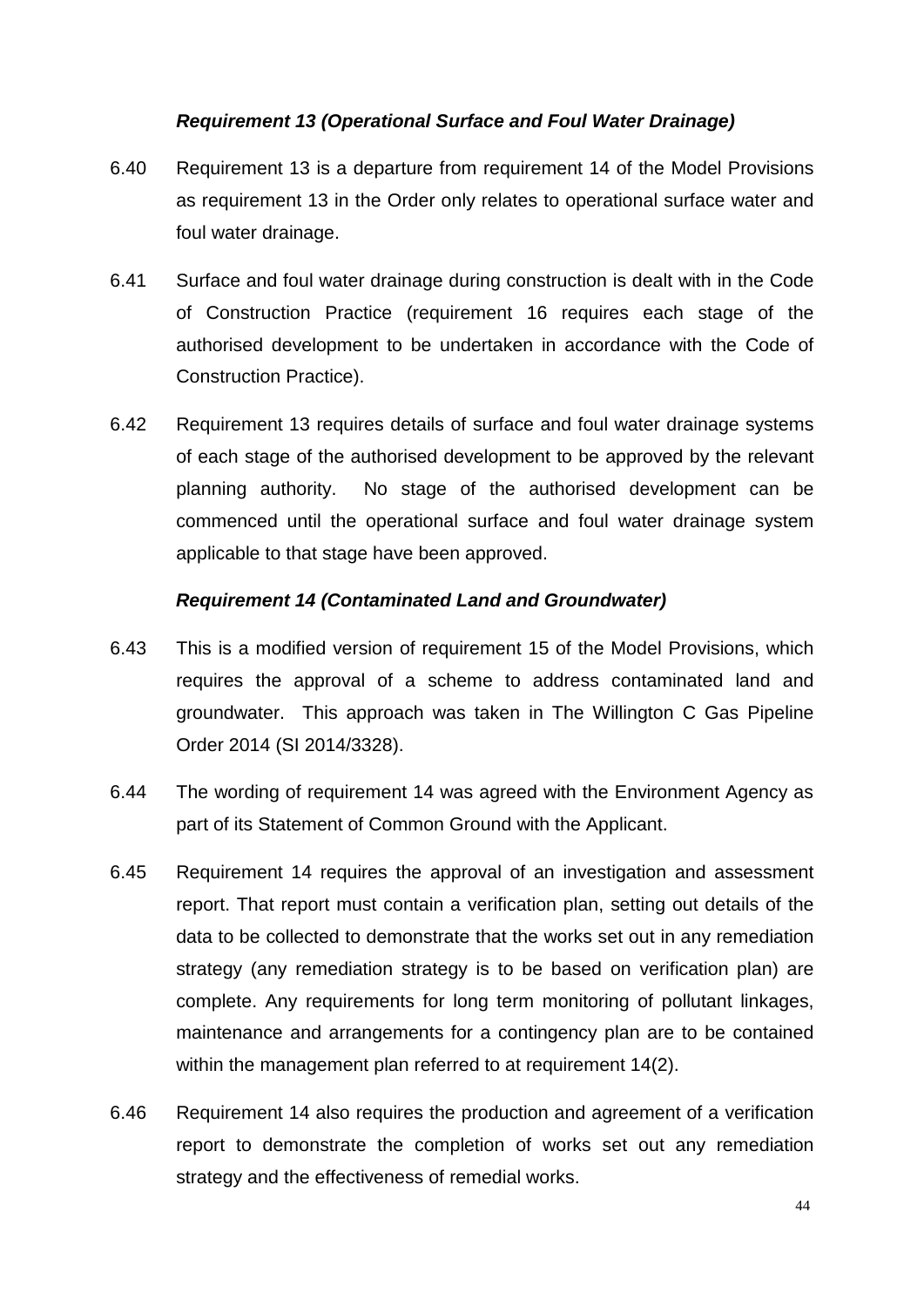- 6.47 Under requirement 14, there will be long-term monitoring and maintenance plans in respect of contamination, including a timetable of monitoring and the submission of reports along with details of any necessary contingency action arising from the monitoring. On completion of the monitoring specified in the verification plan, a final report demonstrating that all long-term remediation works have been carried out and confirming the achievement of remedial targets must be provided.
- 6.48 Requirement 14 requires procedures for the remediation of contamination not previously identified in relation to ongoing work.
- 6.49 The ECMS requires a piling risk assessment and method statement for the Energy Recovery Facility, Resource Recovery Facility and EcoPark House. Requirement 4 states that: (i) the piling risk assessments and method statements for the Energy Recovery Facility, Resource Recovery Facility and EcoPark House must include lateral and vertical limits of deviation relating to piling, with the limits to not exceed those lines and situations shown on the works plans; (ii) the piling risk assessments and method statements must be approved by the relevant planning authority, who must consult the Environment Agency (EA) in reaching its decision; and (iii) the relevant planning authority must only approve the piling risk assessments and method statements where the approved investigation and assessment report mentioned at requirement 14(2) has concluded that there is no unacceptable risk to groundwater in the relevant part of the Order land.
- 6.50 The Statement of Common Ground between the Applicant and the Environment Agency also states that the Applicant would consult the EA on the piling risk assessments and piling method statements, after which they would be submitted to and approved by the relevant planning authority.
- 6.51 Article 4 (Limits of deviation) makes reference to the approved lateral and vertical limits of deviation contained in the approved piling risk assessments and method statements for the Energy Recovery Facility, the Resource Recovery Facility and EcoPark House.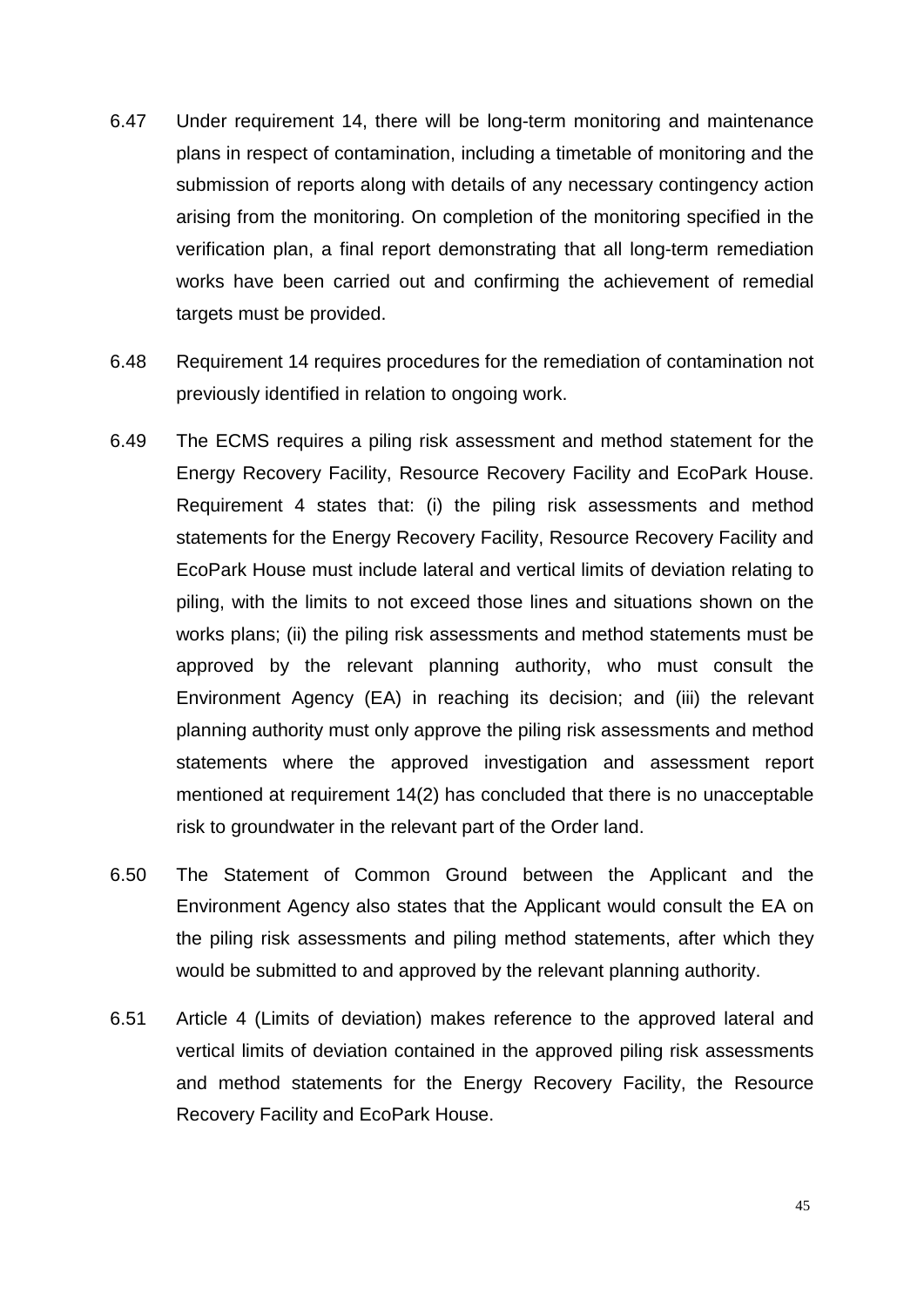6.52 Requirement 14(4) states that if during any stage of construction contamination not previously identified by the investigation and assessment report is found to be present, a further remediation strategy (if required by the relevant planning authority) must be submitted to and approved by the relevant planning authority in consultation with the EA. The authorised development must be carried out in accordance with any remediation strategy approved pursuant to paragraph 14(4), unless otherwise approved by the relevant planning authority. In addition to the general reasons for including tailpieces in requirements set out at the beginning of this paragraph 6.3.3, the specific reasons for a tailpiece in the context of requirement 14(4) are: (i) the tailpiece wording was agreed to with the EA as part of the Applicant's statement of common ground with the EA; (ii) environmentally better methods of remediation and managing contamination could be developed after the remediation strategy is approved. The tailpiece wording would enable the undertaker to use better methods with the approval of the relevant planning authority and subject to the restrictions placed in paragraph 1(1) of Schedule 2; and (iii) there could be improved methods of working that all parties agree could be implemented to reflect the need for effective working practices.

#### *Requirement 15 (Ecology)*

- 6.53 This is a departure from requirement 17 of the Model Provisions which prohibits the commencement of each relevant stage of the authorised development until an ecology management plan has been approved by the relevant planning authority.
- 6.54 Requirement 15 departs from the wording of the Model Provisions because the undertaker's environmental impact assessment has concluded that extensive ecological mitigation measures are not required. However, to ensure the provision and monitoring of appropriate ecology mitigation measures, requirement 15 requires that the full operation of the electricity and heat generating station cannot occur until written details of the approach to monitoring and managing the landscaping and bat boxes (which must be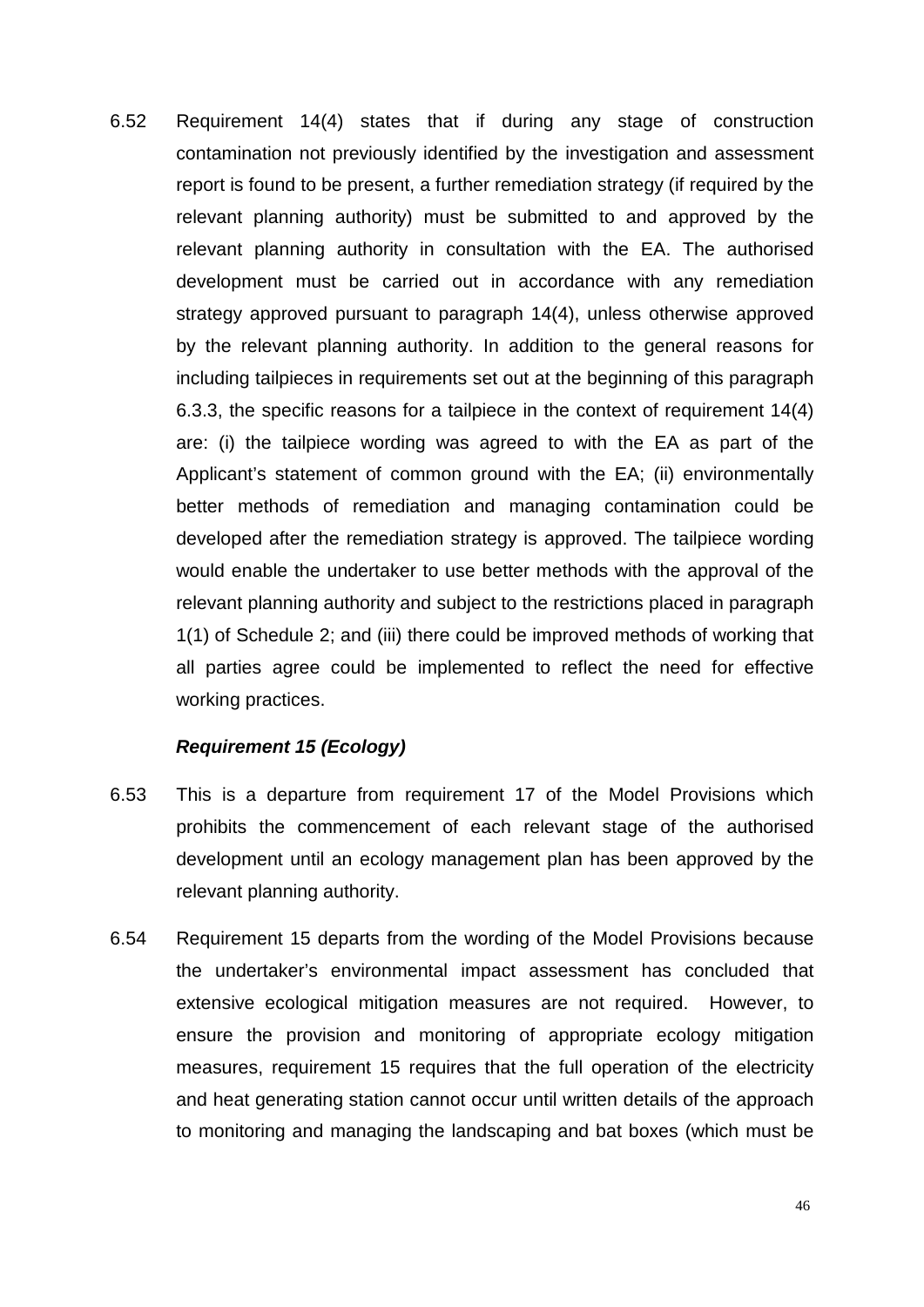in accordance with the ECMS) have been approved by the relevant planning authority.

6.55 The authorised development must be carried out in accordance with the approved written details, unless otherwise approved by the relevant planning authority. In addition to the general reasons for including tailpieces in requirements set out at the beginning of this paragraph 6.3.3, the specific reasons for a tailpiece in the context of requirement 15 are because that environmentally better methods could be developed after written details of the approach to monitoring and managing the landscaping and bat boxes have been approved. The tailpiece wording would enable the undertaker to use better methods with the approval of the relevant planning authority and subject to the restrictions placed in paragraph 1(1) of Schedule 2.

#### *Requirement 16 (Code of Construction Practice)*

- 6.56 Requirement 16 broadly reflects requirement 18 of the Model Provisions as it requires the authorised development to be undertaken in accordance with an approved code of construction practice, which will be certified under the Order.
- 6.57 Requirement 16 departs from requirement 18 of the Model Provisions as it states that before commencing the enabling works or any stage of the authorised development, the undertaker must review the code of construction practice to establish whether it should be updated to reflect any new relevant construction methodology or environmental guidance and, where it is to be updated, the undertaker must seek the approval in writing of the relevant planning authority to any update of the code of construction practice. Regular updates to a code of construction practice are not uncommon and it is therefore necessary for this requirement to contain a mechanism to deal with updates and approvals of the updates (given that the code of construction practice will be a certified document).
- 6.58 Requirement 16 provides for compliance with the code of construction practice unless otherwise agreed by the relevant planning authority. In addition to the general reasons for including tailpieces in requirements set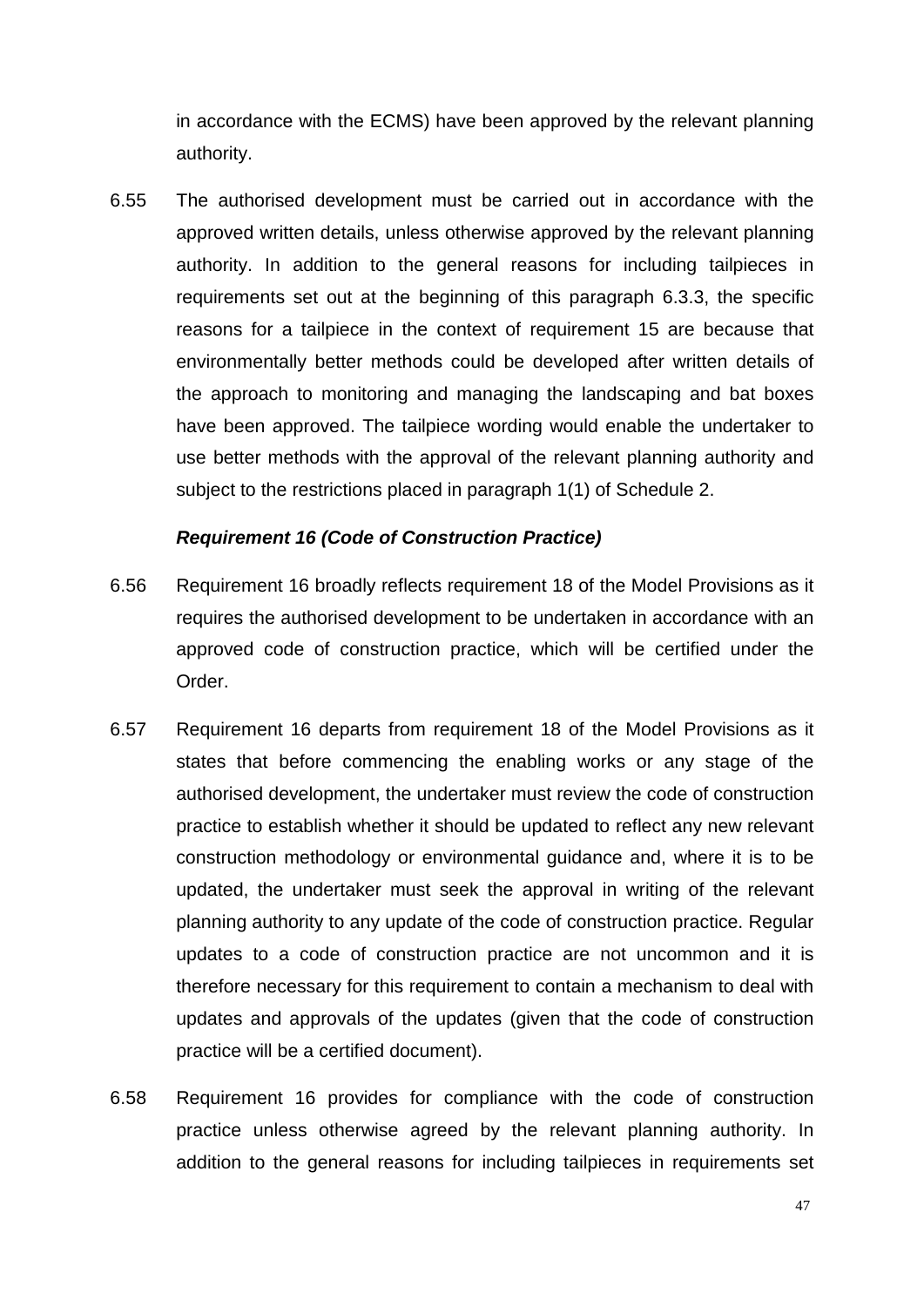out at the beginning of this paragraph 6.3.3, the specific reason for a tailpiece in the context of requirement 16 is because requirement 16(1) allows for the code of construction practice to be updated.

#### *Requirement 17 (Control of Noise during Operational Stage)*

- 6.59 Requirement 17 is broadly based on requirement 25 of the Model Provisions and requires a scheme for noise management (including monitoring and attenuation and an implementation timetable) to be agreed by the relevant planning authority prior to the full operation of the electricity and heat generating station. The authorised development must be carried out in accordance with the approved scheme, unless otherwise approved by the relevant planning authority. This follows the approach taken in The Knottingley Power Plant Order 2015 (SI 2015/680). The tailpiece wording has been inserted because (in addition to the general reasons given for tailpieces at the beginning of this paragraph 6.3.3), some better piece of equipment may become available that could justify a tighter noise requirement. Also, the undertaker may though operation, find better ways of noise management and the tailpiece wording will give the undertaker some flexibility to agree to these better ways with the relevant planning authority (subject to the limitations in paragraph 1(1) of Schedule 2).
- 6.60 Requirement 23 of the Model Provisions (control of noise during construction and maintenance) is not included in the Order because the code of construction practice contains appropriate controls.

#### *Requirement 18 – Combined heat and power*

- 6.61 Requirement 18 is an additional requirement, as the Model Provisions do not provide for this type of project-specific requirement.
- 6.62 Requirement 18 requires the undertaker to construct Works No. 1a to produce combined heat and power as specified in that requirement, and to safeguard a corridor of land to contain heat pipes from the proposed electricity and heat generating station to the edge of the Edmonton EcoPark.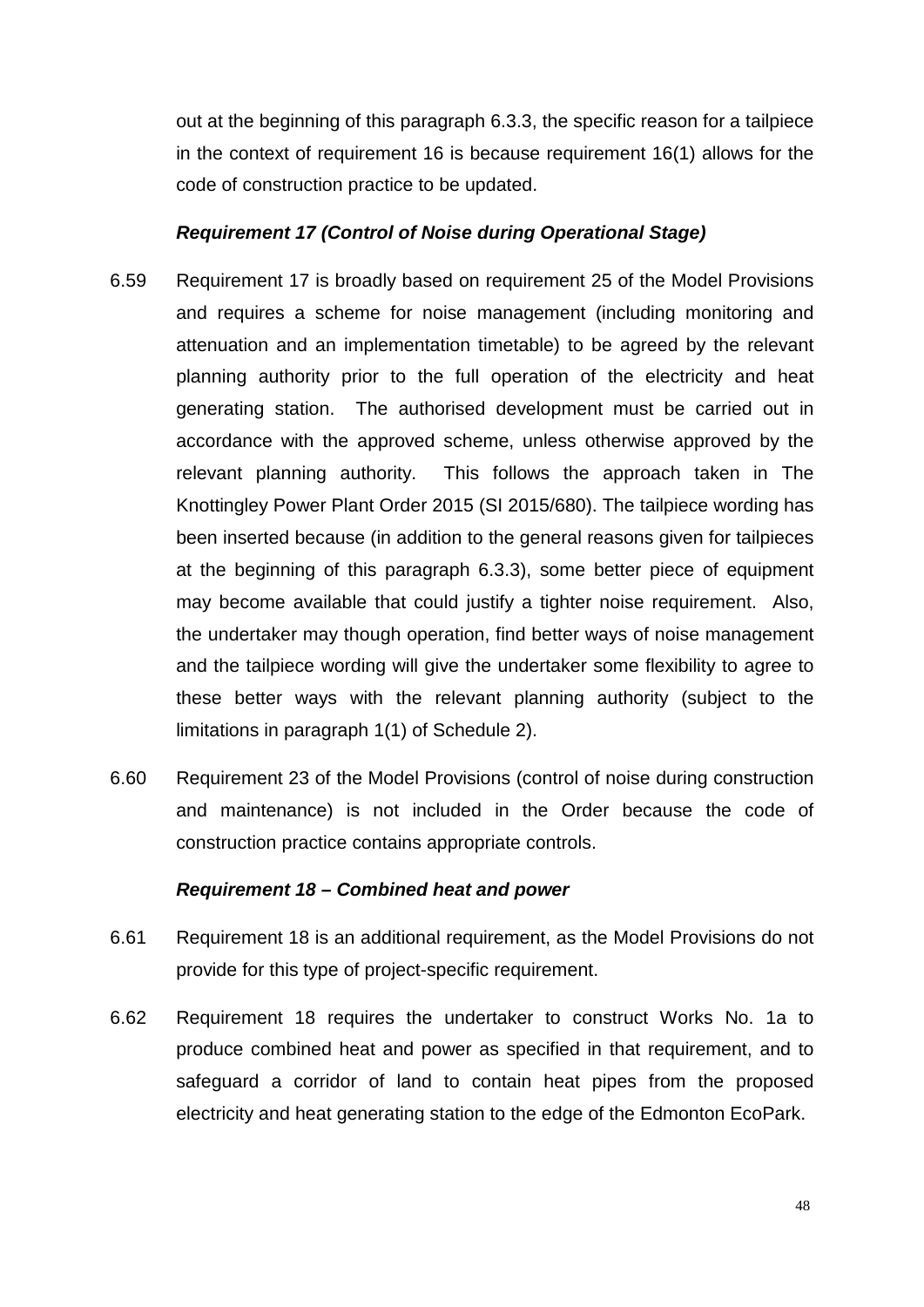- 6.63 Requirement 18 has been included following a statement in National Policy Statement EN-3 (Renewable Energy Infrastructure) which provides that applicants for nationally significant infrastructure projects relating to energy should consider how the authorised development can be combined heat and power "ready".
- 6.64 The authorised development is configured to allow heat supply. To ensure that the authorised development is effectively able to supply heat, requirement 18 safeguards space for heat pipework to the edge of the Edmonton EcoPark.
- 6.65 Article 27 of both The North Killingholme (Generating Station) Order 2014 (SI 2014/2434) and The Knottingley Power Plant Order 2015 (SI 2015/680) imposed an obligation to review opportunities for the use of heat with further duties with respect to monitoring and exploration of future opportunities. An obligation of a similar nature is not appropriate for inclusion in the Order. The Edmonton EcoPark is located in a built-up, urban area with long-established land uses, with few development sites in the vicinity of the site that would be of a size capable of supporting uses that might reasonably have a need for heat from the Project in the future.
- 6.66 Unlike some other generating stations, the Project will not be constructed isolated from other developments in the Edmonton area, and potential heat offtakers (other than the Lee Valley Heat Network (LVHN)) are unlikely to establish themselves sufficiently close to the Edmonton EcoPark in the short, medium or long term to make a heat offtake viable. On this basis the undertaker does not expect that future reviews and monitoring of heat offtake opportunities are likely to result in a potential heat offtaker being found. However, the Applicant has entered into planning obligations with London Borough of Enfield within an agreement pursuant to S106 of the Town and Country Planning Act 1990 (the Development Consent Obligation AD03.03), (enforceable against the Edmonton EcoPark, and registrable against the property title) requiring the Applicant to provide heat to the LVHN. This obligation will be subject to reaching agreement on commercial terms and various other matters. The S106 agreement will also provide that the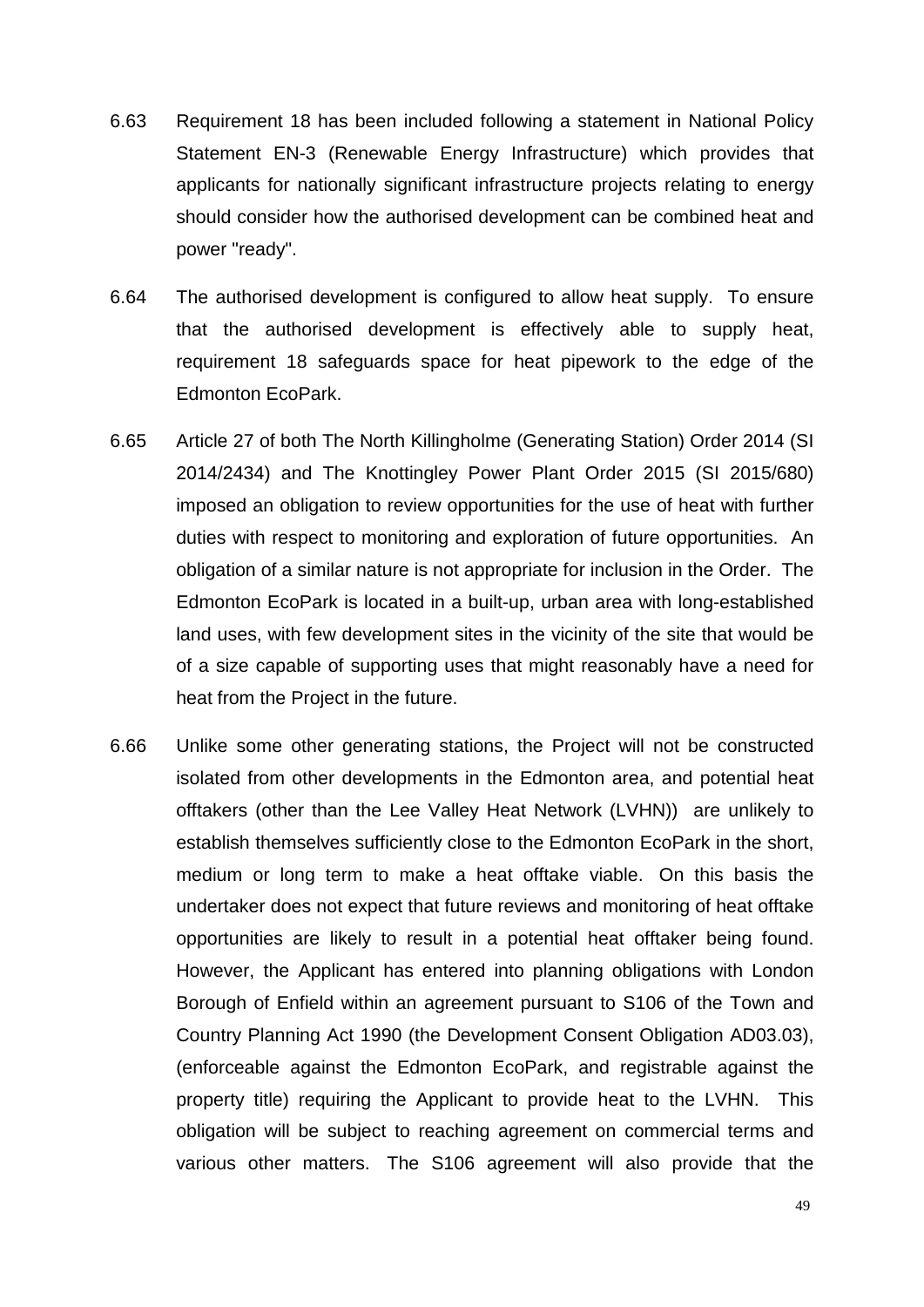undertaker will be under a duty to provide technical information regarding the potential heat output to local developers who may request it in future. The undertaker considers that requirement 18 and the obligations under the S106 agreement, taken together, represent an appropriate and proportionate approach with respect to heat offtake duties.

#### *Requirement 19 (Transitional Period)*

- 6.67 This is additional to the Model Provisions.
- 6.68 There will be a period of time between when physical works to construct the electricity and heat generating station have substantially completed and when it is fully operational, during which time it will need to undergo commissioning. During this time, the existing energy from waste facility will need to deal with waste that would in the future be dealt with in the electricity and heat generating station. As the Applicant is under a statutory duty to dispose of waste, it cannot decommission the existing energy from waste facility and stop treating waste until it is fully satisfied that the electricity and heat generating station is fully operational (also because to decommission the existing facility before the new facility is fully operational would lead to an unacceptable accumulation of waste). There will therefore need to be a period of transition during which the proposed electricity and heat generating station will be commissioned and the existing energy from waste facility will continue to operate at lower capacity and start to be decommissioned. The amount of waste being treated in the electricity and heat generating station will increase fractionally, taking waste that would otherwise be treated in the energy from waste facility.
- 6.69 Requirement 19 sets out the parameters of the transitional period during which the proposed electricity and heat generating station will be commissioned and the existing energy from waste facility will be decommissioned. The transitional period will be no longer than a period of 12 months (a transitional period of 12 months is consistent with the assessment period assessed in the environmental statement), following which time the decommissioning and demolition of the energy from waste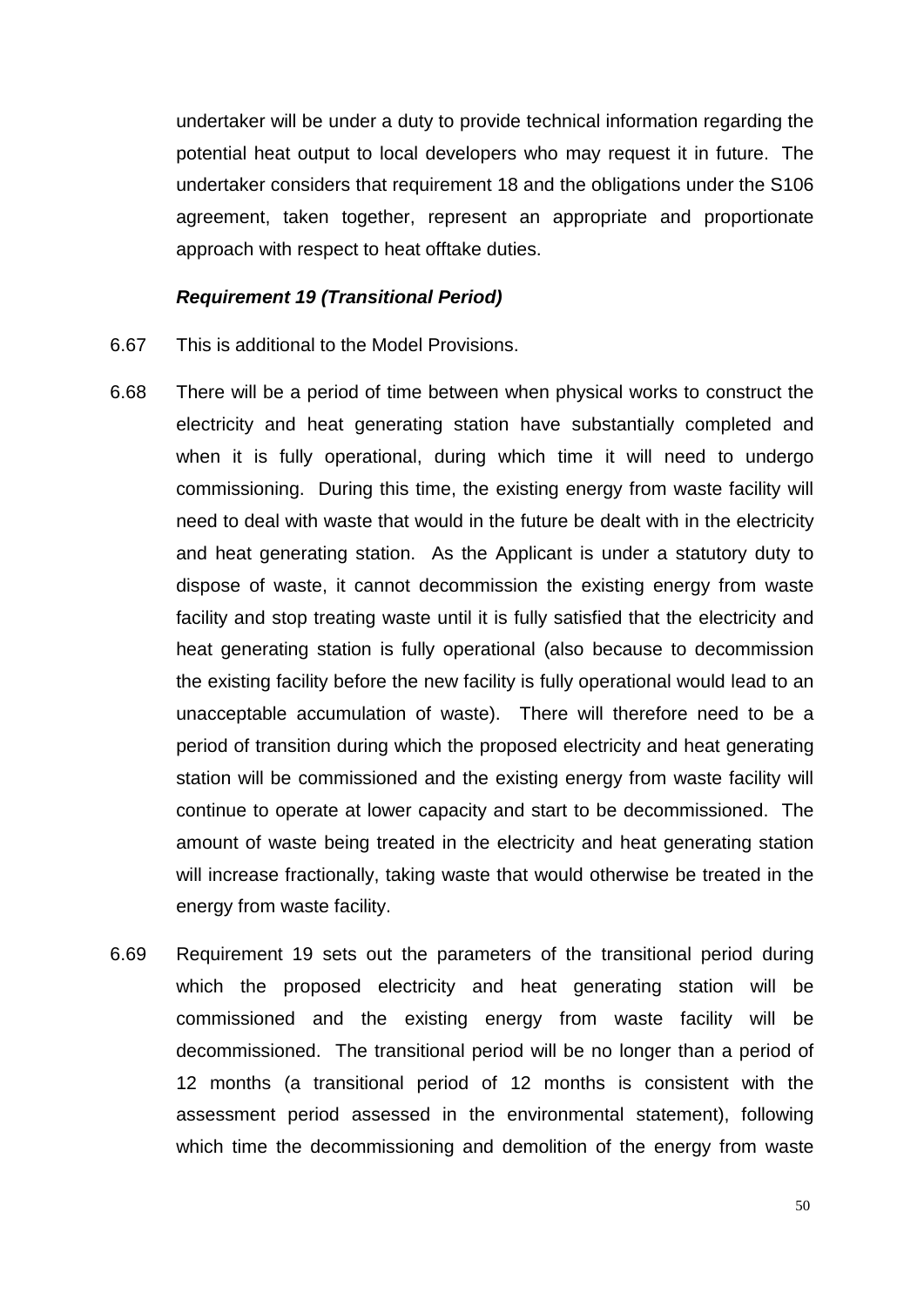facility must be undertaken in accordance with the written scheme approved under requirement 20.

6.70 Requirement 19 also states that the maximum amount of waste that can be managed and/or treated by the existing energy from waste facility and/or the electricity and heat generating station or both shall be no more than 700,000 tonnes per annum in aggregate. 700,000 tonnes in aggregate has been chosen by the undertaker because this is maximum amount which has been assessed as needing to be treated through the electricity and heat generating station, taking account of projections of waste arisings in the area. This is consistent with the assumptions in the environmental statement for the transitional period.

# *Requirement 20 (Decommissioning and demolition of the energy from waste facility)*

- 6.71 This is not a requirement in the Model Provisions.
- 6.72 Requirement 20 prohibits Works No. 7 from commencing until a written scheme for such works has been approved by the relevant planning authority in consultation with the Environment Agency. The written scheme must set out the methods and timing for the decommissioning, demolition and removal of the existing energy from waste facility.
- 6.73 Requirement 20 has been inserted in order to control the manner and timing of the decommissioning, demolition and removal of the existing energy from waste facility.

# *Requirement 21 (Decommissioning of the proposed electricity and heat generating station)*

- 6.74 This is not a requirement in the Model Provisions.
- 6.75 Requirement 21 requires a plan for the decommissioning, demolition and removal of the electricity and heat generating station to be submitted to the relevant planning authority within 24 months of the electricity and heat generating station ceasing to be used for waste management purposes. Subject to obtaining the necessary consents and approvals, the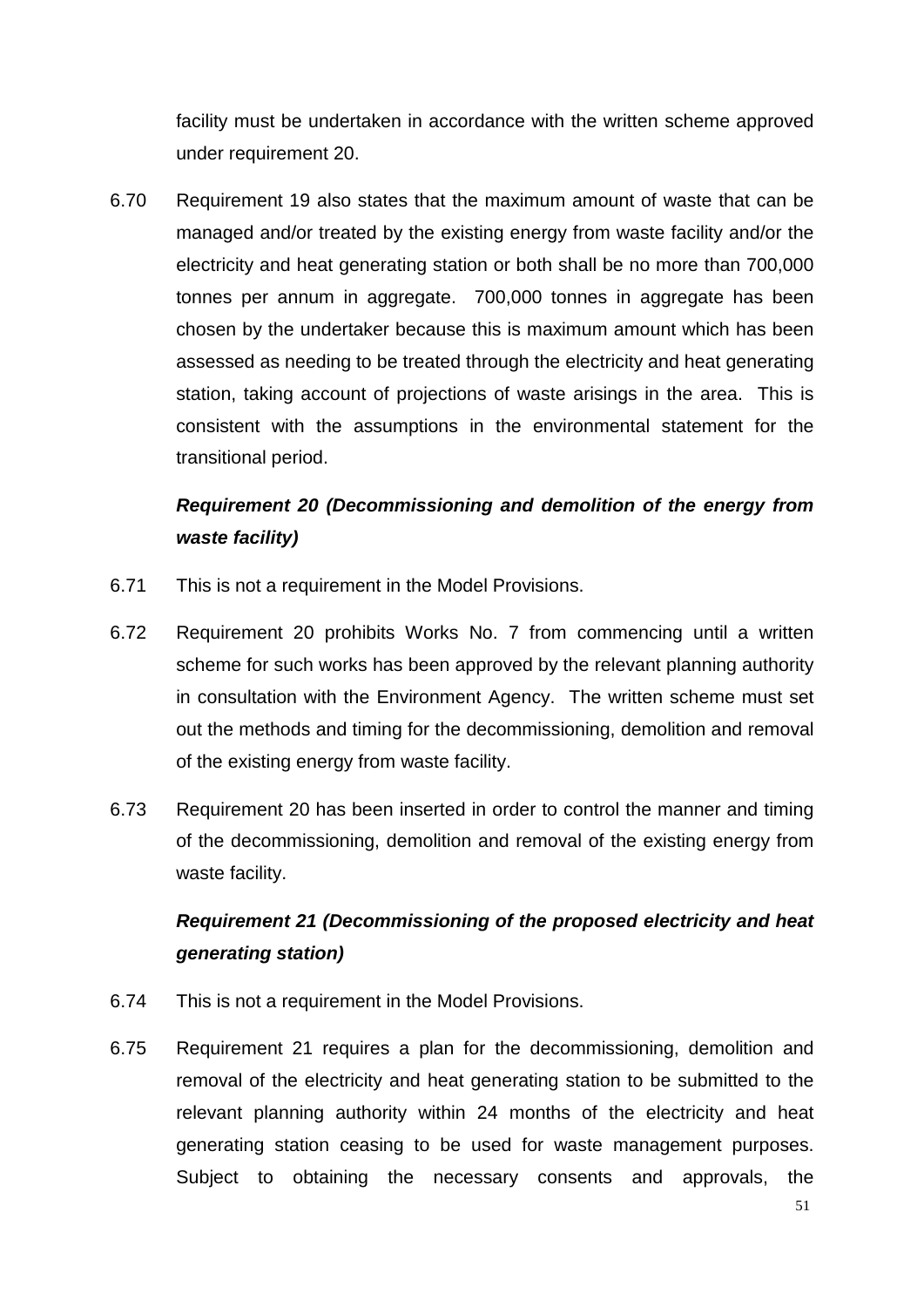decommissioning, demolition and removal of the electricity and heat generating station must be implemented in accordance with the approved plan. On the one-year anniversary of the operational site ceasing to be used for waste management purposes the undertaker must notify the relevant planning authority of the same.

6.76 The decommissioning and demolition of the electricity and heat generating station does not form part of the authorised development. However, requirement 21 has been included to make it clear that a process of decommissioning, demolition and removal of the electricity and heat generating station will be followed.

#### *Requirements not included within Schedule 2 in the Model Provisions*

- 6.77 The following requirements of the Model Provisions have not been included within Schedule 2:
	- (a) Requirement 9 (trees) the matters covered by this requirement are addressed in requirements 10 and 11 relating to landscaping and in the Code of Construction Practice;
	- (b) Requirement 11 (public rights of way) the matters covered by this are addressed in the Code of Construction Practice;
	- (c) Requirement 12 (fencing special roads) this has been excluded because there are no special roads affected by the authorised development;
	- (d) Requirement 13 (fencing and other means of enclosure) the matters covered by this are addressed in the Code of Construction Practice;
	- (e) Requirement 14 (surface water drainage) the requirement in the Model Provisions covers drainage during construction as well as operation whereas the relevant requirement in Schedule 2 only covers operational drainage; however, construction phase surface water drainage matters are addressed in the Code of Construction Practice;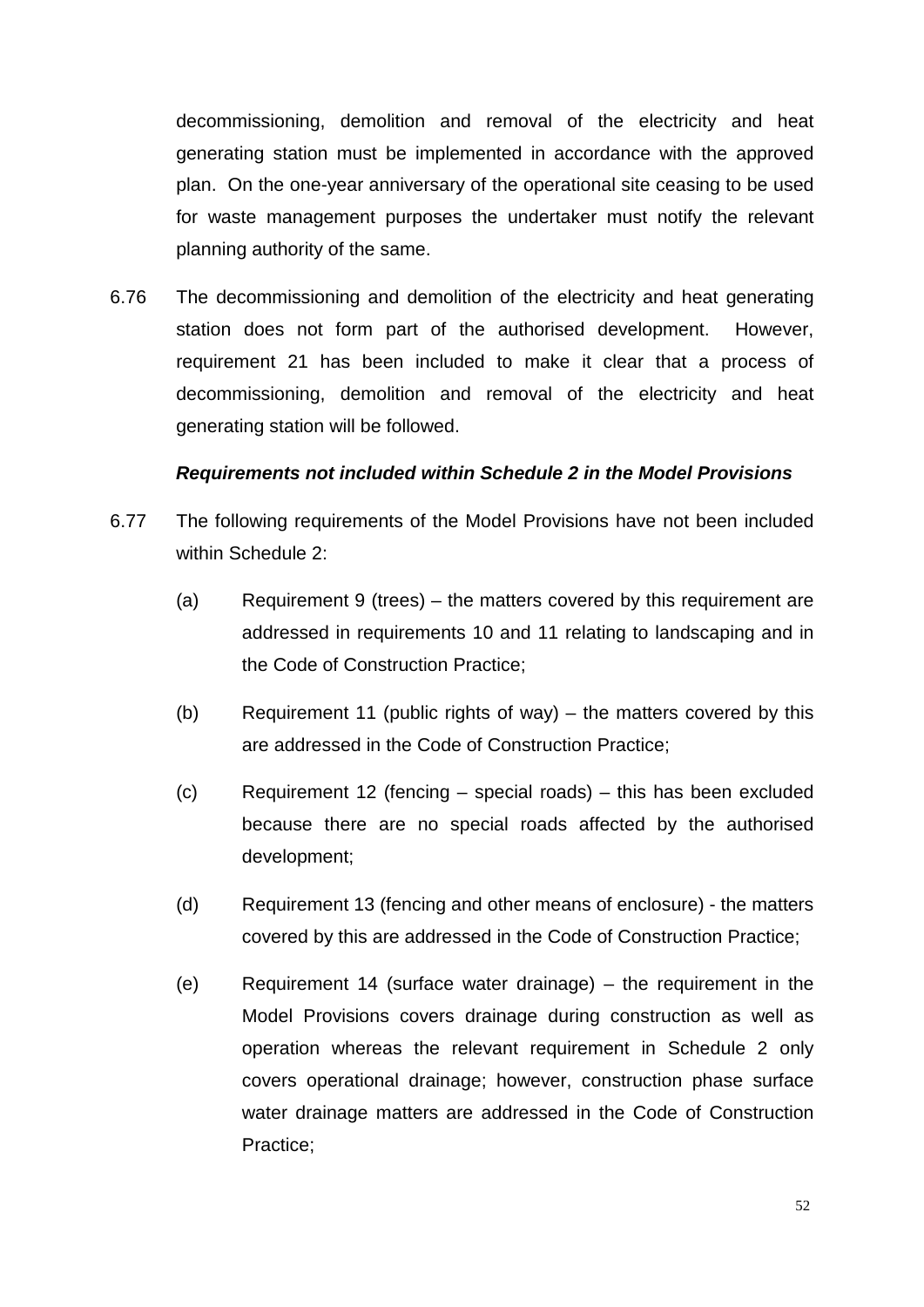- (f) Requirement 16 (archaeology) the matters covered by this are addressed in the Code of Construction Practice;
- (g) Requirement 20 (design of roads) the matters covered by this are addressed in the Code of Construction Practice. Note that there are no trunk roads affected by the authorised development;
- (h) Requirement 21 (external lighting) the matters covered by this are addressed in the Code of Construction Practice;
- (i) Requirement 22 (construction traffic) the matters covered by this are addressed in the Code of Construction Practice;
- (j) Requirement 23 (control of noise during construction and maintenance) - the matters covered by this are addressed in the Code of Construction Practice;
- (k) Requirement 24 (construction hours) the matters covered by this are addressed in the Code of Construction Practice
- (l) Requirement 26 (control of odour emissions) the matters covered by this are addressed in the Code of Construction Practice;
- (m) Requirement 27 (control of artificial light emissions) the matters covered by this are addressed in the Code of Construction Practice;
- (n) Requirement 28 (control of dust emissions) the matters covered by this are addressed in the Code of Construction Practice and existing management/operational controls will remain in place;
- (o) Requirement 29 (control of smoke emissions) water vapour emissions will be controlled by the environmental permit applicable to the authorised development;
- (p) Requirement 30 (control of steam emissions) no steam will be emitted from the authorised development;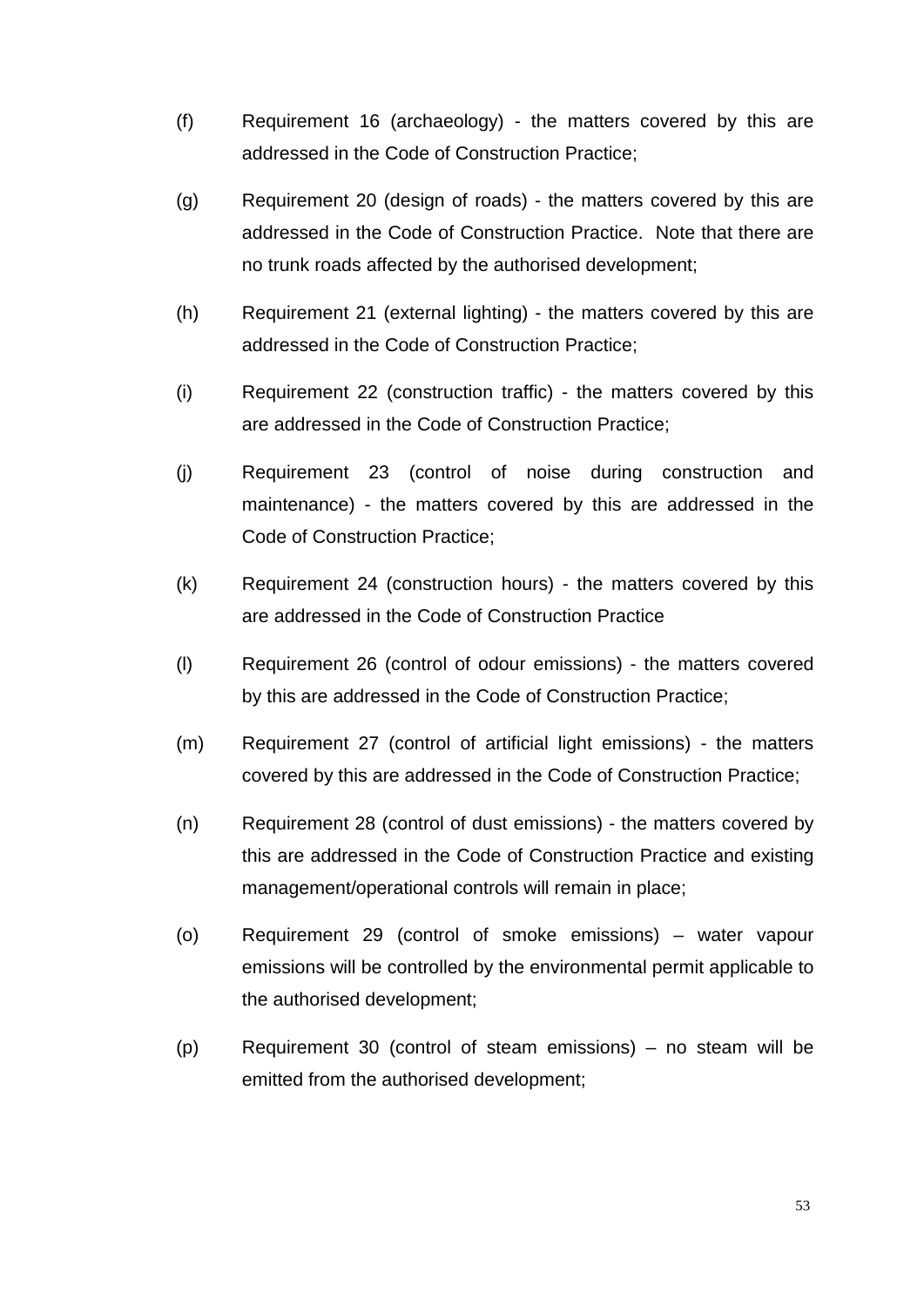- (q) Requirement 31 (control of insects) the matters covered by this are addressed in the Code of Construction Practice and existing management/operational controls will remain in place;
- (r) Requirement 32 (accumulations and deposits) the matters covered by this are addressed in the Code of Construction Practice and existing management/operational controls will remain in place;
- (s) Requirement 33 (travel plan) the S106 agreement with the London Borough of Enfield contains obligations on the undertaker to provide travel plans;
- (t) Requirement 34 (European Protected species) No European Protected species have been identified on site, however the Code of Construction Practice contains a provision to undertake further surveys;
- (u) Requirement 35 (restoration of land used temporarily for construction) – article 27 of the draft Order covers the matters covered by this model requirement. Article 27 requires the undertaker to restore such land to the reasonable satisfaction of the relevant landowner;
- (v) Requirement 36 (any approvals to be given must be given in writing) – Paragraph 1(2) of Schedule 3 of the Order already provides for this; and
- (w) Requirement 38 (consent of Civil Aviation Authority and Ministry of Defence) – this requirement is only relevant where the authorised development is a wind farm.

#### *Schedule 3 (Procedure for approvals, consents and appeals)*

6.78 This schedule relates to article 38 and is based on the relevant schedule in The Hinkley Point C (Nuclear Generating Station) Order 2013 (SI 2013/648) and The Thames Water Utilities Limited (Thames Tideway Tunnel) Order 2014 (SI 2014/2384). It deals with the application process, provision of information, fees and appeals.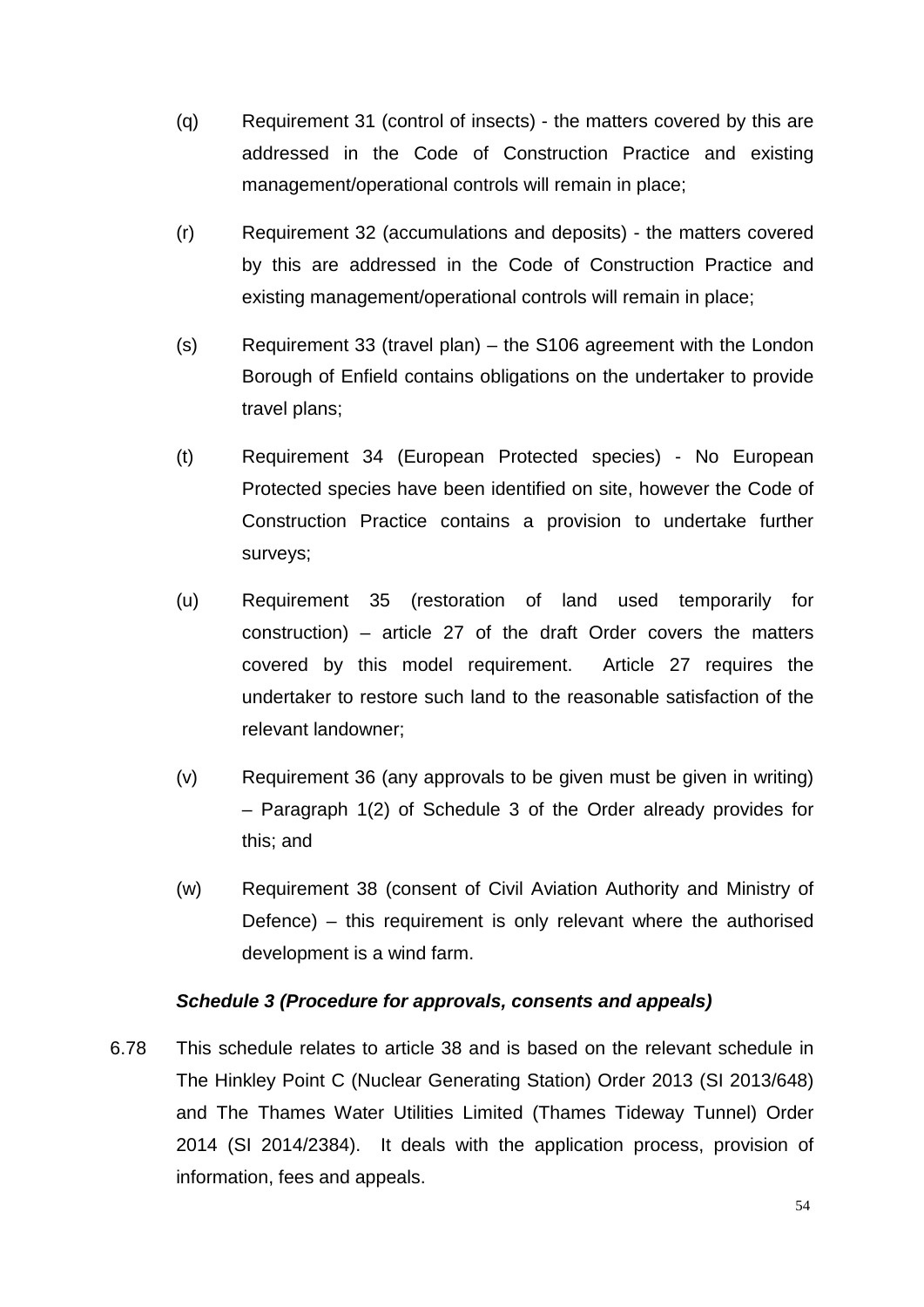#### *Schedule 4 (Streets subject to street works)*

6.79 Schedule 4 sets out a list of the streets that may be subject to street works pursuant to article 10 of the Order.

#### *Schedule 5 (Streets subject to alteration of layout)*

6.80 Schedule 5 specifies which streets the undertaker may alter the layout of, pursuant to article 11 of the Order.

#### *Schedule 6 (Public rights of way to be temporarily suspended)*

6.81 Schedule 6 sets out the public rights of way that may be temporarily suspended pursuant to article 12 of the Order.

#### *Schedule 7 (Public rights of way to be extinguished)*

6.82 Schedule 7 sets out the public rights of way that may be extinguished pursuant to article 12 of the Order.

#### *Schedule 8 (Streets to be temporarily stopped up)*

6.83 Schedule 8 sets out a list of the streets that may be temporarily stopped up pursuant to article 13 of the Order. It also states whether a substitute street is to be provided and (if so) the extent of that substitute.

#### 6.84 *Schedule 9 (Access to works)*

Schedule 9 sets out a list of the new accesses to be constructed and existing access to be altered as part of the works pursuant to article 14 of the Order.

#### *Schedule 10 (Land in which rights etc. may be acquired)*

6.85 Schedule 10 sets out a list of the land in which new rights may be acquired out pursuant to article 23 of the Order.

# *Schedule 11 (Modification of compensation and compulsory purchase enactments for creation of new rights)*

6.86 Schedule 11 relates to Article 23 of the Order (*Compulsory acquisition of rights*) and sets out the proposed modifications to the existing compensation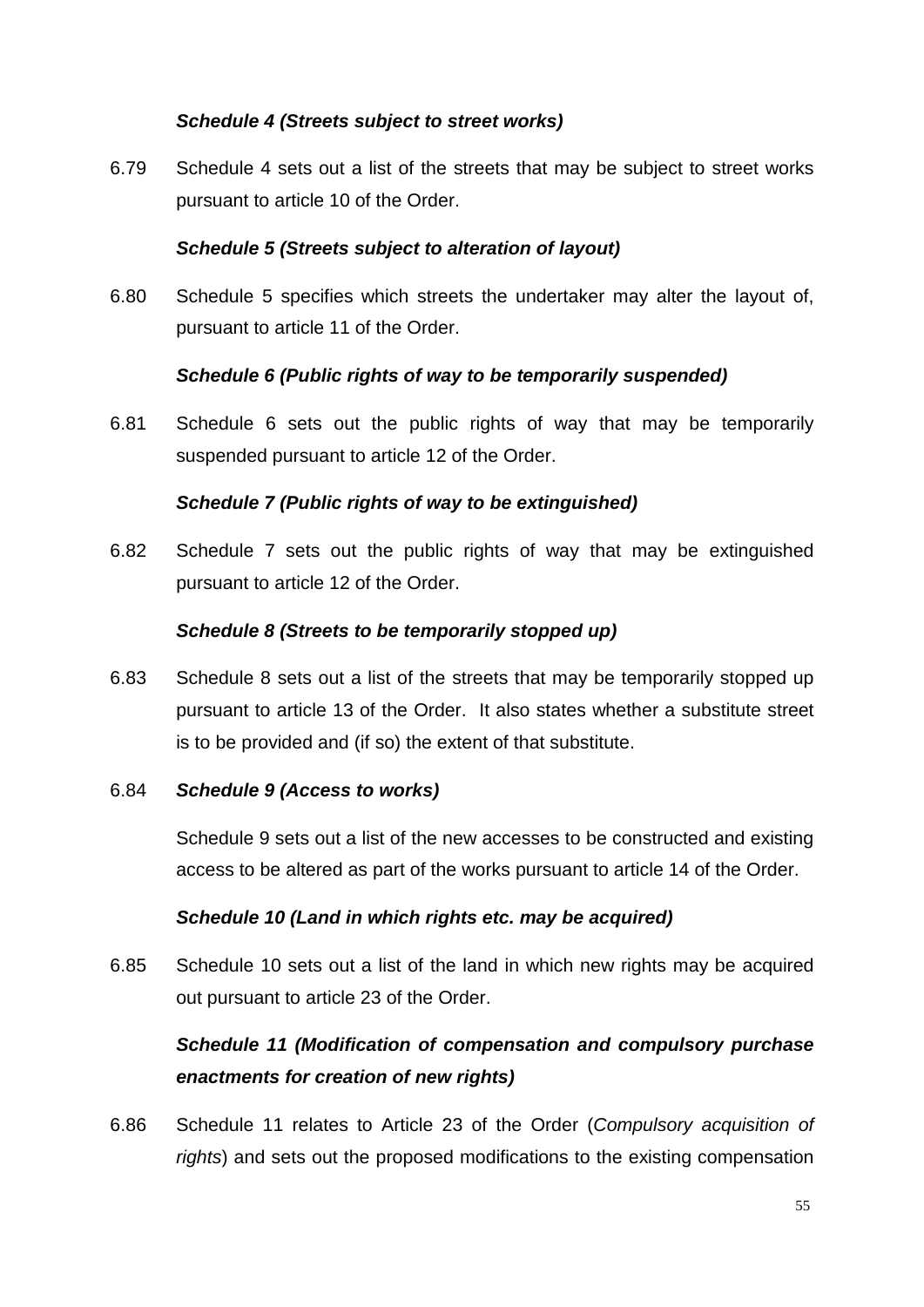regime for the compulsory purchase of land. The Schedule clarifies that the existing compensation regime applies, with the necessary modifications to extend the compensation provisions concerning the compulsory purchase of land and interests in land generally to compulsory acquisition by the creation of new rights under this Order.

#### *Schedule 12 (land of which temporary possession may be taken)*

6.87 Schedule 12 specifies which plots the undertaker may take temporary possession of for the purposes of constructing the works pursuant to article 27 of the Order and for the purposes of maintaining the works pursuant to article 28 of the Order.

#### *Schedule 13 (Protective provisions)*

- 6.88 This schedule details any protective provisions which will apply to statutory undertakers pursuant to article 37.
- 6.89 The protective provisions are based on the provisions contained in previous DCOs granted for energy projects, in particular The Knottingley Power Plant Order 2015, The North Killinghome (Generating Station) Order 2014, The Willington C Gas Pipeline Order 2014, The Dogger Bank Teesside A and B Offshore Wind Farm Order 2015 and The Walney Extension Offshore Wind Farm Order 2014.